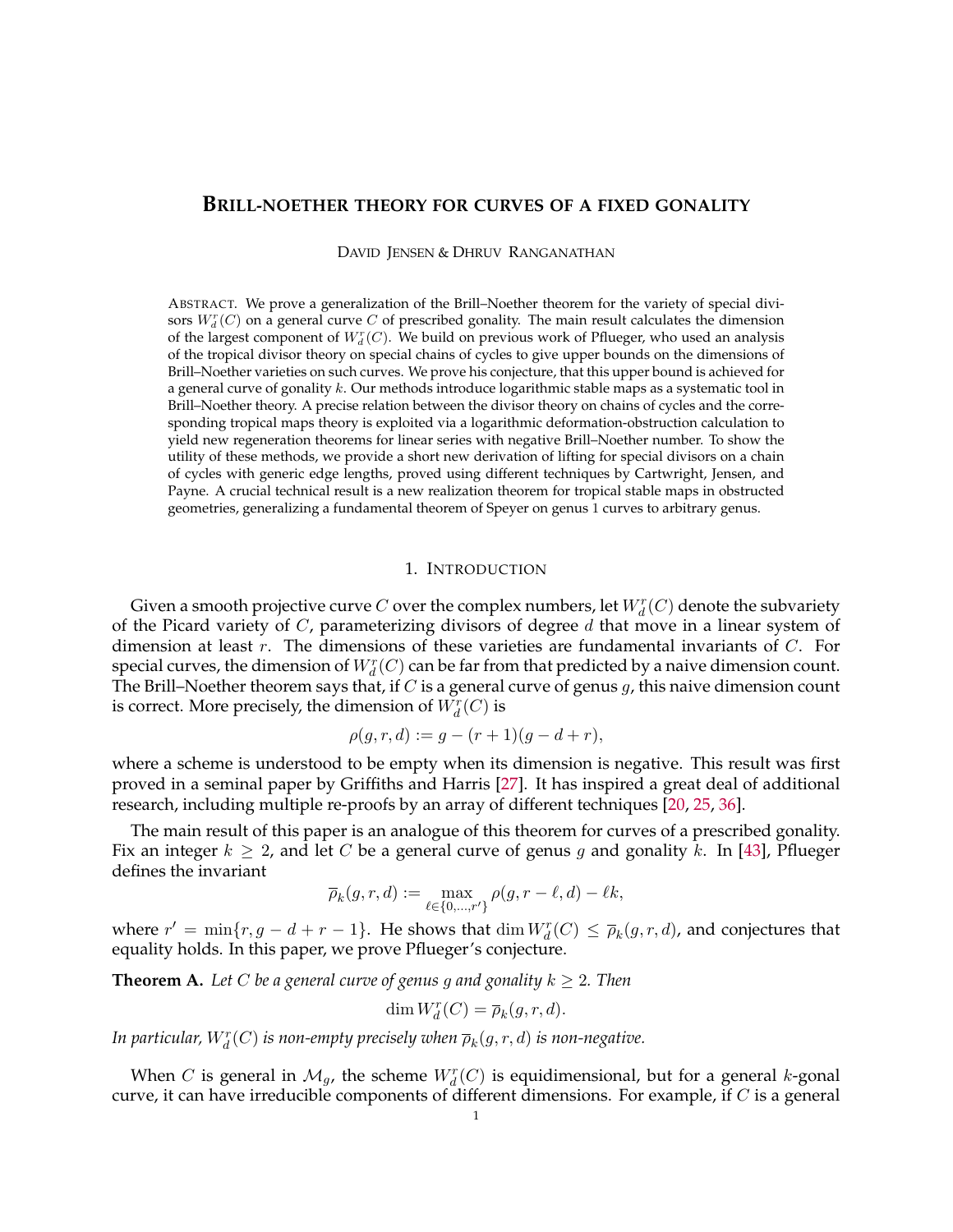trigonal curve of genus 6, then  $W^1_4(C)$  has a 1-dimensional component whose general member is the  $g_3^1$  plus a base point. At the same time, however, such a curve can be embedded in  $\mathbb{P}^1 \times \mathbb{P}^1$  as curve of bidegree  $(3,4)$ , and projection onto the second  $\mathbb{P}^1$  yields a  $g_4^1$  that is base point free. It is a straightforward exercise to see that this  $g_4^1$  is an isolated point of  $W^1_4(C).$  Theorem [A](#page-0-0) should be interpreted as saying that  $W^r_d(C)$  has a component of maximal possible dimension  $\overline{\rho}_k(g,r,d)$ .

Our results rely on a newly observed connection between the divisor theory on tropical curves and the theory of logarithmic stable maps. A crucial technical result, which we believe to be of independent interest, is the following.

<span id="page-1-0"></span>**Theorem B.** *Let* Γ *be a trivalent marked tropical curve with all vertex weights equal to* 0*. Assume that the*  $\emph{image of}$  [ $\Gamma]$  *in*  $\mathcal{M}_g^{\text{trop}}$  *is a chain of g cycles. Let* 

$$
\Psi:\Gamma\to\mathbb{R}^r
$$

*be a balanced tropical map. Assume that each cycle of* Γ *spans at least a hyperplane in* R r *and that any pair of consecutive cycles spans* R r *. If* Ψ *is naively well-spaced, then there exists a smooth curve* C *over a* non-archimedean extension of  $\mathbb C$  and a map  $F:C\dashrightarrow \mathbb G_m^r$  such that  $F^{\mathrm{trop}}=\Psi.$ 

*Naive well-spacedness* is an explicit collection of piecewise linear conditions on the edge lengths of Γ and of edges in the trees attached to the cycles. There is one such condition for each cycle of Γ that fails to span  $\mathbb{R}^r$ . See Definition [8.2.](#page-24-0)

<span id="page-1-1"></span>1.1. **Context and motivation.** Theorem [A](#page-0-0) reduces to a number of known results in special cases. The maximum possible gonality of a curve of genus g is  $k = \lfloor \frac{g+3}{2} \rfloor$  $\frac{+3}{2}$ . This is the gonality of a general curve of genus  $g$  and in this case Theorem [A](#page-0-0) recovers the Brill-Noether theorem. At the other extreme, the minimum possible gonality of a positive genus curve is  $k = 2$ , in which case the curve is hyperelliptic. Here, Theorem [A](#page-0-0) shows that  $\dim W_d^r(C) = d-2r$ . This follows from the fact that every  $g_d^r$  on a hyperelliptic curve can be obtained by adding  $d-2r$  base points to  $r \cdot g_2^1$ . This dates back to at least the  $19<sup>th</sup>$  century, and was likely known to Clifford [\[19\]](#page-32-5).

For intermediate values of  $k$ , progress has been much more recent. Much like in the hyperelliptic case, when  $d \geq kr$ , one can always construct a  $g_d^r$  by adding  $d - kr$  base points to  $r \cdot g_k^1$ . Applying Riemann-Roch, this shows that

$$
\dim W_d^r(C) \ge \max\{d - kr, (2g - 2 - d) - k(g - d + r - 1)\}
$$
  
=  $\rho(g, r - r', d) - r'k$ ,

where, as above,  $r' = \min\{r, g - d + r - 1\}$ . In [\[13\]](#page-31-0), Ballico and Keem consider the case where  $g \leq 4k-4$ . In this case, they show that  $\dim W_d^r(C)$  can exceed  $\rho(g,r,d)$  by at most  $g-2k+2$ , using a blend of admissible cover techniques and limit linear series. In [\[21\]](#page-32-6), Coppens and Martens exhibit components of  $W_d^r(C)$  of dimension  $\rho(g, r - \ell, d) - \ell k$  for  $\ell$  equal to 0, 1, and r'. In [\[22\]](#page-32-7), they expand this to the case where  $r' + 1 - \ell$  divides either  $r'$  or  $r' + 1$  and is smaller thank k. Together with Pflueger's upper bound, these results determine the dimension of  $W^r_d(C)$  for general trigonal or tetragonal curves.

In a related but orthogonal direction, Farkas considers the Brill–Noether locus in the moduli space of k-gonal curves [\[26\]](#page-32-8). When  $\rho(g, r, d)$  is negative, he asks whether this locus has the expected codimension  $-\rho(q, r, d)$ . He shows that this is the case when  $k \geq 2 + r(2 - \rho(q, r, d))$ . Farkas's approach uses the geometry of the Kontsevich moduli space of stable maps in an essential fashion. To our knowledge, this is the only result on the codimension of the Brill-Noether locus in the moduli space of k-gonal curves. In  $\mathcal{M}_q$ , more is known, and in particular there are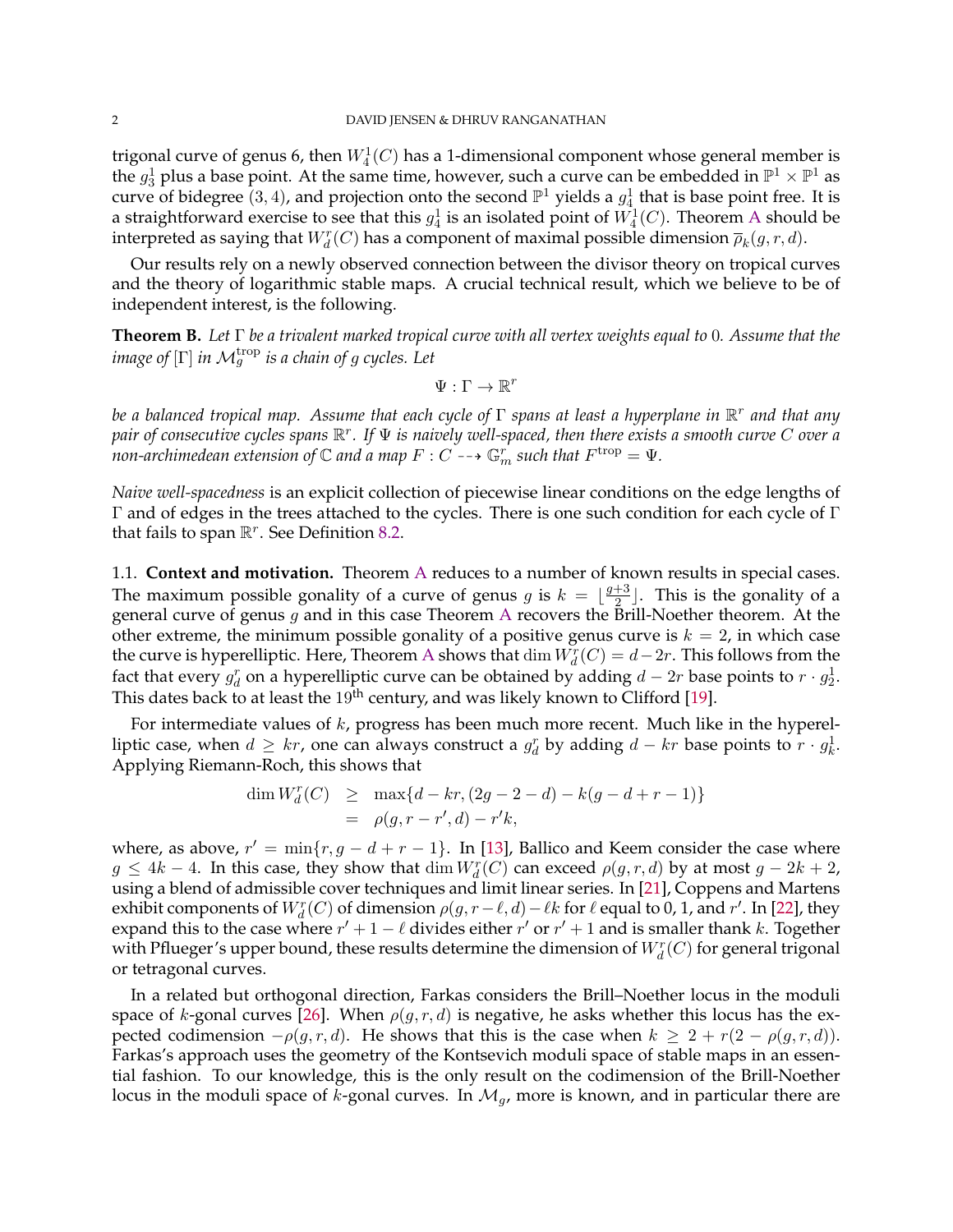many results when  $-\rho(g, r, d)$  is relatively small [\[25,](#page-32-2) [24,](#page-32-9) [42\]](#page-32-10). When  $r = 1$ , the Brill-Noether locus is the image of the Hurwitz space, and is therefore irreducible of the expected dimension. However, counterexamples appear in rank 2. For example, by Clifford's Theorem a curve has a  $g_4^2$  if and only if it is hyperelliptic, so the codimension of the space of curves with a  $g_4^2$  is  $g-2$ . On the other hand, the expected codimension is  $-\rho(g, 2, 4) = 2g - 6$ .

Theorem [A](#page-0-0) provides many cases where the Brill-Noether number is negative but the general curve of gonality k nevertheless possesses a  $g_d^r$ . In these cases, the Brill-Noether locus necessarily fails to have the expected codimension. The invariants for which  $W^r_d(C)$  is non-empty for a general curve of gonality  $k$  are precisely determined by Theorem [A.](#page-0-0) Following [\[43\]](#page-32-4), we represent this graphically by identifying a choice of d and r with the point  $(r + 1, g - d + r)$  in the plane, and identifying the region where  $W^r_d(C)$  is nonempty with the area bounded by a curve in the first quadrant. We refer to this region as the *BN region*. Figure [1](#page-2-0) depicts the situation for different values of  $k$ , ranging from most general to most special. By the Brill–Noether theorem, when  $k = \frac{g+3}{2}$  $\frac{+3}{2}$ , the BN region lies below the hyperbola  $xy = g$ . At the other extreme, when  $k = 2$  the BN region lies below the line  $x + y = g + 1$ . For more general values of k, we see by Theorem [A](#page-0-0) that the BN region region lies below the graph of the piecewise quadratic equation

$$
g = \min_{\ell \in \{0, ..., r'\}} (x - \ell)(y - \ell) + \ell k.
$$

The expression  $(x - \ell)(y - \ell) + \ell k$  obtains its minimum at  $\ell = \frac{1}{2}$  $\frac{1}{2}(x+y-k)$ . When this number is smaller than  $r'$ , we see that the formula above is quadratic in x and y. This corresponds to the curved region in the center of Figure [1.](#page-2-0) Otherwise, the minimum in the expression above is obtained at  $\ell = r'$ , corresponding to the two linear regions at either end of Figure [1.](#page-2-0)



<span id="page-2-0"></span>FIGURE 1. This graph shows the points  $(r + 1, g - d + r)$  for which  $W_d^r(C)$  is nonempty, when C is a general curve of gonality  $k$ , for various values of  $k$ .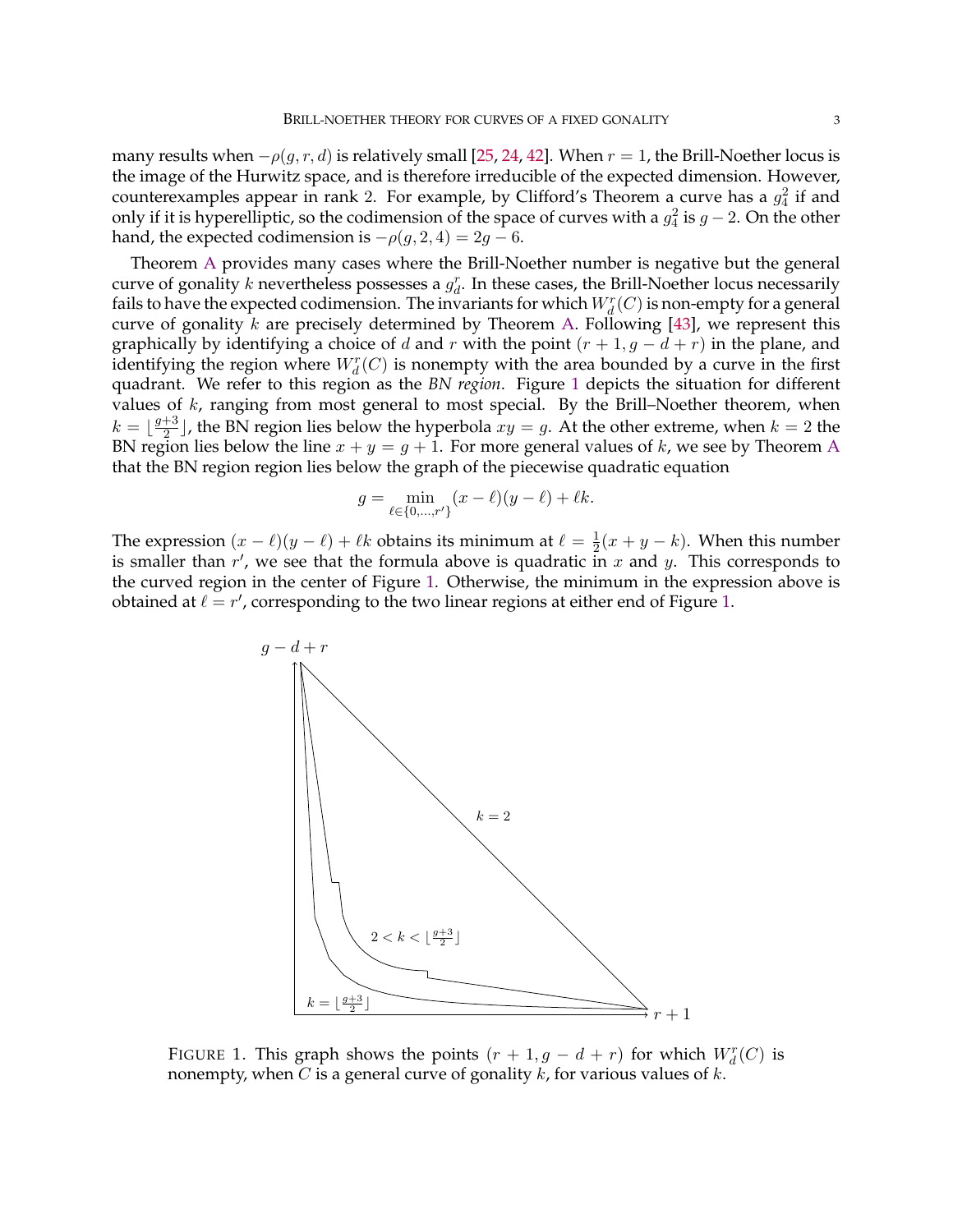# <span id="page-3-0"></span>1.2. **Approach and techniques.** The upper bound

dim  $W_d^r(C) \leq \overline{\rho}_k(g,r,d)$ 

established by Pflueger is based on tropical techniques, which in turn rely on results in Berkovich geometry. He analyzes the divisor theory of a particular metric graph  $\Gamma$  of gonality k. This graph is a chain of cycles with special edge lengths, chosen in such a way that  $\Gamma$  supports a degree k divisor of rank 1. It is a generalization of the generic chain of cycles used in [\[20\]](#page-32-1) to establish a new proof of the Brill–Noether theorem. In addition to this combinatorial analysis, Pflueger uses the lifting results of [\[6\]](#page-31-1) to show that there is a curve C of gonality k that specializes to Γ. He first uses the gonality pencil to construct a map  $\Gamma \to \mathbb{R}$  and then lifts this map to a family of algebraic covers of  $\mathbb{P}^1$ . The lifting result for such maps can be seen via the logarithmic unobstructedness of the space of admissible covers of  $\mathbb{P}^1$ . The upper bound follows from Baker's specialization lemma [\[8\]](#page-31-2).

To complete Pflueger's argument, we must show that, in addition to the gonality pencil, certain additional divisors on  $\Gamma$  of higher rank lift to C without dropping rank. While there is a fairly good understanding of lifting divisors of rank 1 on tropical curves [\[6,](#page-31-1) [7,](#page-31-3) [37\]](#page-32-11), there are only a small number of lifting results in higher rank. Indeed, Cartwright has shown that the lifting problem for rank 2 divisors on tropical curves satisfies a version of Mnev universality  $[14]$  $[14]$ . See [\[9,](#page-31-5) Section 10] for a detailed discussion of the lifting problem in the tropical setting.

One crucial family of graphs for which a complete higher rank lifting result for divisors is known is the *generic* chain of cycles [\[15\]](#page-31-6). The argument used to establish this result in [\[15\]](#page-31-6) relies heavily on the known structure of  $W^r_d(C)$  for general curves  $C$ , including its determinantal description, its dimension, and its class as a cycle in the Jacobian. These techniques do not appear to generalize to special chains of cycles. Instead, we appeal to logarithmic geometry to prove the necessary lifting result. Along the way, we provide a short new derivation of the analogous lifting result for the generic chain of cycles, see Theorem [4.1.](#page-11-0) We use this to give a purely tropical proof of the existence part of the Brill–Noether theorem [\[34,](#page-32-12) [35\]](#page-32-13) that does not rely on intersection theory, see Theorem [4.6.](#page-14-0)

When Γ has generic edge lengths, our lifting argument proceeds as follows. Given a special divisor D on  $\Gamma$ , distinguished piecewise linear functions in the associated tropical linear series can be used to construct a tropical stable map from  $\Gamma$  to  $\mathbb{P}^r_{\mathrm{trop}}$ . The slice by any coordinate hyperplane is equivalent to D on  $\Gamma$ . We then use deformation theory of logarithmic stable maps to lift the tropical map, recovering the divisor as the tropicalization of a hyperplane section. A key observation in this argument is that the genericity of  $\Gamma$  guarantees that the map to  $\mathbb{P}^r_{\rm trop}$  is *non-superabundant* in the sense of [\[18,](#page-32-14) [33,](#page-32-15) [38\]](#page-32-16). That is, the image of each cycle of  $\Gamma$  spans the target  $\mathbb{R}^r$ . This combinatorial condition guarantees the smoothness of a versal deformation space naturally associated to this tropical stable map, so there is no obstruction to lifting.

Given a divisor on a k-gonal chain of cycles  $\Gamma$  that has rank r, one may still construct a map  $\Gamma \to \mathbb{P}^r_{\text{trop}}$ . However, the image of each cycle spans a linear space of dimension at most  $k-1$ , and many consecutive cycles may lie in the same linear subspace. Such tropical curves are called *superabundant*. The algebraic deformation space encoded by this tropical curve is highly singular. The general tropical realization problem for tropical stable maps also satisfies a version of Mnëv universality, due to Vakil's Law, see [\[51\]](#page-32-17) and [\[45,](#page-32-18) Theorem D & Remark 3.1.1]. The relevant tropical realization problem for maps  $\Gamma \to \mathbb{P}^r_{\text{trop}}$  seems beyond the reach of present tropical realizability theorems.

Rather than considering maps to projective space, in the  $k$ -gonal setting it appears more natural to consider relative maps to projective space over the base  $\mathbb{P}^1$ . In other words, we consider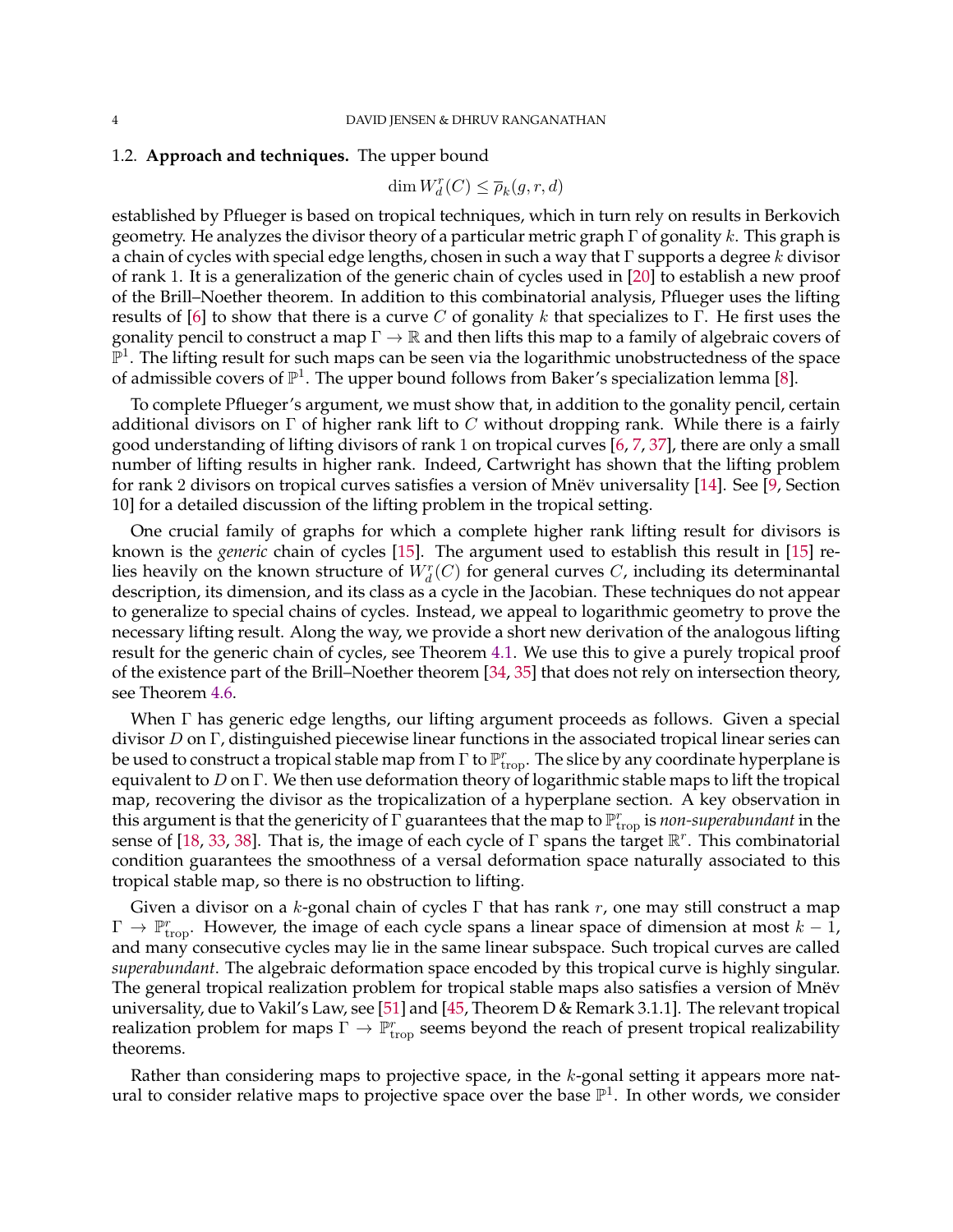maps from the curve to projective bundles over  $\mathbb{P}^1$  such that the composition with the map to  $\mathbb{P}^1$ yields the k-fold cover. For simplicity, we refer to such projective bundles throughout as *scrolls*. We strongly suspect that, when  $C$  is a general k-gonal curve, the various components of  $W^r_d(C)$ correspond to different scrolls. In [\[43,](#page-32-4) Question 1.10], Pflueger asks whether every component of  $W_d^r(C)$  has dimension  $\rho(g, r - \ell, d) - \ell k$  for some  $\ell$ . A consequence of Proposition [7.4](#page-22-0) and the results of Section [9](#page-28-0) is that, for each value of  $\ell$  in the range  $r' + 1 - k < \ell \leq r' + 1$ , there exists a scroll  $S(a, b)$  such that the corresponding space of nondegenerate maps from C to  $S(a, b)$  has dimension at least  $\rho(q, r - \ell, d) - \ell k$ .

Studying maps to scrolls allows us to replace the tropical realizability problem above with a simpler one. Rather than constructing a map from  $\Gamma$  to a tropical projective space, we construct a map to the tropicalization of a scroll. The corresponding tropical curve is still superabundant, but has fewer obstructions. A crucial technical achievement of this paper is the solution to the relevant tropical realizability problem (Theorem [B\)](#page-1-0). The necessary lifting theorem for divisors is obtained as a corollary. It should be noted that the chain of cycles is among a small number of tropical curves whose Brill–Noether theory can be explicitly understood and it exhibits a number of unexpected properties. One among these properties, observed and exploited in this text, is a close relationship between the theory of divisors and that of maps to projective space, which typically breaks down in the tropical setting.

The realizability problem for tropical stable maps remains largely unsolved, despite substantial interest [\[6,](#page-31-1) [12,](#page-31-7) [18,](#page-32-14) [33,](#page-32-15) [38,](#page-32-16) [39,](#page-32-19) [40,](#page-32-20) [45,](#page-32-18) [46,](#page-32-21) [47\]](#page-32-22). Two important cases where progress has been made are Speyer's genus 1 results [\[47\]](#page-32-22) and the results of Cheung, Fantini, Park, and Ulirsch for nonsuperabundant curves [\[18\]](#page-32-14). The latter builds on insights from Nishinou and Siebert's pioneering genus 0 analysis [\[40\]](#page-32-20). To the best of our knowledge, Theorem [B](#page-1-0) provides the first solution to a superabundant tropical realizability problem that applies in all genera and all target dimensions, to a maximally degenerate combinatorial type. Our approach blends the techniques of the aforementioned authors. We use the geometry of logarithmic stable maps and lifting theorems for tropical intersections to reduce the question to one about maps to  $\mathbb{P}^1$ . We then use semistable vertex decompositions for morphisms of curves [\[6,](#page-31-1) [12\]](#page-31-7) to further reduce to a local lifting question in genus 1. This allows for Speyer's results to be applied "cycle-by-cycle". We conclude by applying the tropicalization of moduli space of stable maps in superabundant geometries developed in [\[45\]](#page-32-18). For clarity, we focus on the case of chains of cycles in this text, but the procedural aspects of our proof should generalize to new combinatorial geometries to give high genus realization theorems. On the other hand, we expect that improved realization theorems in the chain of cycles geometry will have additional applications in the theory of linear series.

We conclude the introduction by noting that the only substantial difficulty in extending these results to positive characteristic lies in generalizing Theorem [B.](#page-1-0) In particular, we rely on Speyer's genus 1 lifting result [\[47,](#page-32-22) Theorem 3.4], which requires a characteristic 0 hypothesis.

**Acknowledgments.** We are indebted to Sam Payne, who collaborated actively with us during the early stages of this project, and to Nathan Pflueger for discussions on his work. We thank Dan Abramovich and Davesh Maulik for patiently fielding our questions about obstruction theories, and Dori Bejleri for many helpful conversations. Dan Abramovich and Sam Payne also provided valuable feedback and corrections on an early draft of the manuscript which helped improve the text. Work on this project was begun when the authors were at Yale University together in Spring 2016 and the Fields Institute in December 2016. We thank these institutions for a warm and friendly atmosphere. The first author is supported by NSF DMS-1601896.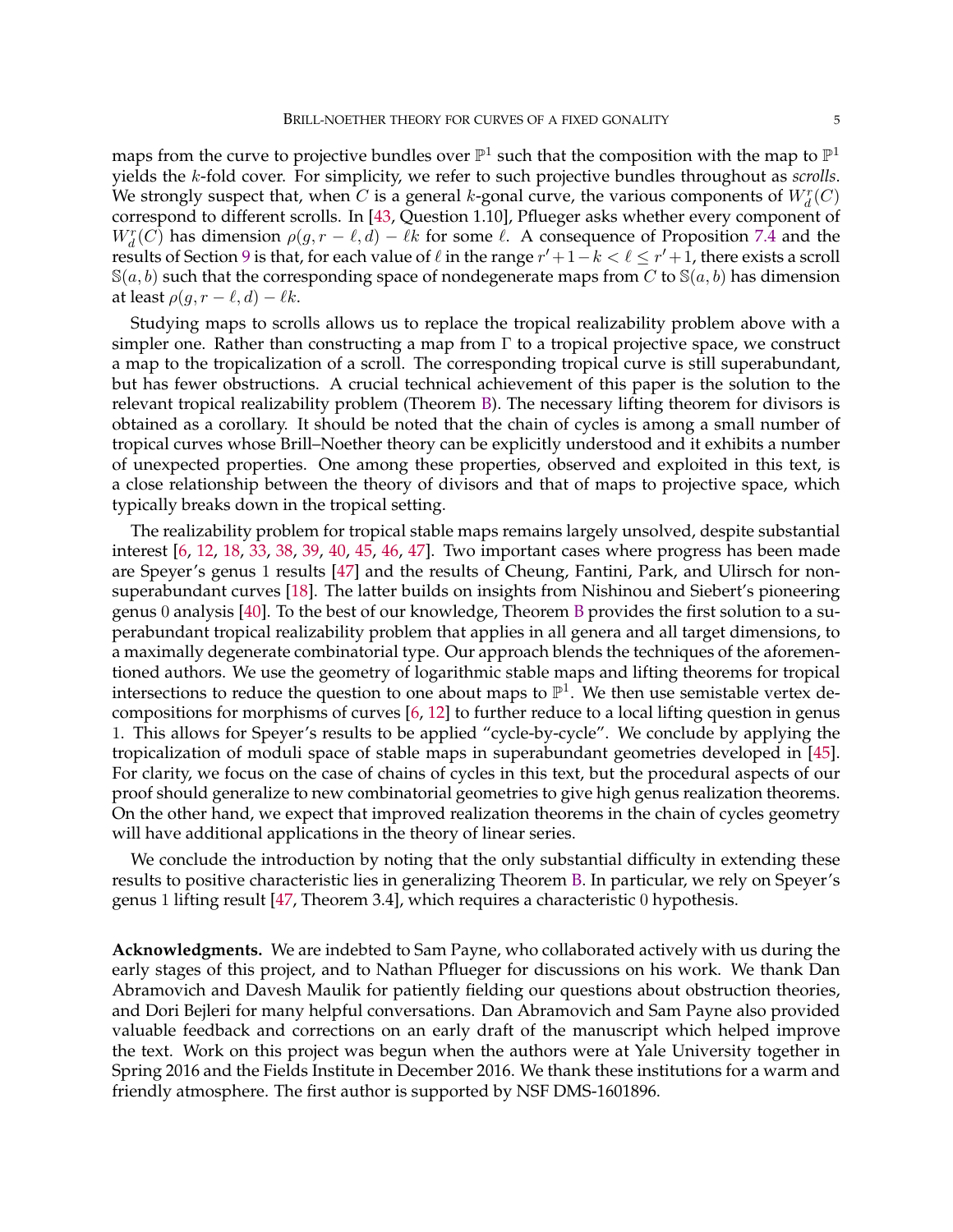#### 6 DAVID JENSEN & DHRUV RANGANATHAN

## **CONTENTS**

| Introduction                                        |    |
|-----------------------------------------------------|----|
| 2. Combinatorics of special chains of cycles        | 6  |
| 3. Deformations of maps: Logarithmic and tropical   | 9  |
| 4. Lifting divisors on a generic chain of cycles    | 12 |
| 5. Extended example: Trigonal curves of genus 5     | 15 |
| 6. Maps to scrolls                                  | 18 |
| 7. Scrollar tableaux                                | 20 |
| 8. A lifting result for maps to toric varieties     | 24 |
| 9. Lifting divisors on a $k$ -gonal chain of cycles | 29 |
| References                                          | 32 |
|                                                     |    |

## 2. COMBINATORICS OF SPECIAL CHAINS OF CYCLES

<span id="page-5-0"></span>In this section, we review the divisor theory of special chains of cycles, as discussed in [\[43,](#page-32-4) [44\]](#page-32-23). The material of this section is developed in detail in those papers and their precursors [\[20,](#page-32-1) [30\]](#page-32-24). For more on the divisor theory of metric graphs, we refer the reader to [\[8,](#page-31-2) [9\]](#page-31-5).

2.1. **Torsion profiles and displacement tableaux.** Let Γ be a chain of cycles with bridges, as pic-tured in Figure [2.](#page-5-1) Note that  $\Gamma$  has g cycles, labeled  $\gamma_1, \dots, \gamma_g$ , and 2g vertices, one on the lefthand side of each cycle, which we label  $v_1, \ldots, v_g$ , and one on the righthand side of each cycle, which we label  $w_1, \ldots, w_q$ . There are two edges connecting the vertices  $v_j$  and  $w_j$ , the top and bottom edges of the  $j^{\text{th}}$  cycle  $\gamma_j$ , whose lengths are denoted  $\ell_j$  and  $m_j$ , respectively. For  $1\leq j\leq g-1$  there



<span id="page-5-1"></span>FIGURE 2. The chain of cycles Γ.

is a bridge connecting  $w_j$  and  $v_{j+1}$ , which we refer to as the  $j^{\text{th}}$  bridge  $\beta_j$ , of length  $n_j.$  The failure of a chain of cycles to be Brill–Noether general is measured by the *torsion orders* of the cycles [\[44\]](#page-32-23).

<span id="page-5-2"></span>**Definition 2.1.** If  $\ell_j + m_j$  is an irrational multiple of  $m_j$ , then the  $j^{\text{th}}$  **torsion order**  $\mu_j$  is 0. Otherwise,  $\mu_j$  *is the minimum positive integer such that*  $\mu_j m_j$  *is an integer multiple of*  $\ell_j + m_j$ *. The sequence*  $\vec{\mu} =$  $(\mu_1, \mu_2, \dots, \mu_g)$  *is called the torsion profile of the chain of cycles.*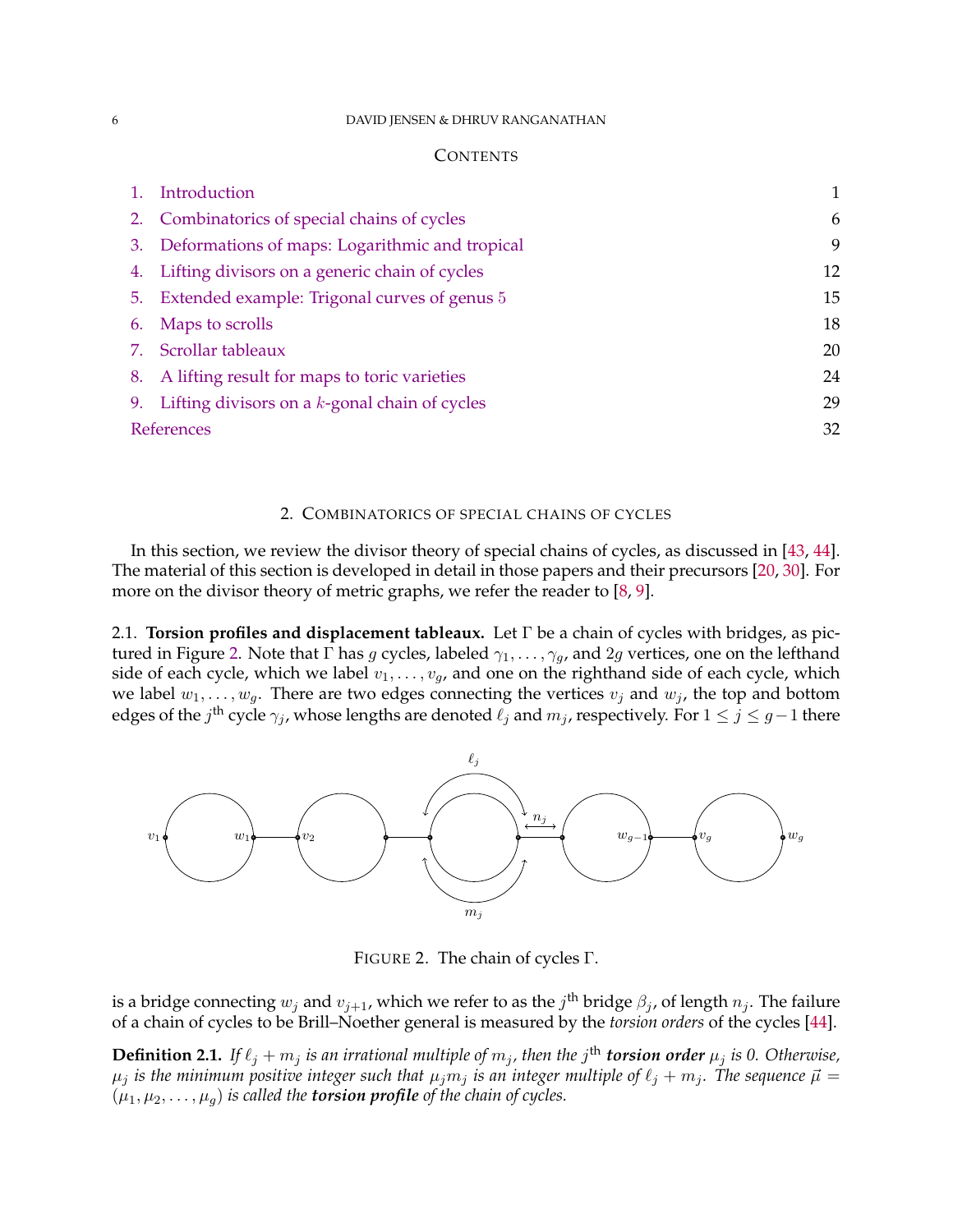The special divisor classes on Γ, i.e. the classes of degree d and rank greater than  $d - g$ , are classified in [\[44\]](#page-32-23). It is shown that the Brill–Noether locus  $W_d^r(\Gamma)$  parametrizing divisor classes of degree  $d$  and rank  $r$  is a union of tori, indexed by certain types of tableaux, called  $\vec{\mu}$ -displacement *tableaux*. These are generalizations of standard Young tableux on the alphabet  $\{1, \ldots, q\}$ . The generalization allows the same letter to appear in multiple boxes in the tableaux, in a precise manner dictated by  $\vec{\mu}$ .

<span id="page-6-2"></span>**Definition 2.2.** *A tableau is a*  $\vec{\mu}$ *-displacement tableau if, for any two boxes containing the same symbol j*, the lattice distance between them is a multiple of  $\mu_i$ .

For consistency with [\[15,](#page-31-6) [20,](#page-32-1) [30,](#page-32-24) [31,](#page-32-25) [32\]](#page-32-26), we will write our tableaux in the English style, beginning in the upper left and proceeding down and to the right $^1$  $^1$ . The top row and leftmost column of a tableau are the  $0^{\text{th}}$  row and column, respectively. We write  $t(x, y)$  for the value appearing in column  $x$  and row  $y$  of the tableau  $t$ .

<span id="page-6-1"></span>2.2. **Coordinates on** Γ **and its Picard group.** A chain of cycles with torsion profile  $\vec{\mu}$  has a natural system of coordinates, obtained from the coordinates on each cycle [\[43\]](#page-32-4). On the cycle  $\gamma_j$ , let  $\langle \xi \rangle_j$ denote the point located  $\xi m_j$  units from  $w_j$  in the counterclockwise direction. Note that the points  $v_j$  and  $w_j$  are equal to  $\langle -1\rangle_j$  and  $\langle 0\rangle_j$ , respectively, and  $\langle a_1\rangle_j = \langle a_2\rangle_j$  if and only if  $a_1 \equiv a_2$  $\pmod{\mu_i}$ .

The Jacobian of Γ can be identified with the product of the cycles and has a system of coordinates induced from Γ, as do the higher degree Picard groups. In particular, any divisor of degree d on Γ is equivalent to a *unique* divisor of the form

$$
(d-g)w_g + \sum_{j=1}^g \langle \xi_j \rangle_j
$$

for real numbers  $\xi_i$ . By uniqueness, we may think of  $\xi_i$  as a function on the Picard group Pic(Γ). This function is not linear on divisor classes. However, as noted in [\[43,](#page-32-4) Remark 3.5], the function

$$
\tilde{\xi_j} = \xi_j - (j-1)
$$

is linear. This is an immediate consequence of the tropical Abel-Jacobi Theorem [\[10\]](#page-31-9). We will make frequent use of both  $\xi_j$  and  $\xi_j$  throughout the text.

For a  $\vec{\mu}$ -displacement tableau t, we define a subtorus of the  $d^{\text{th}}$  Picard group of  $\Gamma$  as

$$
\mathbf{T}(t) = \left\{ D = (d-g)w_g + \sum_{j=1}^g \langle \xi_j \rangle_j \, \middle| \, \xi_j \in \mathbb{R}, \, \xi_{t(x,y)} \equiv y - x \pmod{\mu_j} \right\}.
$$

If j does not appear in the tableau t, then there is no restriction placed on  $\xi_j$ . It follows that the dimension of  $\mathbf{T}(t)$  is equal to the number of elements of the set  $\{1,\ldots,g\}$  that do not appear in the tableau t. Moreover, if the number j appears in multiple boxes of the tableau t, then the value  $\xi_i$ is nevertheless well-defined modulo  $\mu_j$ , by the definition of a  $\vec{\mu}$ -displacement tableau. The main result of [\[43\]](#page-32-4) is that

$$
W_d^r(\Gamma) = \bigcup \mathbf{T}(t),
$$

<span id="page-6-0"></span> $1$ In [\[43,](#page-32-4) [44\]](#page-32-23), Pflueger uses the French notation for tableaux, beginning in the bottom left. Similarly, in [\[20\]](#page-32-1) and subsequent papers, the tableau corresponding to a divisor of rank r and degree d has  $r + 1$  columns and  $g - d + r$  rows, but in [\[43,](#page-32-4) [44\]](#page-32-23) this convention is reversed.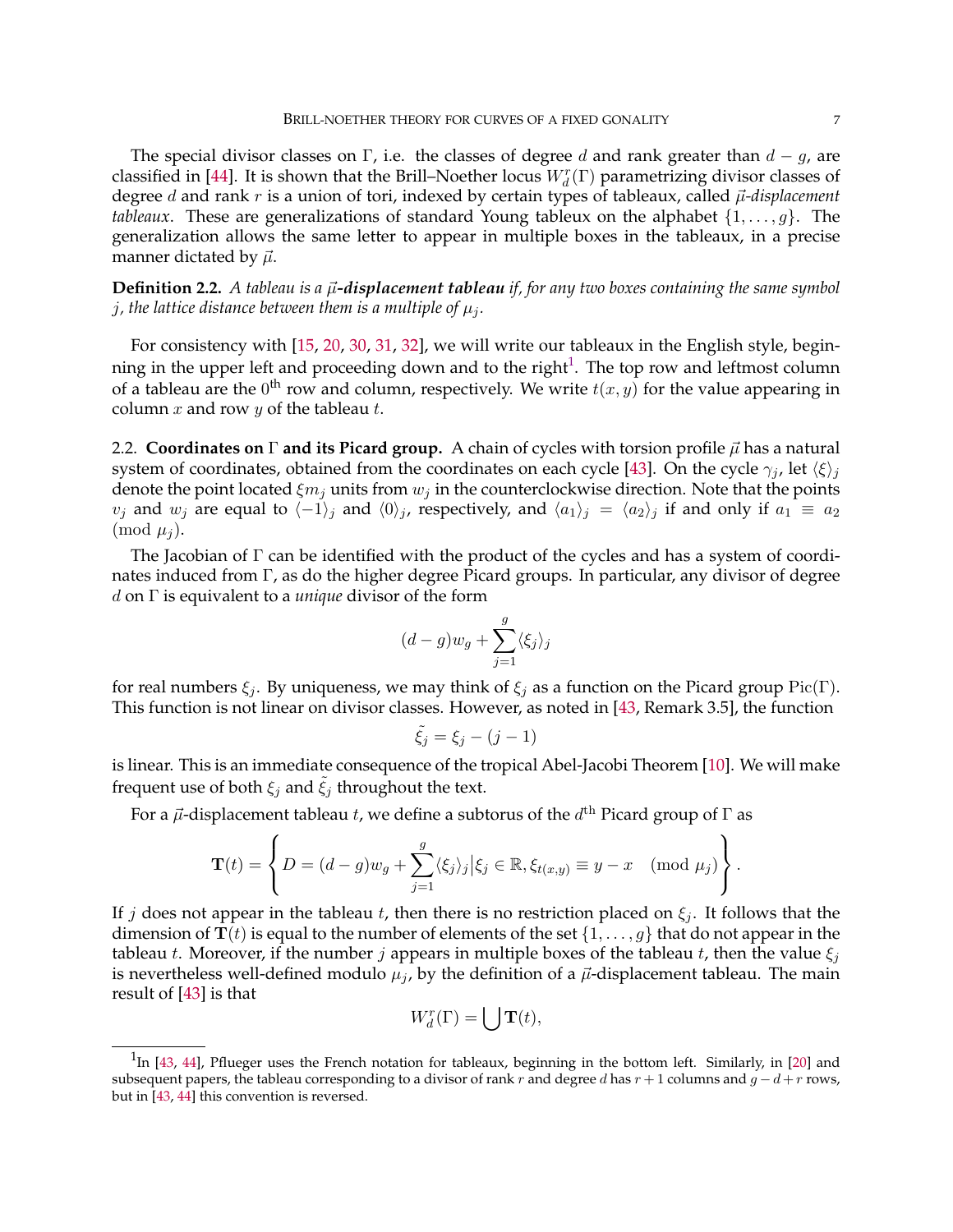where the union is over all rectangular  $\vec{\mu}$ -displacement tableaux with  $r + 1$  columns and  $g - d + r$ rows.

<span id="page-7-1"></span>2.3. **Lingering lattice paths.** A useful combinatorial tool to describe reduced divisors on the chain of cycles is the *lingering lattice path*, used heavily throughout [\[20\]](#page-32-1). Associated to a tableau t is a sequence of integer vectors  $p_0, \ldots, p_g \in \mathbb{Z}^r$  defined as follows. Let  $e_0, \ldots, e_{r-1}$  denote the standard basis vectors in  $\mathbb{Z}^r$ , and let  $e_r = (-1, -1, \ldots, -1)$ . We define

$$
p_j = (r, r-1, \dots, 1) + \sum_{i=1}^j \sum_{\substack{x=0 \ \exists y \text{ s.t. } t(x,y)=i}}^r e_x.
$$

<span id="page-7-2"></span>**Remark 2.3.** This definition of the lingering lattice path is easily seen to coincide with that of [\[20,](#page-32-1) Definition 4.3] in the case where the torsion profile  $\vec{\mu}$  is identically zero. There,  $p_0$  is defined to be the vector  $(r, r - 1, \ldots, 1)$ , and  $p_j$  is defined recursively via the formula

$$
p_j = p_{j-1} + \sum_{\substack{x=0 \\ \exists y : t(x,y)=j}}^r e_x.
$$

When  $\vec{\mu}$  is identically zero, the condition that j appears in column x can be satisfied by at most one value of x for each j. For simplicity, we define  $p_i(r) = 0$  for all j. By the definition of a tableau, we have  $p_i(i) > p_i(i + 1)$  for all *i* and *j*.

The relation between lattice paths and divisors on  $\Gamma$  is given by the following proposition.

<span id="page-7-0"></span>**Proposition 2.4.** *Given a*  $\vec{\mu}$ *-displacement tableau t as above, let*  $\xi_1, \ldots, \xi_g$  *be real numbers such that*  $\xi_{t(x,y)} \equiv p_{t(x,y)-1}(x) \pmod{\mu_j}$ . Then, for  $0 \leq i \leq r$ , the divisors

$$
D_i = iv_1 + (r - i)w_g + \sum_{\substack{j=1 \ j \text{ s.t. } t(i,y)=j}}^g \langle \xi_j - p_{j-1}(i) \rangle_j
$$

*are all equivalent, and are elements of*  $\mathbf{T}(t)$ *.* 

Observe that the sum above is over all  $j$  that are not contained in the  $i^{\text{th}}$  column of the tableau  $t$ . In other words,  $D_i$  has a chip on the  $j^{\text{th}}$  cycle  $\gamma_j$  if and only if  $j$  does not appear in the  $i^{\text{th}}$  column of t.

*Proof.* By [\[43,](#page-32-4) Remark 3.5], the function  $\tilde{\xi}_j$  is a linear function on divisors. Let  $C_{ij}$  denote the number of terms smaller than  $j$  that appear in the  $i^{\text{th}}$  column of the tableau  $t.$  We compute

$$
\tilde{\xi}_j(D_i) = 1 - i - j + \xi_j - p_{j-1}(i) + C_{ij} = 1 - r - j + \xi_j + C_{rj}.
$$

Since the right hand side does not depend on *i*, we see that  $D_i \sim D_j$  for all *i* and *j*. Now, if  $t(x, y) = j$ , we have

$$
\xi_j = p_{t(x,y)-1}(x) = r - x + y - C_{rj}.
$$

Plugging this in, we obtain

$$
\tilde{\xi}_j(D_i) + j - 1 \equiv y - x \pmod{\mu_j}.
$$

So  $D_i \in \mathbf{T}(t)$ .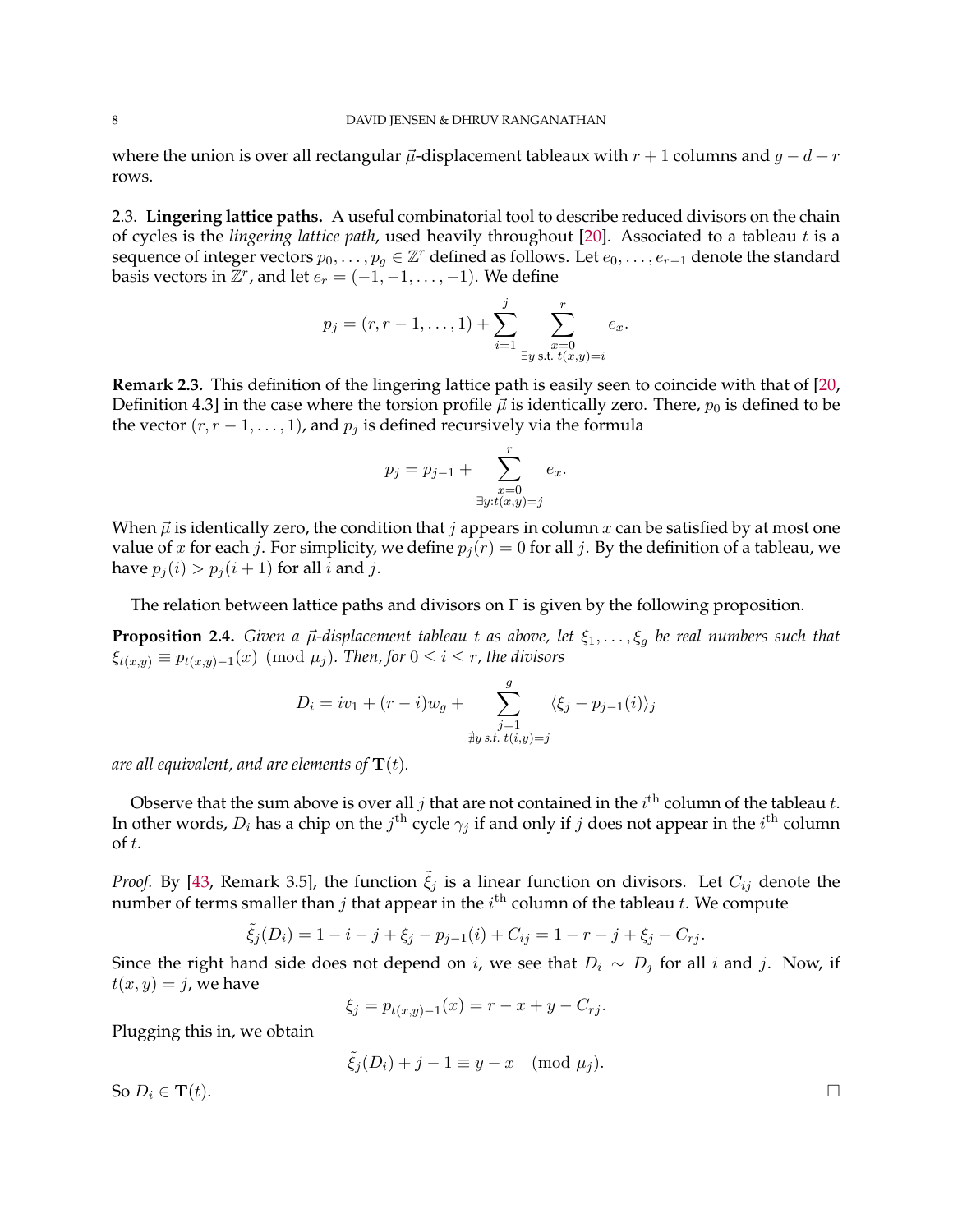2.4. Vertex avoiding divisors and bases of rational functions. By definition, a divisor in  $W_d^r(\Gamma)$ has rank at least  $r.$  It will be useful to focus on a subset of  $W^r_d(\Gamma)$  consisting of divisors that have rank exactly equal to r.

**Definition 2.5.** *We say that the divisor class* D *described in Proposition [2.4](#page-7-0) is vertex avoiding if for all* i *and* j*,*

$$
\xi_j - p_{j-1}(i) \neq -1 \pmod{\mu_j}
$$

*and if*

$$
\xi_j - p_{j-1}(i) \equiv 0 \pmod{\mu_j},
$$

*then*  $t(i, y) = j$  *for some* y.

The rank of such divisors in  $W_d^r(\Gamma)$  is established by the following lemma.

<span id="page-8-1"></span>**Lemma 2.6.** Let *t* be a  $\vec{\mu}$ -displacement tableau with  $r+1$  columns, and  $D \in \mathbf{T}(t)$  a vertex avoiding divisor. *Then* D *has rank exactly* r*.*

*Proof.* By [\[43\]](#page-32-4), the divisor D has rank at least r. By definition, the divisor  $D_r - rv_1$  is effective, has at most one chip on each cycle, and no chips on any of the vertices  $v_j$  or  $w_j$ . It follows that  $D_r - rv_1$ is  $v_1$ -reduced. Since  $\deg_{v_1}(D_r - rv_1) = 0$ , we see that D cannot have rank larger than r.

Unlike the case where  $\Gamma$  has generic edge lengths, not every component  $\mathbf{T}(t)$  contains vertex avoiding divisors. If D is a divisor of rank r on  $\Gamma$  whose class is vertex avoiding, then  $D_i$  is the unique effective divisor  $D_i \sim D$  such that  $\deg_{v_1}(D_i) = i$  and  $\deg_{v_g}(D_i) = r - i$ . Throughout, we will write  $D=D_r$ , and  $\psi_i$  for a piecewise linear function on  $\Gamma$  such that  $D+{\rm div}(\psi_i)=D_i.$  Note that  $\psi_i$  is uniquely determines up to an additive constant, and for  $i < r$  the slope of  $\psi_i$  along the bridge  $\beta_i$  is  $p_i(i)$ . The function  $\psi_r$  is constant, which justifies our convention that  $p_i(r) = 0$  for all j.

#### 3. DEFORMATIONS OF MAPS: LOGARITHMIC AND TROPICAL

<span id="page-8-0"></span>The proof of the main lifting theorems, as well as the analysis of generic chains of cycles in the following section, will use the geometry of logarithmic prestable maps to toric varieties [\[2,](#page-31-10) [17,](#page-32-27) [28\]](#page-32-28) and their relationship to Berkovich geometry [\[45,](#page-32-18) [46,](#page-32-21) [50\]](#page-32-29). We provide a rapid overview of the relevant ideas, referring the reader to these references, as well as the surveys [\[3,](#page-31-11) [4\]](#page-31-12) for further details.

<span id="page-8-2"></span>3.1. **Toric varieties, Artin fans, and tropicalization.** Let T be a torus of rank r with character and cocharacter lattices M and N respectively. A complete fan  $\Delta$  in  $N_{\mathbb{R}}$  defines a proper toric variety Z which will always be considered to carry the canonical logarithmic structure coming from the toric boundary. The *Artin fan* of Z is the zero-dimensional logarithmic Artin stack defined by  $\mathscr{A}_Z := [Z/T]$ . This Artin stack is logarithmically étale over  $Spec(\mathbb{C})$  and the logarithmic structure on Z is obtained via pulling back the structure on  $\mathcal{A}_Z$  via the quotient map [\[5,](#page-31-13) Section 2].

The analytic formal fiber  $Z^{\square}$ , as defined by Thuillier [\[48,](#page-32-30) [50\]](#page-32-29), coincides with the Berkovich analytification since  $Z$  is complete and admits a continuous and proper tropicalization map

$$
\operatorname{trop}: Z^{\beth} \to \overline{\Delta},
$$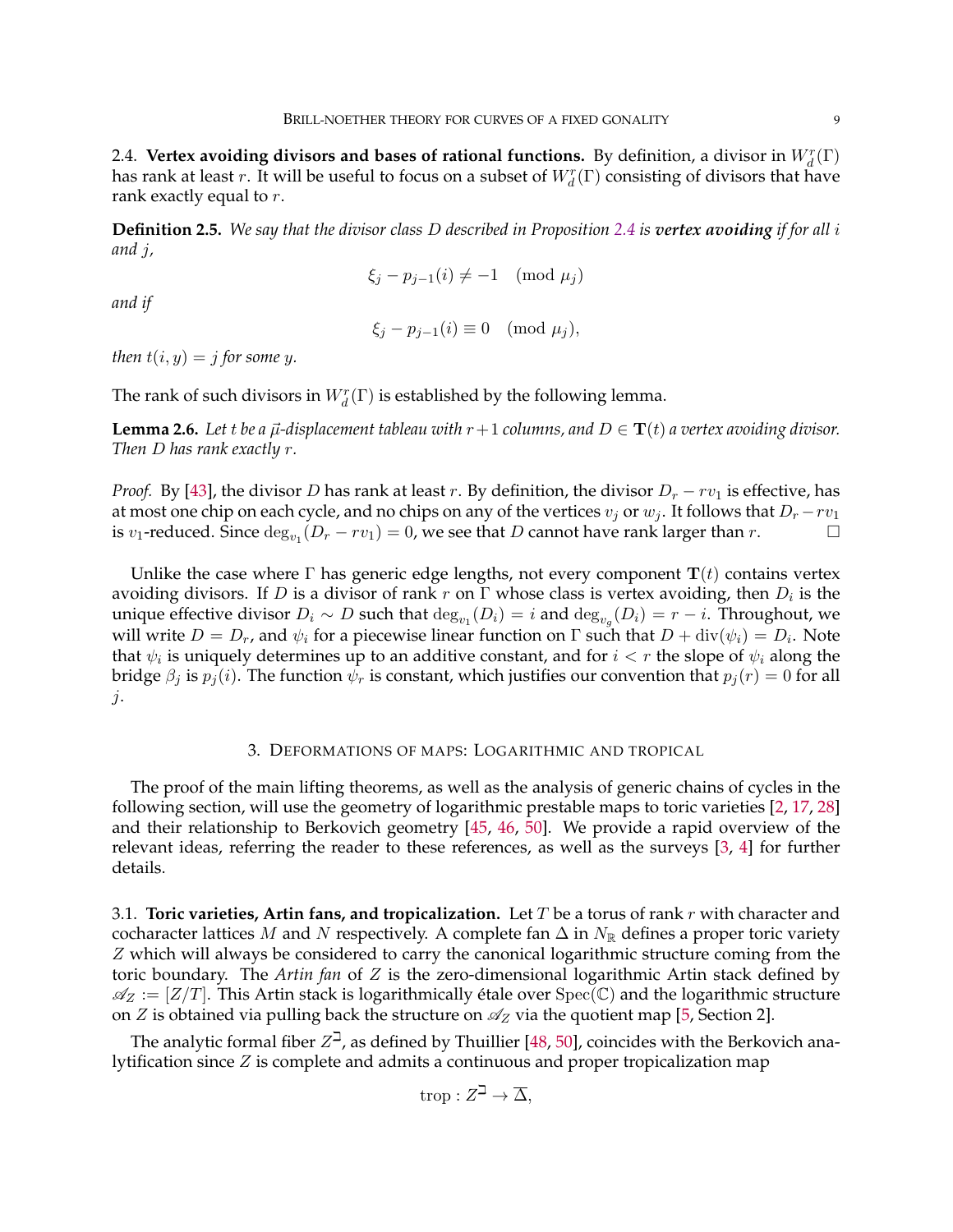where  $\Delta$  is the compactified cone complex of the fan  $\Delta$ , see [\[4,](#page-31-12) Section 2.6]. The work of Ulirsch [\[50\]](#page-32-29) gives a stack theoretic enhancement, by identifying  $\mathscr{A}_{Z}^{\square}$  with the complex  $\overline{\Delta}$ . Precisely, there is a commutative diagram of underlying topological spaces



where  $\mu_Z$  is an isomorphism.

3.2. **Tropical curves, tropical maps, and moduli cones.** A *prestable tropical curve*is a 1-dimensional polyhedral complex Γ with real edge lengths and finitely many 2-valent vertices. It will be convenient for us to consider Γ as being non-compact, by deleting 1-valent vertices from the corresponding compact graph.

## **Definition 3.1.** *A tropical prestable map to*  $\Delta$  *is a continuous morphism*  $\Psi : \Gamma \to \Delta$ *, such that*

- *(A) The map* Ψ *is a morphism of polyhedral complexes, i.e. every polyhedron in* Γ *maps to a cone in* ∆*.*
- *(B) Upon restriction to any edge of* Γ*,* Ψ *has integral slope in* ∆*, taken with respect to a primitive integral vector in the direction of*  $\Psi(e)$ *.*
- *(C) The map* Ψ *is balanced, i.e. at every point of* Γ*, the sum of outgoing slopes of* Ψ *is zero.*

By forgetting the fan structure on  $\Delta$  and taking the minimal polyhedral complex structure on  $\Gamma$ , we obtain a continuous balanced map Γ  $\rightarrow$  N<sub>R</sub> which is referred to as a *parametrized tropical curve* in much of the literature. We will refer to this as the *underlying map* of the prestable map  $\Gamma \to \Delta$ . Concretely, it is obtained by forgetting all bivalent vertices in Γ, replacing  $\Delta$  with its support, and considering the natural map between them.

**Definition 3.2.** *The combinatorial type of a tropical prestable map*  $\Psi : \Gamma \to \Delta$ *, denoted*  $[\Psi : \Gamma \to \Delta]$ *, is the following data obtained from* Ψ*:*

- *(A) The underlying finite graph of* Γ*.*
- *(B) For each vertex*  $v \in \Gamma$ *, the cone*  $\sigma_v$  *of*  $\Delta$  *containing*  $\Psi(v)$ *.*
- <span id="page-9-1"></span>*(C) For each edge*  $e \in \Gamma$ *, the cone*  $\sigma_e$  *to which e maps, and the slope of*  $\Psi(e)$  *in*  $\sigma_e$ *.*

By a well-known construction [\[28,](#page-32-28) [45\]](#page-32-18), the collection of all tropical stable maps of a given identification of their combinatorial type with  $\Theta = [\Gamma \to \Delta]$  is naturally parametrized by a polyhedral cone TΘ. We will refer to this as the *moduli cone* of tropical curves of type Θ. It may be considered as a deformation space of  $\Psi : \Gamma \to \Delta$ .

<span id="page-9-0"></span>3.3. **Logarithmic prestable maps.** Given a proper toric variety Z, work of [\[2,](#page-31-10) [5,](#page-31-13) [28\]](#page-32-28) produces moduli spaces  $\mathcal{L}(Z)$  and  $\mathcal{L}(\mathcal{A}_Z)$  of logarithmic prestable maps to Z and  $\mathcal{A}_Z$  respectively. These are moduli stacks over the category of schemes. Given a map from a test scheme  $S \to \mathscr{L}(Z)$ , by definition, one obtains a logarithmic structure  $(S, \mathcal{M}_S)$  on the base scheme, a nodal, logarithmically smooth, *S*-flat curve  $\mathscr{C} \to (S, \mathscr{M}_S)$  and an arrow

 $\mathscr{C} \to Z$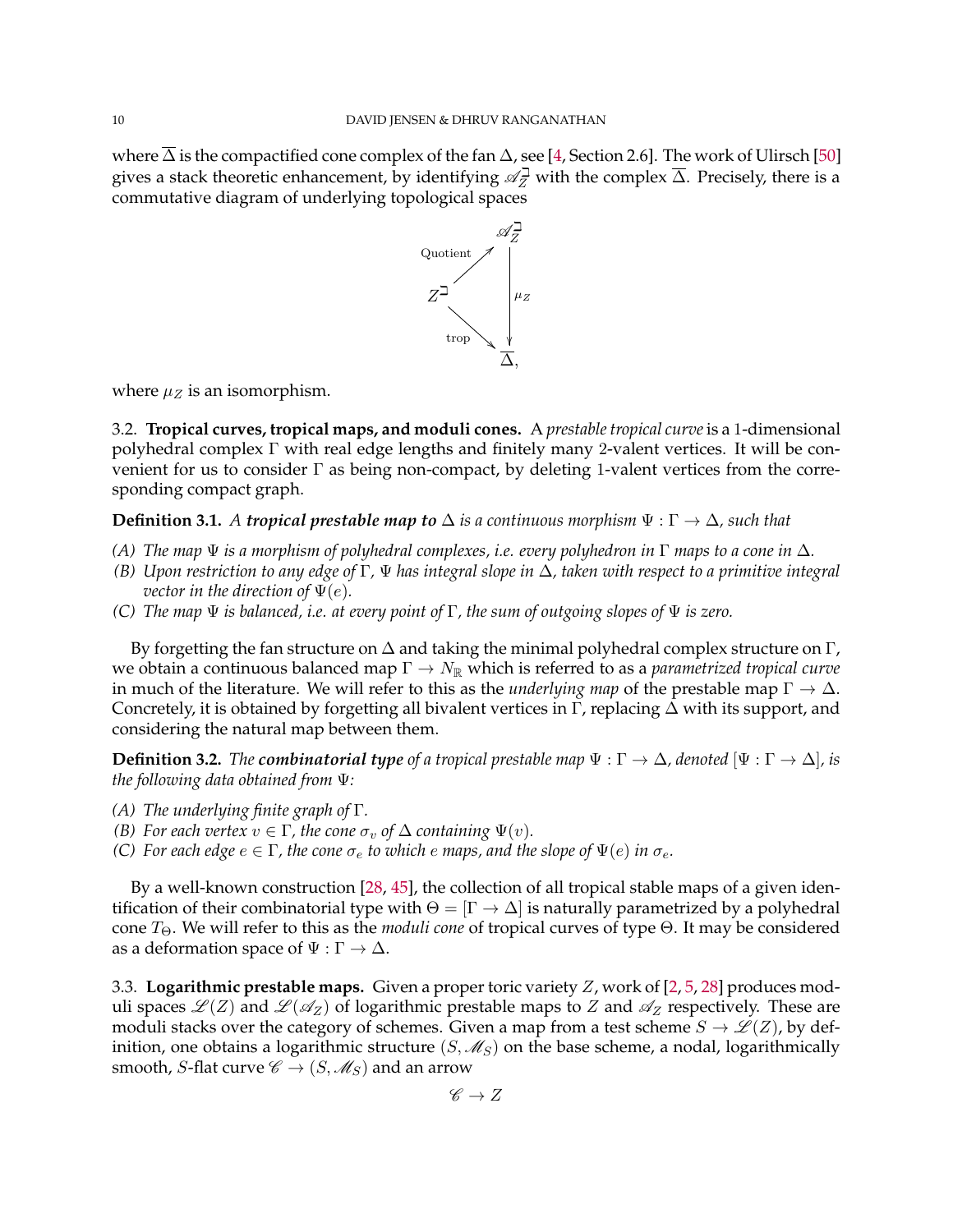in the category of logarithmic schemes. A map obtained as above is referred to as a *minimal logarithmic prestable map*. The terminology is meant to reflect that  $\mathcal{M}_S$  is the logarithmic structure on S with the the minimal restrictions that one can place in order to ensure that  $\mathscr{C} \to Z$  is a map in the logarithmic category. General, non-minimal, prestable logarithmic maps are obtained by pulling back a minimal family along a logarithmic morphism

$$
(S, \mathcal{M}'_S) \to (S, \mathcal{M}_S).
$$

By this description, the moduli space  $\mathcal{L}(Z)$  parametrizes minimal logarithmic prestable maps to Z. Replacing Z by  $\mathscr{A}_Z$  one similarly obtains a moduli problem for (minimal) logarithmic prestable maps to the Artin fan.

For each minimal logarithmic prestable map  $|C \to Z|$  over a geometric point, we obtain a combinatorial type for a tropical prestable map. The graph Γ is taken to be the marked dual graph of C. Given a vertex  $v \in \Gamma$  corresponding to a component  $C_v$ , we take the cone  $\sigma_v$  to be the cone corresponding to the stratum to which the generic point of  $C_v$  maps. Each edge e of Γ corresponding to a node  $q \in C$  determines a cone  $\sigma_e$  and a slope in it. Similarly, each infinite edge is also given a well-defined slope. We will have no reason to describe this type explicitly, so we refrain from describing this association in detail, see [\[45,](#page-32-18) [46\]](#page-32-21).

<span id="page-10-0"></span>3.4. **Tropical realizability.** The moduli space  $\mathcal{L}(Z)$  is in general extremely singular. In contrast, we have the following result of Abramovich and Wise [\[5\]](#page-31-13).

**Theorem 3.3.** *The stack*  $\mathcal{L}(\mathcal{A}_Z)$  *is a logarithmically smooth Artin stack in the smooth topology.* 

A concrete consequence of this is that given a point  $p \in \mathcal{L}(\mathcal{A}_Z)$ , the complete local ring at p is a regular local ring tensored with  $\mathbb{C}[Q]$ , where Q is the monoid defining a toric variety. In fact, if  $\Theta$  is the combinatorial type associated to p, Q is the dual monoid to the cone  $T_{\Theta}$  described previously. In the maximally degenerate cases that we consider here, the complete local ring at  $p$ will be isomorphic to  $\mathbb{C}[Q]$  itself.

<span id="page-10-1"></span>**Notation 3.4.** For the remainder of the paper, we will have no need to work with the global moduli space of logarithmic maps. Instead, we will fix a moduli point  $[C_0 \rightarrow Z]$ , which will always be clear from context, and understand  $\mathcal{L}(Z)$  to be the deformation space of  $[C_0 \rightarrow Z]$ , and analogously for maps to  $\mathscr{A}_Z$ .

Despite its pathological singularity properties, the moduli space  $\mathscr{L}(Z)$  carries a naturally perfect obstruction theory. By an observation of Abramovich and Wise, this perfect obstruction theory is obtained from the relative obstruction theory for the natural map  $\mathcal{L}(Z) \to \mathcal{L}(\mathcal{A}_Z)$ . Below, we record a consequence of this fact.

Consider a one-parameter family of logarithmic prestable maps  $\mathscr{C} \to Z$  over a valuation ring Spec(R). By [\[46,](#page-32-21) [50\]](#page-32-29), the skeleton  $\overline{\Gamma}$  associated to the degeneration  $\mathscr C$  maps onto the skeleton  $\overline{\Delta}$  of Z. Passing to the subset of  $\Gamma$  that maps to  $\Delta$ , we obtain a tropical prestable map. Since the analytic formal fiber of  $\mathcal{L}(Z)$  consists of equivalence classes of degenerations of maps over valuation rings, this furnishes a *set theoretic* tropicalization map  $\mathscr{L}(Z)^{\beth} \to T_{\Theta}$ . The following is a local version of [\[45,](#page-32-18) Theorem D].

**Theorem 3.5.** *Let*  $[C_0 \rightarrow Z]$  *be a logarithmic stable map of combinatorial type*  $\Theta$ *. There is a continuous and proper tropicalization map*

$$
\operatorname{trop}: \mathscr{L}(\mathscr{A}_Z)^\beth \to T_\Theta.
$$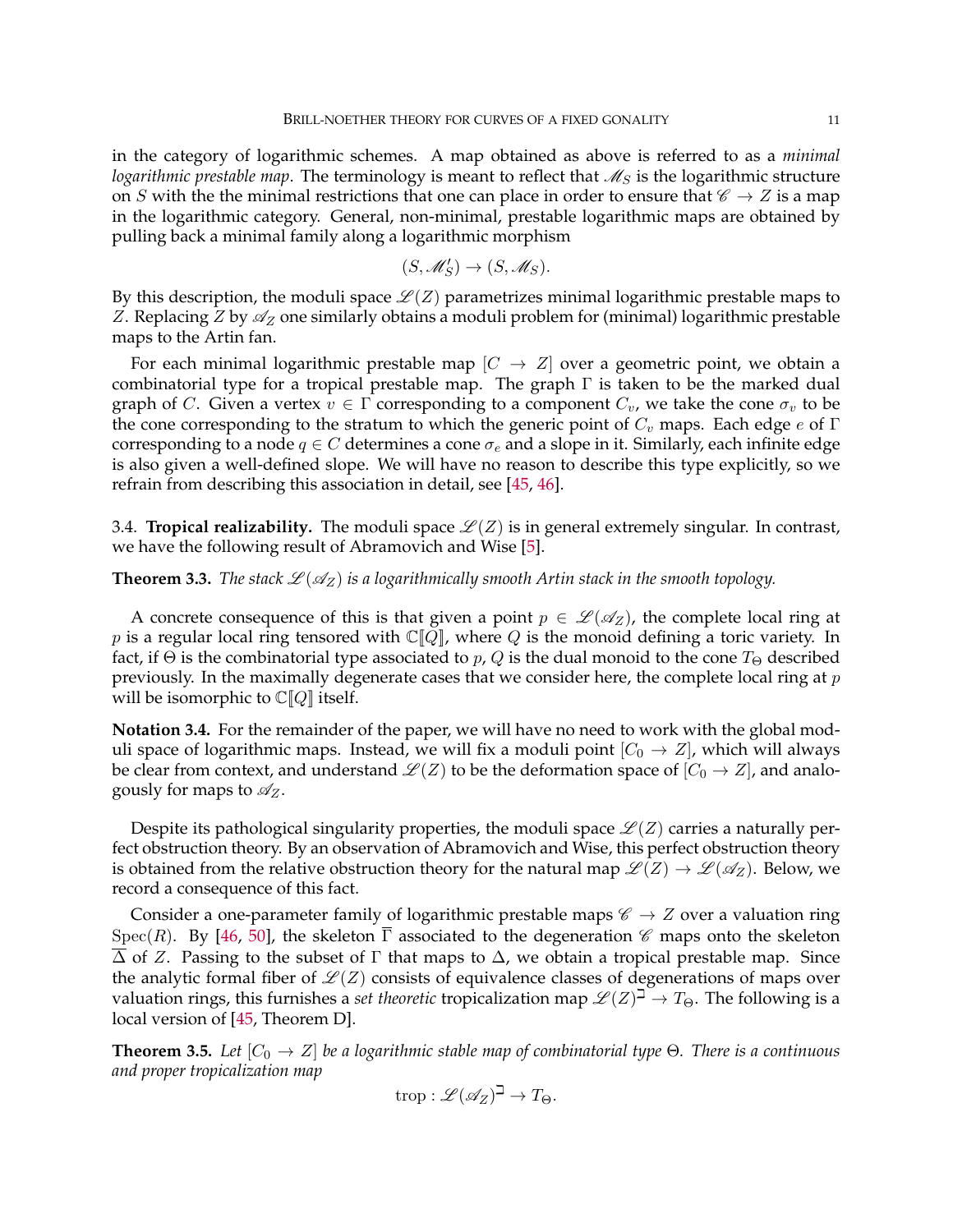*In particular, pre-composition with*  $\mathcal{L}(Z) \to \mathcal{L}(\mathscr{A}_Z)$  *yields a continuous and proper tropicalization map* 

$$
\operatorname{trop}: \mathscr{L}(Z)^\beth \to T_\Theta
$$

*that coincides with the set theoretic tropicalization map defined above.*

**Definition 3.6.** *A tropical prestable map*  $\Gamma \to \Delta$  *of type*  $\Theta$  *is said to be realizable if the corresponding* point of T $_{\Theta}$  lies in the image of  $\mathscr{L}(Z)^{\beth}$  in the tropicalization map above.

The crux is that analytically locally near highly degenerate prestable maps, one may think of  $\mathscr{L}(Z) \to \mathscr{L}(\mathscr{A}_Z)$ , up to smooth factors, as being the inclusion of a subvariety of a toric variety. In the next section, we consider a situation where  $\mathcal{L}(Z)$  is smooth over  $\mathcal{L}(\mathcal{A}_Z)$ . In Section [8,](#page-23-0) we consider a more complicated setting, where the image of  $\mathcal{L}(Z)$  in  $\mathcal{L}(\mathcal{A}_Z)$  is singular, but in a controllable fashion.

## 4. LIFTING DIVISORS ON A GENERIC CHAIN OF CYCLES

<span id="page-11-1"></span>By the results of [\[20,](#page-32-1) [30\]](#page-32-24), the chain of cycles with generic edge lengths may be thought of as a tropical incarnation of a Brill–Noether–Petri general curve. Together with specialization and tropical independence, this establishes the classical Brill–Noether and Gieseker–Petri theorems. A key combinatorial ingredient in these papers is the classification of special divisors on the generic chain of cycles, due to Cools, Draisma, Payne, and Robeva. Subsequent work in this area, including work on the maximal rank conjecture [\[31,](#page-32-25) [32\]](#page-32-26), relies on an appropriate lifting theorem for such special divisors [\[15\]](#page-31-6). In this section, we prove the following.

<span id="page-11-0"></span>**Theorem 4.1.** *Let* Γ *be a chain of* g *cycles with generic edge lengths. That is, the torsion profile of* Γ *is* identically zero. Let  $D\in W^r_d(\Gamma)$  be a vertex avoiding divisor class. Then there exists a curve  $C$  of genus  $g$ and a divisor  $\mathcal{D}\in W^r_d(C)$  such that the tropicalization of  $C$  is  $\Gamma$  and the tropicalization of  $\mathcal D$  is  $D.$ 

The main result of [\[15,](#page-31-6) Theorem 1.1] is that *any* curve C of genus g whose tropicalization is Γ possesses a divisor class  $\mathcal{D} \in W^r_d(C)$  whose tropicalization is D. This confirmed a conjecture of Cools, Draisma, Payne, and Robeva [\[20,](#page-32-1) Conjecture 1.5]. It should be possible to prove this stronger result using these techniques, but we deduce our results from the weaker statement, since it will be a model for the arguments to appear later.

The primary input from logarithmic deformation theory is a mild strengthening of a result of Cheung, Fantini, Park, and Ulirsch [\[18,](#page-32-14) Theorem 1.1].

<span id="page-11-3"></span>**Definition 4.2.** Let  $\Psi$  : Γ →  $\mathbb{R}^r$  be balanced, piecewise linear map. Assume that Γ is trivalent and the *image of* [Γ] *in*  $\mathcal{M}_g^{\text{trop}}$  *is the chain of g cycles. The map*  $\Psi$  *is said to be <code>superabundant</code> if there exists a cycle*  $\gamma_i$  such that  $\Psi(\gamma_i)$  is contained in an affine hyperplane of  $\R^r.$  The map  $\Psi$  is said to be **non-superabundant** *otherwise.*

Note that for general graphs  $\Gamma$  that do not stabilize to the chain of cycles, there are more exotic ways for maps to be superabundant than having cycles contained in hyperplanes. See [\[18,](#page-32-14) Definition 4.1] for the general definition.

<span id="page-11-2"></span>**Theorem 4.3.** Let  $\Psi : \Gamma \to \mathbb{R}^r$  be a balanced piecewise linear map. Assume that  $\Gamma$  is trivalent, the image [ $\Gamma^{\text{stab}}$ ] *of* [ $\Gamma$ ] *in*  $\mathcal{M}_g^{\text{trop}}$  *is a chain of g cycles, and that*  $\Psi$  *is non-superabundant. Let R be a valuation ring extending*  $\mathbb C$  *and*  $f : \mathscr C \to \mathscr A_Z$  *be any logarithmic prestable map over*  $\text{Spec}(R)$  *whose tropicalization is*  $\Psi$ *. Then,* f *factors as*

 $\mathscr{C} \to Z \to \mathscr{A}_Z$ .

*In particular,* Ψ *is realizable.*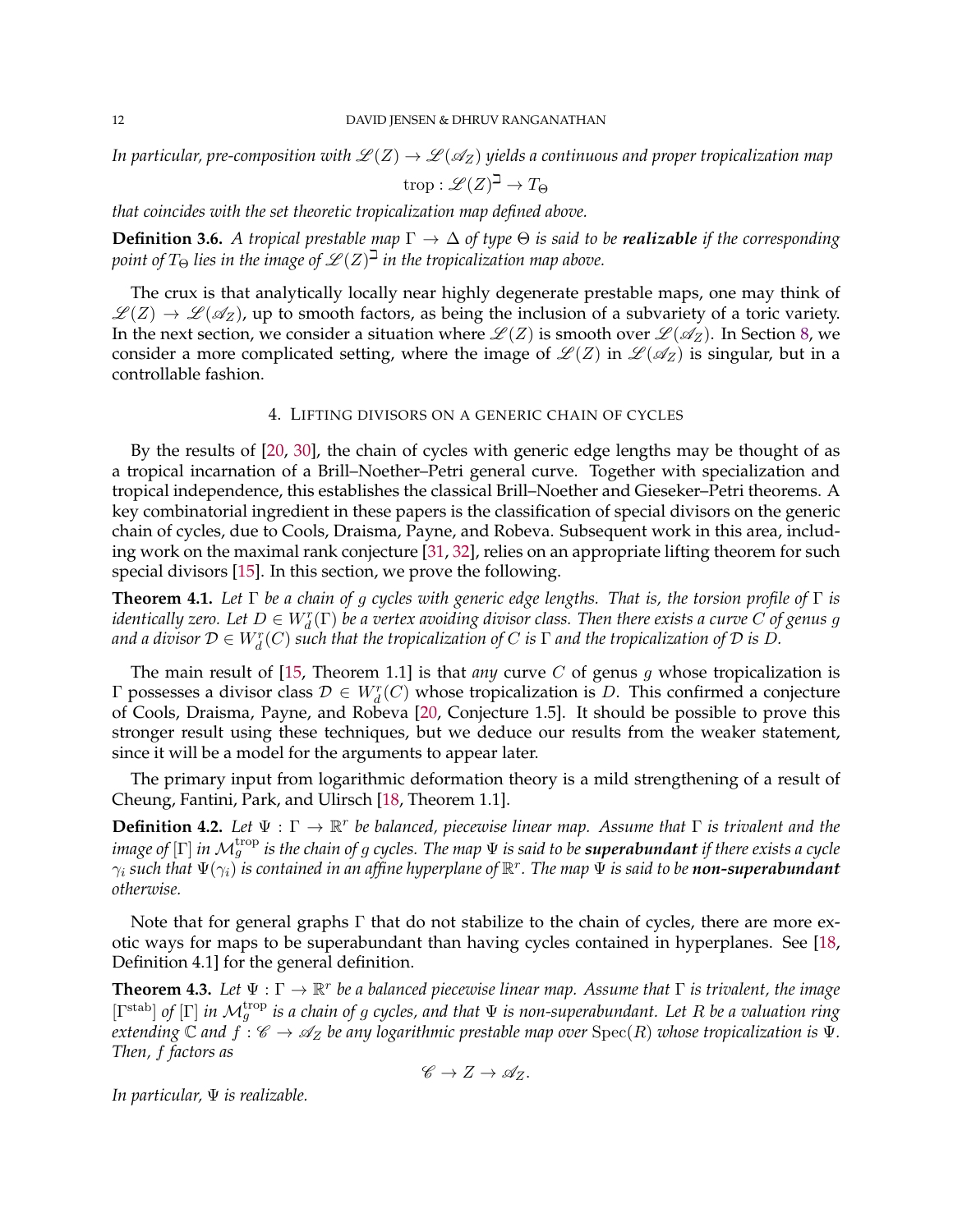*Proof.* Let  $\Delta$  be any complete fan in  $\mathbb{R}^r$  defining a toric variety Z. After subdivision, this determines a prestable tropical map  $\Gamma \to \Delta$  of combinatorial type  $\Theta$ . We momentarily assume that  $[\Gamma]$ has integer edge lengths. Since  $\Gamma$  is at most trivalent, by a standard construction, see [\[18,](#page-32-14) Propo-sition 2.8] or [\[40,](#page-32-20) Proposition 5.7], there is a degenerate logarithmic prestable map  $[C_0' \to \mathscr{Z}]$  over Spec( $\mathbb{N} \to \mathbb{C}$ ), where  $\mathscr{Z}$  is a toric degeneration of Z over  $\mathbb{C}[[t]]$ . By replacing this degeneration with a toroidal modification, we may assume that  $\mathscr X$  is a toroidal modification of the trivial degeneration  $Z\otimes \Bbb C[\![t]\!].$  Composing  $C'_0\to \mathscr{Z}$  with this map, we obtain a logarithmic prestable map  $[\check{C}'_0\to Z]$ over Spec( $\mathbb{N} \to \mathbb{C}$ ). By the universal property of minimality, there is a natural factorization



where  ${\rm Spec}(Q \to \mathbb{C}) \to \mathscr{L}(Z)$  is minimal. The map  $[C'_0 \to Z]$  may now be discarded, and we work with  $[C_0 \rightarrow Z]$ . When  $\Gamma$  has general edge lengths, we simply choose a tropical map with integer edge lengths in the same combinatorial type as  $\Psi$  to construct the minimal map above.

Let  $[f_0 : C_0 \to Z]$  be the minimal logarithmic map determined above. We claim that  $\mathscr{L}(Z)$  is logarithmically smooth at  $[f_0]$ . To see this, consider the logarithmic tangent-obstruction complex for  $[f_0]$ 

$$
\cdots \to H^1(C_0, T_{C_0}^{\log}) \to H^1(C_0, f_0^{\star} T_Z^{\log}) \to Ob([f_0]) \to 0.
$$

Note that the first term encodes the infinitesimal logarithmic deformations of  $C_0$ , the second encodes obstructions to deforming the map fixing the curve, and the final term is the absolute ob-structions of the map and curve. By [\[18,](#page-32-14) Section 4], the non-superabundance of  $\Psi$  forces surjectivity of the first arrow above. By exactness, it follows that  $Ob([f_0]) = 0$ . A standard argument implies that the space of maps is logarithmically smooth at  $[f_0]$ . We include the argument for completeness. By semicontinuity for the rank of the obstruction group, there is an open set  $U$  in  $\mathscr{L}(\vec{Z})$  containing  $[f_0]$  where the obstruction space vanishes. Let  $\mathbb{E}^{\bullet}$  denote the relative obstruction theory of  $\mathscr{L}(Z) \to \mathscr{L}(\mathscr{A}_Z)$ . It follows from unobstructedness of maps in U that the complex  $\mathbb{E}^{\bullet}$ has locally free cohomology in degree 0 and vanishing cohomology in degree  $-1$ , on  $U$ . By the definition of a perfect obstruction theory, the logarithmic cotangent complex  $\mathbb{L}^{\log}_{\mathscr{L}_{\ell}}$  $\mathcal{L}(Z)$  also has locally free cohomology in degree 0 and vanishing cohomology in degree  $-1$ , on U. It follows from the above calculation that

$$
\mathscr{L}(Z) \to \mathscr{L}(\mathscr{A}_Z)
$$

is smooth. The result follows by applying the infinitesimal lifting criterion for smoothness to this map, possibly after Noetherian approximation.

<span id="page-12-0"></span>**Remark 4.4.** Note that Cheung, Fantini, Park, and Ulirsch show the existence of a family of curves in Z tropicalizing to any given non-superabundant map  $\Gamma \to \mathbb{R}^r$ , see [\[18\]](#page-32-14). It does not, a priori, follow that every family of maps to  $\mathcal{A}_Z$  with the correct skeleton admits factors through Z, with such a tropicalization. It is in this sense that the result above is a strengthening of the one in [\[18\]](#page-32-14). Note that although we have phrased the result for chains of cycles, the analogous results hold, with cosmetic changes, for any non-superabundant combinatorial type. Note also that the trivalence in the above theorem is used only to construct the special fiber of the family. In fact, only a weaker hypothesis is needed to do so in [\[18\]](#page-32-14).

In order to prove Theorem [4.1,](#page-11-0) it suffices to construct a non-superabundant map  $\Psi : \Gamma \to \mathbb{P}^r_{\text{trop}}$ such that the hyperplane class is equivalent to the chosen divisor  $D$ . This is done as follows. Let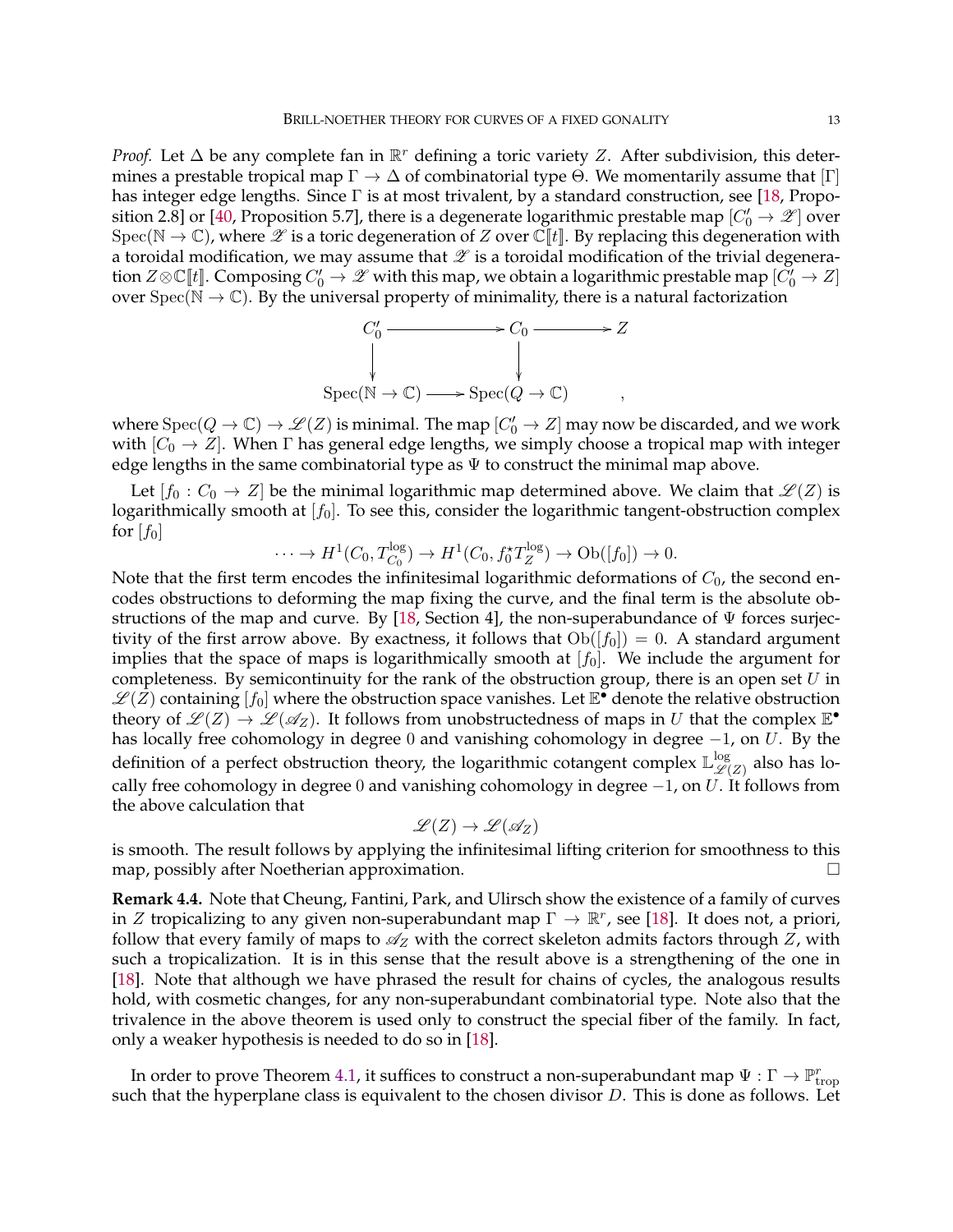D be a vertex avoiding divisor on  $\Gamma$  with corresponding tableau t and lattice path  $\vec{p}$ . We perform a tropical modification to Γ, i.e. we append trees to Γ, in the following manner. For each index  $i$ , and every  $j$  that does not appear in the  $i^{\text{th}}$  column of the tableau, we attach an infinite ray to the  $j^{\text{th}}$  cycle based at  $\langle \xi_j - p_{j-1}(i) \rangle_j$ . In other words, we attach an infinite ray at the point of the  $j^{\text{th}}$ cycle in the support of  $D_i.$  By our assumptions that  $D$  is vertex avoiding and that the edge lengths are generic, no two of these rays are based at the same point, and no ray is based at  $v_j$  or  $w_j$  for any *j*. We also attach infinite rays based at  $v_1$  and  $w_q$ .

Recall from the end of Section [2](#page-5-0) that given a vertex avoiding divisor D on  $\Gamma$  of rank r, there exist *canonical* piecewise linear functions  $\psi_0, \dots, \psi_r$ , which carry D to each of its distinguished representatives  $D_0, \ldots, D_r$ .

Consider the map  $\Psi : \Gamma \to \mathbb{R}^r$  given by

$$
\Psi(p)=(\psi_0(p),\ldots,\psi_{r-1}(p)).
$$

Note that the infinite rays of  $\Gamma$  map to translates of the r coordinate vectors  $e_0, \ldots, e_{r-1}$  and  $e_r =$  $(-1, -1, \ldots, -1)$ , so the map  $\Psi$  extends to a map to tropical projective space. More specifically, if an infinite ray is based at a point in the support of  $D_i$ , then it is a translate of the vector  $e_i.$  We now consider the linear span of each cycle of  $\Psi(\Gamma)$ .

<span id="page-13-0"></span>**Proposition 4.5.** *The image of each cycle in*  $\Psi(\Gamma)$  *spans the entire vector space*  $\mathbb{R}^r$ *.* 

*Proof.* By the balancing condition, we see that the span of each cycle is equal to that of the infinite rays based at that cycle, plus that of the two bridges emanating from that cycle. The infinite rays based at the  $j^{\text{th}}$  cycle are translates of the the vectors  $e_i$  for all  $i$  such that  $j$  does not appear in the  $i<sup>th</sup>$  column of the tableau. By genericity of the edge lengths, the number j can appear in at most one column of the tableau. It follows that translates of at least  $r$  of the vectors  $e_0, \ldots, e_r$  are based at the  $j<sup>th</sup>$  cycle. Since any  $r$  of these vectors are linearly independent, we see that each cycle spans the entire space  $\mathbb{R}^r$ .

*Proof of Theorem [4.1.](#page-11-0)* Let D be a vertex avoiding divisor on  $\Gamma$ , and  $\Psi : \Gamma \to \mathbb{P}^r_{\text{trop}}$  the corresponding map. By Proposition [4.5,](#page-13-0) the image of each cycle in  $\Psi(\Gamma)$  spans  $\mathbb{R}^r$ . Therefore, by Theorem [4.3,](#page-11-2) there exists a smooth curve C of genus g over a non-archimedean extension of  $\mathbb C$  and a map  $F$ :  $C \to \mathbb{P}^r$  such that the tropicalization of  $F$  is  $\Psi$ . The map  $F$  is given coordinatewise by

$$
F(p) = (f_0(p), \ldots, f_r(p)),
$$

where  $\text{trop}(f_i) = \psi_i$ . Note that the functions  $\psi_i$  are tropically independent by the remark following [\[32,](#page-32-26) Notation 4.3], hence the functions  $f_i$  are linearly independent, and the map F is nondegenerate. It follows that  $F^*{\cal O}_{\mathbb P^r}(1)$  is a divisor of rank at least r on  $C$  whose tropicalization is  $D.$   $\Box$ 

The main result of [\[20\]](#page-32-1) is a new proof of the Brill–Noether theorem, using tropical techniques. The argument proceeds by considering a chain of cycles  $\Gamma$  with generic edge lengths, and letting  $C$ be a curve over a valued field whose tropicalization is Γ. Together with [\[29,](#page-32-31) Theorem 6.9], Baker's specialization lemma [\[8\]](#page-31-2) implies that  $\dim W_d^r(C) \leq \dim W_d^r(\Gamma)$ . Since  $\dim W_d^r(\Gamma) = \rho(g, r, d)$ , we obtain the upper bound on  $\dim W_d^r(C)$ . To obtain a lower bound, the authors use the results of Kempf and Kleiman–Laksov [\[34,](#page-32-12) [35\]](#page-32-13), who establish this result by a study of the degeneracy locus of a map of vector bundles on the Picard variety. Using Theorem [4.1,](#page-11-0) we can provide a proof that does not rely on the results of Kempf and Kleiman–Laksov. Together with the results of [\[20\]](#page-32-1), this completes a "purely tropical" proof of the Brill-Noether theorem.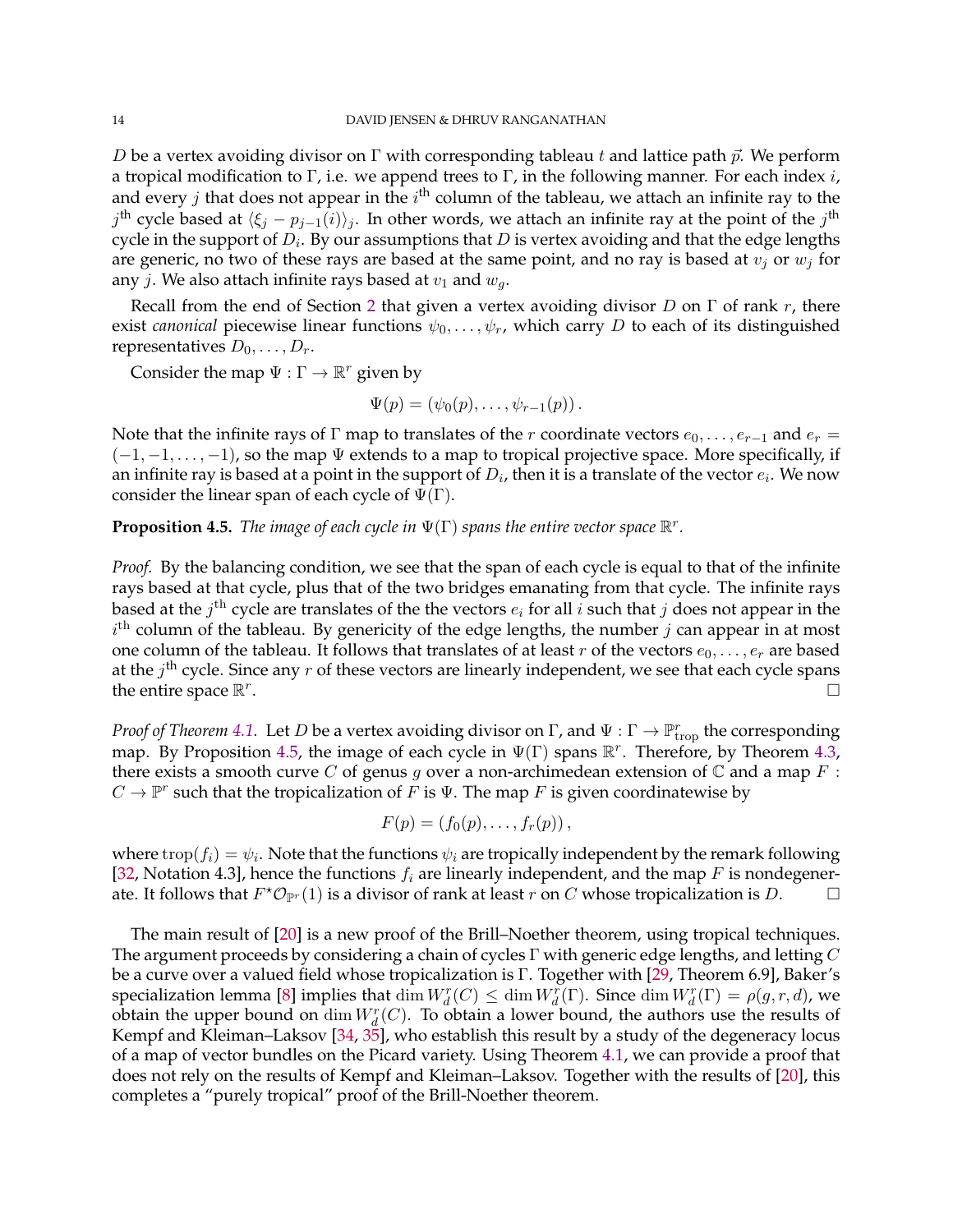<span id="page-14-0"></span>**Theorem 4.6** (*Brill–Noether theorem*)**.** *Let* C *be a general curve of genus* g*. Then*

$$
\dim W_d^r(C) = \rho(g, r, d).
$$

*Proof.* By the discussion above, we have  $\dim W_d^r(C) \le \rho(g, r, d)$ . It suffices to prove the reverse inequality.

Let  $\mathscr{C} \to \mathcal{M}_g$  be the universal curve and let  $\mathcal{W}^r_d$  be the universal  $W^r_d$  over  $\mathcal{M}_g$ , parameterizing pairs  $(C, [D])$  where C is a curve of genus g and  $[D]$  is a divisor class on C of degree d and rank at least r. We will use a dimension estimate on  $\widetilde{W}_d^r \subset \text{Sym}^d(\mathscr{C})$ , the subset of the universal symmetric product, parametrizing pairs  $(C, D)$  where C is a curve of genus g and D is a divisor on C of degree d and rank at least r. This is the inverse image of  $\mathcal{W}_d^r$  in the map from the universal symmetric power to the universal Picard variety.

Let  $[\mathrm{Sym}^d(\overline{\mathscr{C}})]$  be the  $d^\mathrm{th}$  stack symmetric fibered power of the universal stable curve over  $\overline{\mathcal M}_g$ . As a stack, we may take an étale cover by the d-fold fiber product of the universal stable curve  $\overline{\mathscr{C}}$ over  $\mathcal{M}_g$ . This stack is logarithmically smooth (toroidal) in the étale topology and the forgetful morphism to  $\mathcal{M}_q$  is logarithmically smooth (toroidal).

Let  $[\mathrm{Sym}^d(\overline{\mathscr{C}},\Gamma)]$  be the analytic domain of the analytification of  $[\mathrm{Sym}^d(\overline{\mathscr{C}})]^{\mathrm{an}}$  parametrizing families of pairs  $(C, D)$  over a valuation ring such that the minimal skeleton  $\Sigma(C)$  is a chain of cycles. Let  $Sym^{d, \text{trop}}(\Gamma)$  denote the symmetric product of the universal tropical curve, in the combinatorial type of the chain of cycles. Note that we can pass to a finite cover, so we may assume such a tropical universal curve exists in the category of cone complexes. The general structure results of [\[1,](#page-31-14) Section 6] furnish a continuous tropicalization map

$$
\operatorname{trop}: [\operatorname{Sym}^{d,\operatorname{an}}(\overline{\mathscr{C}},\Gamma)] \to \operatorname{Sym}^{d,\operatorname{trop}}(\Gamma)
$$

sending a one-parameter family of pairs  $(C, D)$  over a valuation ring to its image under the canonical retraction to the minimal skeleton  $\Sigma(\mathcal{C})$ . Since the map to  $\overline{\mathcal{M}}_g$  is logarithmically smooth, this tropicalization is compatible with the algebraic and tropical forgetful morphisms to the moduli space of curves.

It follows from Theorem [4.1](#page-11-0) that trop $(\widetilde{W}_d^{r,an})$  has dimension at least  $3g-3+\rho(g,r,d)+r$ . Given a substack  $Y$  of a logarithmically smooth stack  $X$ , the dimension of  $Y$  is at least the dimension of trop( $Y$ ), see [\[49,](#page-32-32) Theorem 1.1]. Thus, the dimension of  $\widetilde{W}_d^r$  is at least  $3g - 3 + \rho(g, r, d) + r$ . Combining Baker's specialization lemma with Lemma [2.6,](#page-8-1) we see that there exists a  $(C, D) \in \widetilde{\mathcal{W}}_d^r$ such that  $D$  has rank exactly  $r$ . By semicontinuity of the rank, it follows that the relative dimension of  $\widetilde{\mathcal{W}}_d^r \to \mathcal{W}_d^r$  is r over an open subset of the target. We conclude that  $\mathcal{W}_d^r$  has a component of dimension at least  $3g - 3 + \rho(g, r, d)$ . By Theorem [4.1,](#page-11-0) the image of this component in  $\mathcal{M}_g^{\text{trop}}$  has dimension 3g − 3. Thus, the component dominates  $\mathcal{M}_g$ , and the fibers have dimension  $\rho(g, r, d)$ .  $\Box$ 

The proof above would be more natural if there were a natural tropicalization map on  $\mathcal{W}^r_d$ itself, or on the universal Picard variety. In lieu of this, we have had to work with the universal symmetric power.

#### 5. EXTENDED EXAMPLE: TRIGONAL CURVES OF GENUS 5

<span id="page-14-1"></span>As an example of what is to follow, we describe the Brill–Noether theory of a general trigonal curve of genus 5. We show that such a curve has a divisor of degree 5 and rank 2, and a divisor of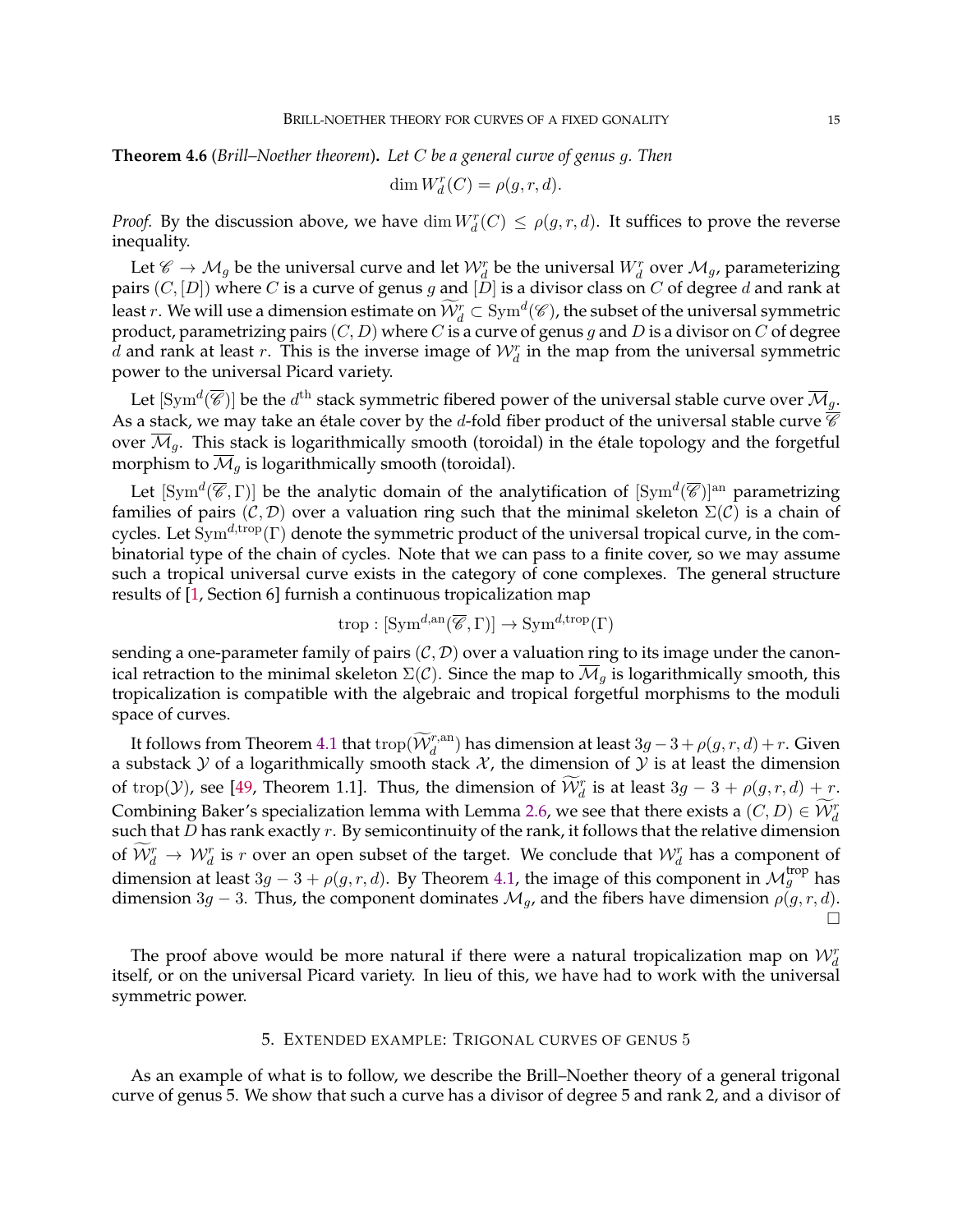degree 8 and rank 4. The results of this section can be obtained entirely via classical techniques. Indeed, these facts follow directly from the Riemann–Roch theorem. Nonetheless, we develop the theory using chains of cycles to foreshadow and motivate the approach of the later sections.

Let  $\Gamma$  be a chain of 5 cycles with torsion profile

$$
\mu_i = \left\{ \begin{array}{ll} 3 & \text{if } i = 3, \\ 0 & \text{otherwise.} \end{array} \right.
$$

The graph  $\Gamma$  is trigonal with the divisor  $E = 3v_3$  $E = 3v_3$  $E = 3v_3$  having rank 1. Figure 3 depicts the divisor  $E_1$  (in white) and the divisor  $E_0$  (in black), together with the function  $\varphi_0$  such that div  $\varphi_0 = E_0 - E_1$ . We label the slopes of  $\varphi_0$ , going from left to right, on the bridges and bottom edges. All other slopes are either 0 or 1.



<span id="page-15-0"></span>FIGURE 3. A trigonal chain of cycles of genus 5, together with its  $g_3^1$ .

The canonical divisor class is the unique divisor class  $K \in \mathbf{T}(t)$ , where t is the tableau pictured in Figure [4.](#page-15-1)

|--|--|--|

<span id="page-15-1"></span>FIGURE 4. The tableau t corresponding to the canonical divisor.

In this case, the map  $\Psi : \Gamma \to \mathbb{P}^4_\text{trop}$  $\Psi : \Gamma \to \mathbb{P}^4_\text{trop}$  $\Psi : \Gamma \to \mathbb{P}^4_\text{trop}$  defined in Section 4 is superabundant in the sense of Defi-nition [4.2.](#page-11-3) In particular, the image of the central cycle  $\gamma_3$  only spans a plane in  $\mathbb{R}^4$ . To see this, note that the bend locus of  $\Psi$  on this cycle is supported at the three points  $\langle -1\rangle_3$ ,  $\langle 0\rangle_3$ ,  $\langle 1\rangle_3$ , and the linear span of 3 points is at most 2-dimensional. For this reason, the argument of Section [4](#page-11-1) does not apply, and we cannot show directly that the map  $\Psi$  lifts.

To overcome the difficulty in showing that Ψ lifts, we use the fact that the canonical embedding of a trigonal curve factors through a map to a rational normal surface scroll. Concretely, any three points whose sum is in the class of the  $g_3^1$  are collinear in the canonical embedding, and the union of these lines over all such divisors is the image of the scroll. Instead of lifting the map  $\Psi$  above, we will construct a map from  $\Gamma$  to the tropicalization of this scroll, and show that this map lifts. In the case of a trigonal curve of genus 5, the scroll in question is the first Hirzebruch surface  $\mathbb{F}_1$ .

To construct a map to  $\mathbb{F}_1$ , we consider the divisors  $K(-1) = K - E$  and  $K(-2) = K - 2E$ , whose corresponding tableaux  $t(-1)$  and  $t(-2)$  are depicted in Figure [5.](#page-16-0) Note that  $t(-1)$  has 2 fewer columns and 1 more row than  $t$ . The entries in the second row agree with those in the first row of t, shifted by a knight's move. Similarly,  $t(-2)$  has 2 fewer columns and 1 more row than  $t(-1)$ . The entry in the last row agrees with that in the last row of  $t(-1)$ , shifted by a knight's move.

The divisor  $K(-2)$  is rigid. Its restriction to  $\gamma_1 \cup \gamma_2$  is equal to that of  $K_0$ , and its restriction to  $\gamma_3 \cup \gamma_4 \cup \gamma_5$  is equal to that of  $K_4$ . Similarly, the divisor  $K(-1)$  has rank 2, and the restriction of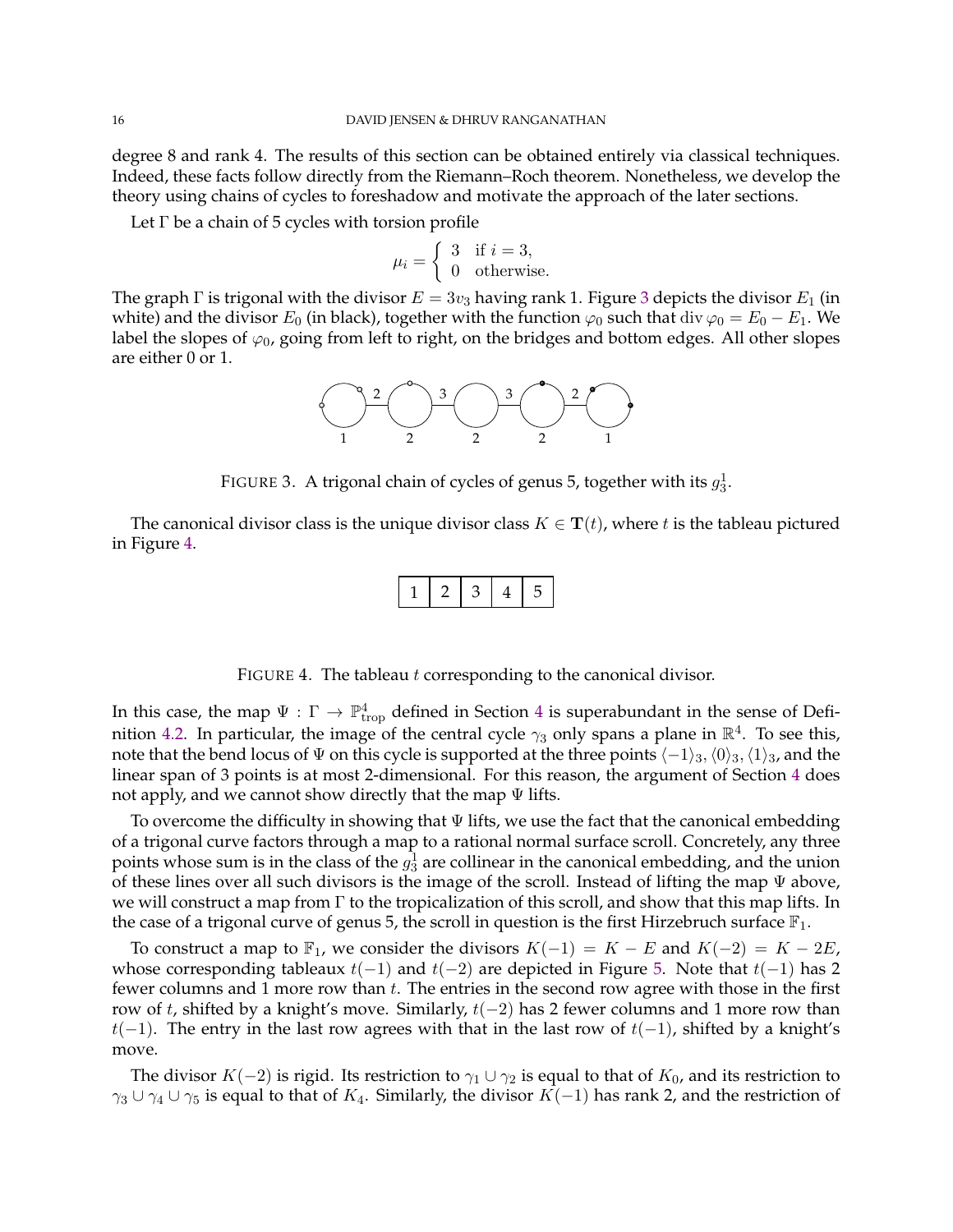

<span id="page-16-0"></span>FIGURE 5. The tableaux  $t(-1)$  and  $t(-2)$  corresponding to  $K(-1)$  and  $K(-2)$ .

 $K(-1)_i$  to  $\gamma_1\cup\gamma_2$  is equal to that of  $K_i$ , while its restriction to  $\gamma_3\cup\gamma_4\cup\gamma_5$  is equal to that of  $K_{i+2}.$ We let  $\psi_i$  be a piecewise linear function such that div  $\psi_i = K(-1)_i - (K(-2) + E_1)$ . These divisors and functions are pictured in Figure [6.](#page-16-1) As before, the divisor  $K(-2) + E_1$  is pictured in white, and the divisor  $K(-1)_i$  is pictured in black.



<span id="page-16-1"></span>FIGURE 6. Divisors in the linear system  $K_{\Gamma} - g_3^1$ .

We now define a function  $\Psi : \Gamma \to \mathbb{F}_1^{\text{trop}}$  $\mathcal{L}_1^{\text{trop}}$  by  $\Psi(p) = (\varphi_0(p), \psi_1(p))$ . The image of this map is pictured in Figure [7.](#page-17-1)

The map  $\Psi$  is still superabundant – it maps the first and last cycles  $\gamma_1$  and  $\gamma_5$  to line segments. In this situation, we may nevertheless apply the results of Section [8](#page-23-0) to show that the map lifts provided that a certain combinatorial condition *(naive well-spacedness)* holds on the edge lengths of the trees attached to  $\Gamma$ . We conclude that there exists a curve C of genus 5 over a non-archimedean field and a map  $F: C \to \mathbb{F}_1$  specializing to  $\Psi$ . Taking D to be the preimage on C of the (-1)-curve on  $\mathbb{F}_1$ , we see that D is effective, and since D specializes to  $K(-2)$ , it has rank exactly 0. The divisor  $D + g_3^1$  is then the pullback of the hyperplane class from the map  $\mathbb{F}_1 \to \mathbb{P}^2$  that contracts the (−1)-curve. From Figure [7,](#page-17-1) we see that the image of this map is not contained in a line, and  $D + g_3^1$  therefore has rank at least 2. By the basepoint free pencil trick, it follows that  $D + 2g_3^1$  has rank at least 4.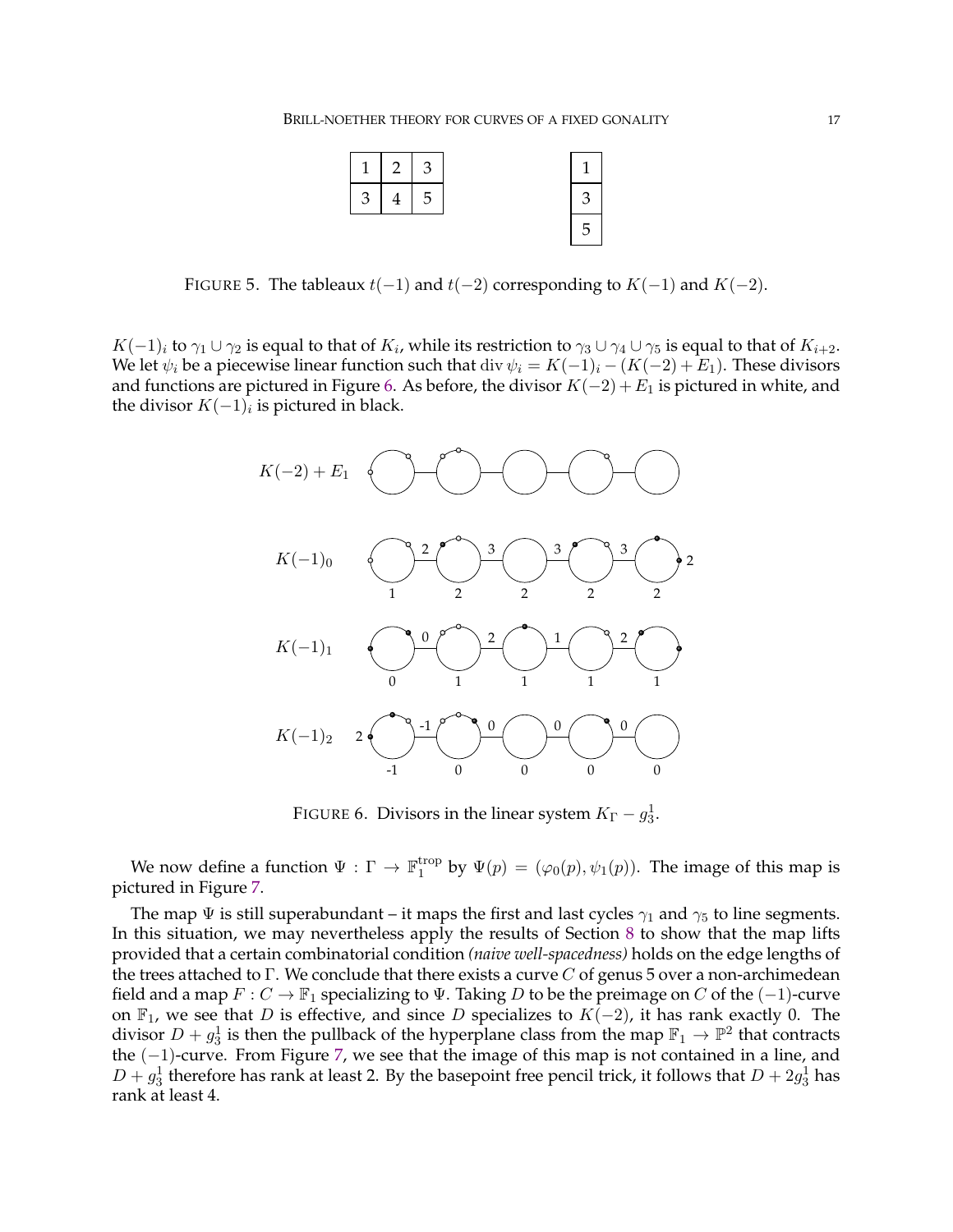

<span id="page-17-1"></span>FIGURE 7. The image of  $\Gamma$  in  $\mathbb{F}_1^{\text{trop}}$  $_1^{\text{top}}$ . The map is manifestly superabundant, since the image has genus 3 and  $\Gamma$  is a chain of 5 cycles.

#### 6. MAPS TO SCROLLS

<span id="page-17-0"></span>We now attempt to generalize the argument of Section [4](#page-11-1) to special chains of cycles. As seen in Section [5,](#page-14-1) the argument does not generalize directly, for the following reason: if the symbol  $j$ appears in the tableau and the  $j^{\text{th}}$  torsion order  $\mu_j$  is nonzero, then the image of the  $j^{\text{th}}$  cycle under the map  $\Psi$  spans a linear space of dimension at most  $\mu_j - 1$ . As such, if  $r \ge \mu_j$ , then Theorem [4.3](#page-11-2) does not apply. Our main observation is that, if a general curve of fixed gonality admits a divisor of high rank, then the corresponding map to  $\mathbb{P}^r$  factors through a map to a lower dimensional scroll. Rather than constructing a map from Γ to tropical projective space, we instead construct a map to a tropical scroll. In this section, we describe the basic theory of maps to scrolls.

Fix integers  $a \geq 1$ ,  $b \geq 0$ . To simplify notation, we will write  $\mathbb{S}(a, b)$  for the balanced scroll

$$
\mathbb{S}(a,b):=\mathbb{P}(\mathcal{O}_{\mathbb{P}^1}^{\oplus a}\oplus \mathcal{O}_{\mathbb{P}^1}(1)^{\oplus b}).
$$

We write  $\pi : \mathbb{S}(a, b) \to \mathbb{P}^1$  for the natural map to  $\mathbb{P}^1$ , and  $n = a + b$  for the dimension of  $\mathbb{S}(a, b)$ . The scroll  $\mathbb{S}(a, b)$  is a toric variety, and its fan  $\Sigma(a, b)$  is described in [\[23,](#page-32-33) Example 7.3.5]. We recall this description. In  $\mathbb{R}^n$ , we let  $u_1$  denote the first coordinate vector and  $e_1, \ldots, e_{n-1}$  the remaining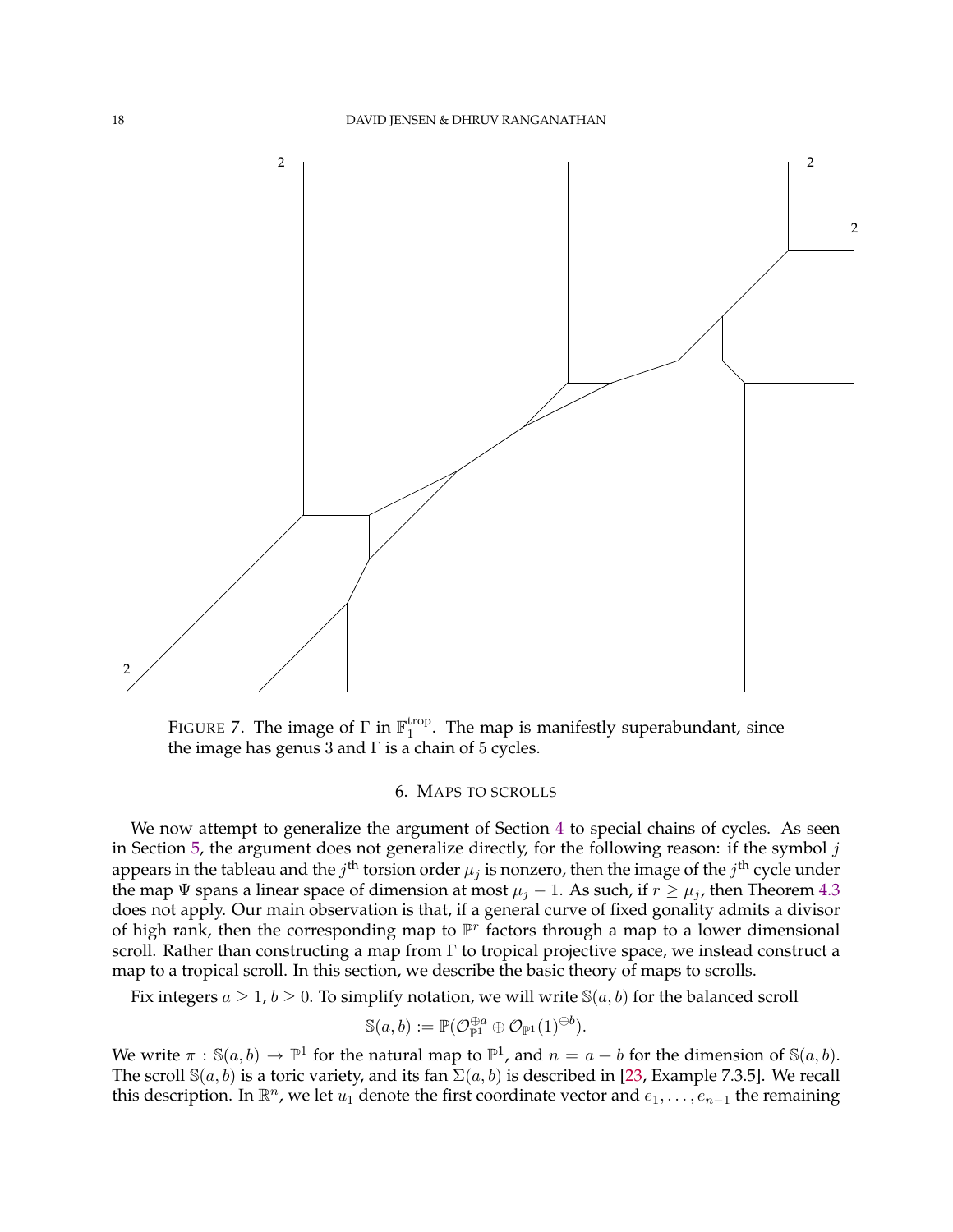coordinate vectors. We let  $e_0 = -\sum_{i=1}^{n-1} e_i$  and  $u_0 = -u_1 - \sum_{i=b}^{n-1} e_i$ . The maximal cones of  $\Sigma(a, b)$  are the 2n cones spanned by one of the two vectors  $u_0$ ,  $u_1$  and all but one of the vectors  $e_0, \ldots, e_{n-1}.^2$  $e_0, \ldots, e_{n-1}.^2$ 

For the sake of clarity, we describe the degenerate cases. If  $b = 0$ , then the scroll  $S(a, 0)$  is a product of projective spaces, and the vector  $u_0$  is simply  $-u_1$ . If both  $b = 0$  and  $a = 1$ , then the scroll  $S(1,0)$  is just  $\mathbb{P}^1$ , and the only rays of the fan are  $u_1$  and  $u_0 = -u_1$ .

As shown by Cox, every smooth toric variety  $X_{\Sigma}$  can be viewed as a fine moduli space for collections of line bundles and sections with trivialization data.

**Definition 6.1.** *For any scheme Y, a*  $\Sigma$ -collection on *Y is the data:* 

- *(1) for each*  $\rho \in \Sigma(1)$ , a line bundle  $L_{\rho}$  on Y and a distinguished section  $u_{\rho} \in H^0(Y, L_{\rho})$ .
- *(2)* for each  $m \in M$ , a trivialization  $\varphi_m : \bigotimes_{\rho \in \Sigma(1)} L^{(\rho, m)}_\rho \to \mathcal{O}_Y$  such that  $\varphi_{m+m'} = \varphi_m \otimes \varphi_{m'}$  and, *for each*  $y \in Y$ *, there exists a maximal cone*  $\sigma$  *such that*  $u_{\rho}(y) \neq 0$  *for all*  $\rho \nsubseteq \sigma$ *.*

Families of such collections are defined in the natural manner, and the scheme  $X_{\Sigma}$  is a fine moduli space for isomorphism classes of  $\Sigma$ -collections. In other words, a map  $Y \to X_{\Sigma}$  is given by the same data as a  $\Sigma$ -collection on  $Y$ .

In the case where *C* is a curve and  $\Sigma = \Sigma(a, b)$  is the fan of a balanced scroll, a Σ-collection on C simplifies to the following data:

- (1) Two line bundles  $D$  and  $E$ ;
- (2) Two sections  $s_0, s_1 \in H^0(C, E)$  that do not simultaneously vanish at any point.
- (3) A collection of b sections  $f_0, \ldots, f_{b-1} \in H^0(C, D-E)$  and a collection of a sections  $f_b, \ldots, f_{n-1} \in$  $H<sup>0</sup>(C, D)$  that do not simultaneously vanish at any point.

We say that a map  $F: C \to \mathbb{S}(a, b)$  is *nondegenerate* if it is nondegenerate under its composition with the natural embedding of  $\mathbb S(a,b)$  in  $\mathbb P^{n+\bar b-1}$  given by  $\mathcal O_{\mathbb S(a,b)}(1)\otimes\pi^\star\mathcal O_{\mathbb P^1}(1).$  Equivalently, the map  $F$  is nondegenerate if the sections

$$
s_0f_0, \ldots, s_0f_{b-1}, s_1f_0, \ldots s_1f_{b-1}, f_b, \ldots, f_{n-1} \in H^0(C, D)
$$

are linearly independent.

<span id="page-18-1"></span>**Proposition 6.2.** *Let* C *be a curve of gonality* k*, and let* E *denote a divisor of degree* k *and rank 1. If* C  $a$ dmits a nondegenerate map to  $\mathbb{S}(a,b)$  with  $\pi^\star\mathcal{O}_{\mathbb{P}^1}(1)=E$ , then there exists a divisor  $D$  on  $C$  of rank at *least*  $n + b - 1$  *such that*  $D - E$  *has rank at least*  $b - 1$ *.* 

*Proof.* Suppose that C admits a nondegenerate map to a scroll  $\mathcal{S}(a, b)$ . Then, by the description above, there exist  $n + b$  linearly independent sections in  $H^0(C, D)$  and b linearly independent sections in  $H^0(C, D - E)$ , so D has rank at least  $n + b - 1$  and  $D - E$  has rank at least  $b - 1$ . □

The following proposition is a partial converse to Proposition [6.2.](#page-18-1)

<span id="page-18-2"></span>**Proposition 6.3.** *Let* C *be a curve of gonality* k*, and let* E *denote a divisor of degree* k *and rank 1. The*  $c$ urve  $C$  admits a nondegenerate map to  $\mathbb{S}(a,b)$  with  $\pi^\star \mathcal{O}_{\mathbb{P}^1}(1)=E$  if there exists a divisor  $D$  on  $C$  with *the following properties:*

*(1)*  $r(D) \ge n + b - 1$ *;* 

<span id="page-18-0"></span> $^2$ In the notation of [\[23\]](#page-32-33), the fan described here is actually that of the projectivization of the dual vector bundle. We prefer our projectivizations to parameterize one-dimensional quotients, rather than one-dimensional subspaces.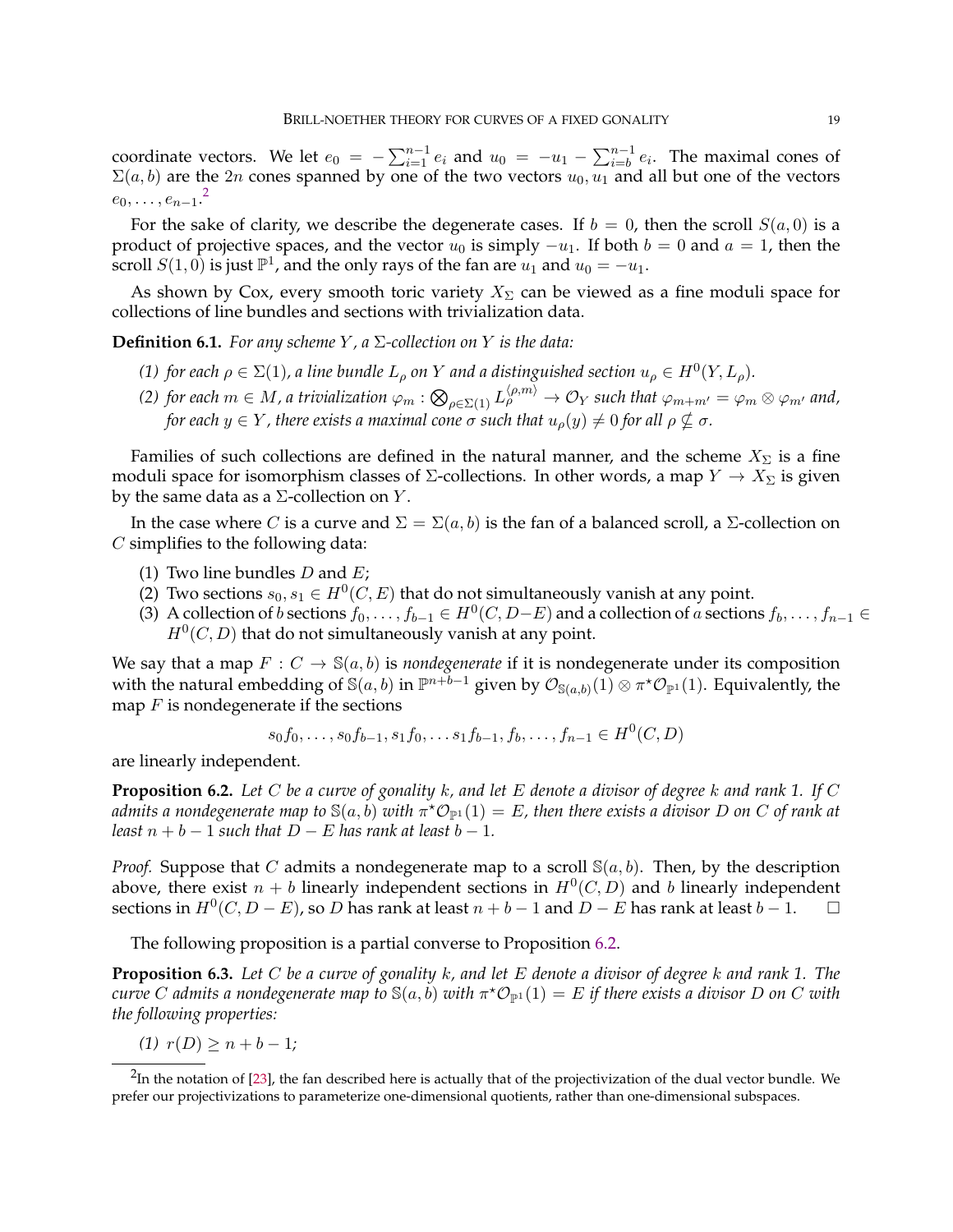$(2)$   $r(D - E) = b - 1;$  $(3)$   $r(D-2E) = -1$ .

*Proof.* Let  $s_0, s_1$  be a basis for  $H^0(C, E)$ , and let  $f_0, \ldots, f_{b-1}$  be a basis for  $H^0(C, D - E)$ . By the basepoint free pencil trick, we have an exact sequence

$$
0 = H^{0}(C, D - 2E) \to H^{0}(C, E) \otimes H^{0}(C, D - E) \to H^{0}(C, D).
$$

It follows that the righthand map is injective, so the functions  $s_i f_j \in H^0(C, D)$  are linearly independent. Letting  $f_b, \ldots, f_{n-1} \in H^0(C,D)$  be an extension of this linearly independent set, we obtain a nondegenerate  $\Sigma(a, b)$ -collection on C. The result follows.

Geometrically, this is very similar to the case of trigonal curves described in Section [5.](#page-14-1) If we consider the image of C in  $\mathbb{P}^{n+b-1}$  under the (possibly incomplete) linear series in  $|D|$  described above, then any  $k$  points whose sum is in the class of  $E$  span a projective space of dimension  $n-1$ . The union of these projective spaces is the image of the scroll  $\mathbb{S}(a, b)$ .

In the situation of Proposition [6.3,](#page-18-2) we can obtain divisors of large rank simply by adding multiples of the divisor E.

<span id="page-19-1"></span>**Corollary 6.4.** *Let*  $C, D, E$  *be as in Proposition* [6.3.](#page-18-2) *Then*  $h^0(D + mE) \ge (m + 1)n + b$ *.* 

*Proof.* We prove, by induction on m, that

$$
h^{0}(C, D + mE) \ge h^{0}(C, D + (m - 1)E) + n.
$$

The case  $m = 0$  is given. By the basepoint free pencil trick, we have the exact sequence

 $0 \to H^0(C, D + (m-2)E) \to H^0(C, E) \otimes H^0(C, D + (m-1)E) \to H^0(C, D + mE).$ 

Thus,

$$
h^{0}(C, D + mE) \ge 2h^{0}(C, D + (m - 1)E) - h^{0}(C, D + (m - 2)E)
$$
  
 
$$
\ge h^{0}(X, D + (m - 1)E) + n,
$$

<span id="page-19-0"></span>where the second inequality holds by the inductive hypothesis.  $\Box$ 

# 7. SCROLLAR TABLEAUX

In this section and in Section [9,](#page-28-0) we fix an integer  $k \geq 2$  and consider a chain of cycles Γ with torsion profile

$$
\mu_i = \begin{cases} 0 & \text{if } i \leq k - 1 \text{ or } i \geq g - k + 2, \\ k & \text{otherwise.} \end{cases}
$$

In this section, we analyze in detail the combinatorics of certain divisors on Γ. There are many reasons to think that  $\Gamma$  should behave like a general curve of gonality k. Note in particular that the moduli space of such graphs has dimension  $2g - 5 + 2k$ , equal to that of the k-gonal locus in  $\mathcal{M}_q$ , and each admits a harmonic degree k morphism to  $\mathbb R$  with vanishing Riemann-Hurwitz obstruction [\[6,](#page-31-1) [43\]](#page-32-4). Throughout, we write  $E = kv_k$ , which is a divisor on  $\Gamma$  of degree k and rank 1.

As in Section [2,](#page-5-0) we define the divisor  $E_i$  to be the unique divisor equivalent to E such that  $E_i - iv_1 - (1 - i)w_g$  is effective. So

$$
E_1 = v_1 + \sum_{j=1}^{k-1} \langle j \rangle_j
$$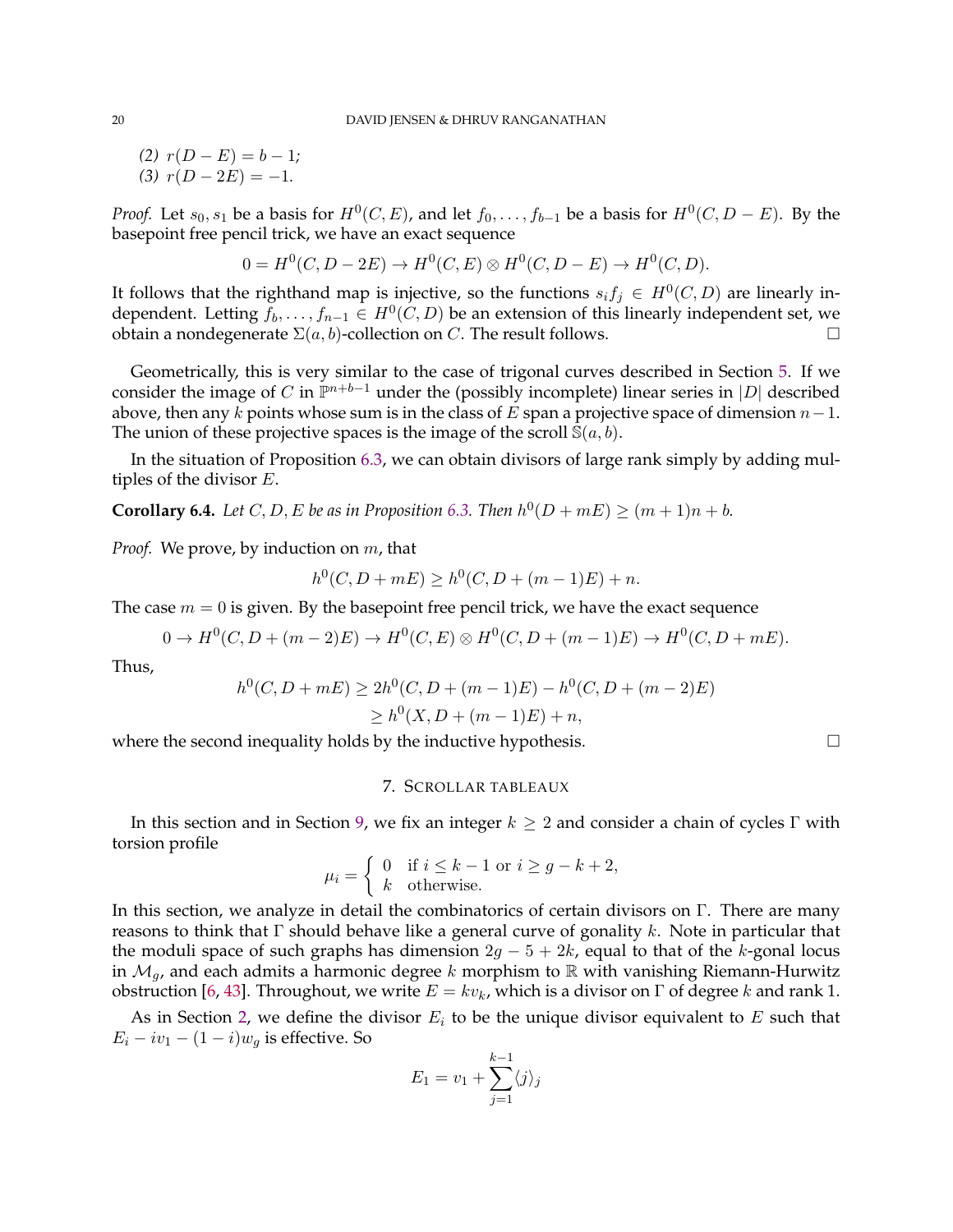and

$$
E_0 = w_g + \sum_{j=g-k+2}^{g} \langle j - (g+2) \rangle_j.
$$

We let  $\varphi_i$  be a piecewise linear function such that div  $\varphi_i = E_i - E_1$ .

Given this torsion profile  $\vec{\mu}$ , we consider  $\vec{\mu}$ -displacement tableaux of the following form.

**Definition 7.1.** Fix two integers  $a > 0, b \ge 0$  such that  $n = a + b < k$ . We define a tableau t to be *scrollar of type* (a, b) *if*

- (1)  $t(x, y) = t(x', y')$  *if and only if both*  $x' x = n$  *and*  $y' y = n k$ *.*
- *(2) the number of columns of t is congruent to b* (mod *n*).

An example of such a tableau appears in Figure [8.](#page-20-0) Note that the boxes in the first  $n$  columns necessarily contain distinct numbers, as do the boxes in the last  $k - n$  rows. The remaining boxes contain symbols that appear in this L-shaped region.

| $\mathbf{1}$   | $\sqrt{2}$     | 3 <sup>7</sup> | 7 <sup>1</sup> | 8   9   13   14                  |            |
|----------------|----------------|----------------|----------------|----------------------------------|------------|
| $\overline{4}$ | 5 <sup>5</sup> | 6              |                | $10$   11   12   16   17         |            |
| 7 <sup>1</sup> | 8              |                |                | 9 13 14 15 19 20                 |            |
|                |                |                |                | 10 11 12 16 17 18 22 23          |            |
|                |                |                |                | 13   14   15   19   20   21   24 | $\vert$ 25 |

<span id="page-20-0"></span>FIGURE 8. An example of a scrollar tableau t of type  $(1, 2)$ , with  $k = 5$ .

If t is a scrollar tableau of type  $(a, b)$  with  $r + 1$  columns and s rows, define  $t(-1)$  to be the tableau with  $r + 1 - n$  columns and  $s + (k - n)$  rows defined as follows:

$$
t(-1)(x,y) = \begin{cases} t(x,y) & \text{if } y < s, \\ t(x+n, y - (k-n)) & \text{if } y \ge s. \end{cases}
$$

An example of such a tableau appears in Figure [9.](#page-21-0) Note that  $t(-1)$  is the union of the first  $r+1-n$ columns of t and the last  $r + 1 - n$  columns of t, translated to the left n units and down  $k - n$ units. This union is well-defined by the definition of a scrollar tableau. This operation is invertible unless  $t(-1)$  has fewer than *n* columns, in which case one cannot recover the middle *a* columns of the tableau *t* from the tableau  $t(-1)$ .

Our interest in these tableaux is illustrated by the following proposition.

**Proposition 7.2.** *Let* t *be a scrollar tableau of type*  $(a, b)$ *, and let*  $D \in \mathbf{T}(t)$ *. Then*  $D - E \in \mathbf{T}(t(-1))$ *.*  $M$ oreover,  $D-E$  is equivalent to the divisor  $D(-1)_i$  that agrees with  $D_i$  on  $\bigcup_{j < k} \gamma_j$  and agrees with  $D_{i+n}$  $\omega$ *on*  $\bigcup_{j\geq k}\gamma_j\setminus\{v_k\}.$ 

*Proof.* Suppose that t has  $r + 1$  columns and s rows. Then the degree of any divisor in  $\mathbf{T}(t(-1))$  is equal to

$$
g + (r - n) - (s + k - n) = (g + r - s) - k = \deg(D) - k.
$$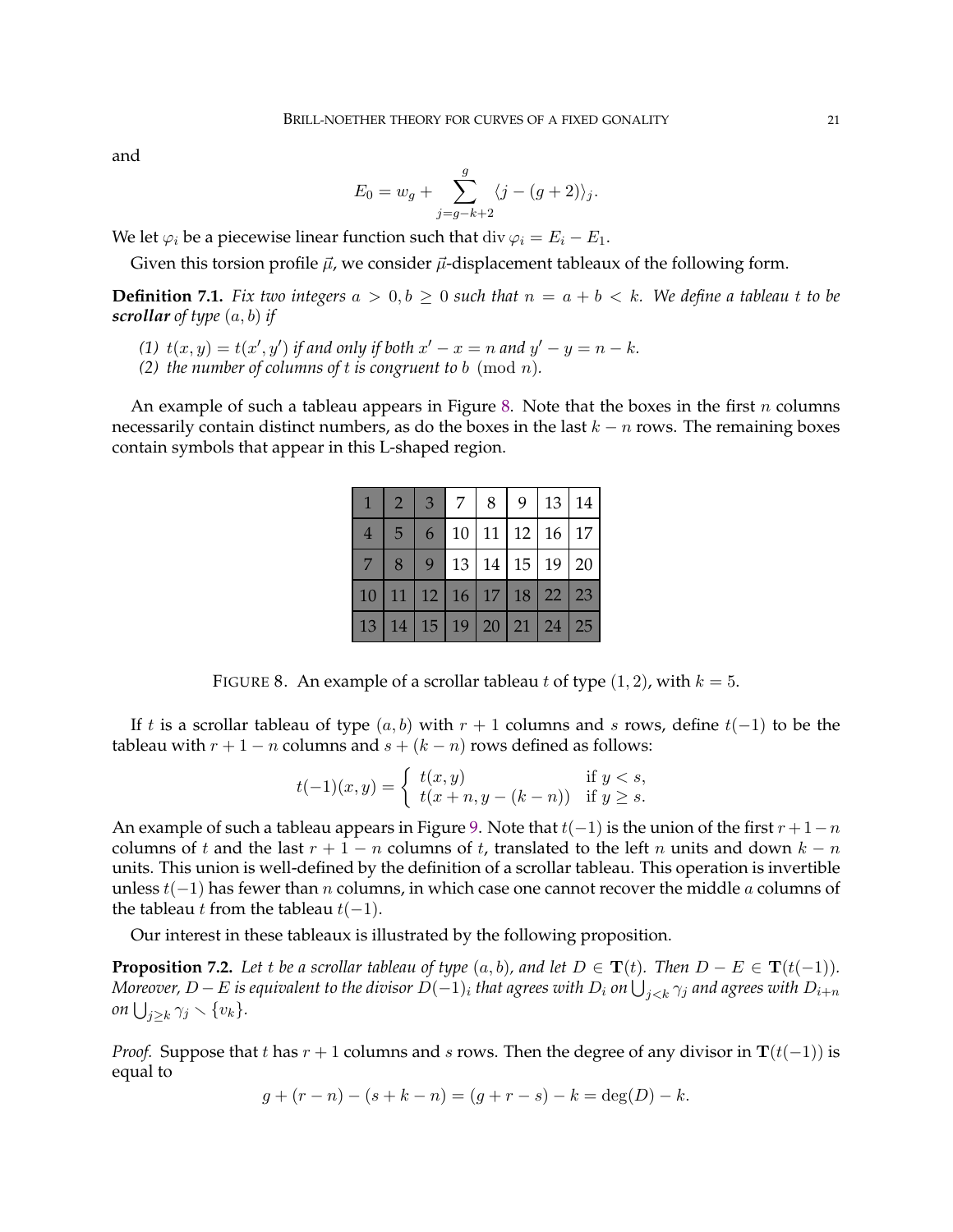| 1              | $\overline{2}$ | 3           | 7  | 8  |
|----------------|----------------|-------------|----|----|
| $\overline{4}$ | 5              | 6           | 10 | 11 |
| 7              | 8              | $\mathbf Q$ | 13 | 14 |
| $10\,$         | 11             | 12          | 16 | 17 |
| 13             | 14             | 15          | 19 | 20 |
| 16             | 17             | 18          | 22 | 23 |
| 19             | 20             | 21          | 24 | 25 |

<span id="page-21-0"></span>FIGURE 9. The tableau  $t(-1)$ , where t is the tableau depicted in Figure [8.](#page-20-0)

Next, recall that the function  $\tilde{\xi}_j$  is a linear function on divisors. It is easy to see that

$$
\tilde{\xi}_j(D - kv_k) = \begin{cases} \tilde{\xi}_j(D) & \text{if } j < k, \\ \tilde{\xi}_j(D) - k & \text{if } j \ge k. \end{cases}
$$

Now, if  $k \le j \le g - k + 1$ , then  $\langle \xi_j - k \rangle_j = \langle \xi_j \rangle_j$ . We therefore see that  $D - E \in \mathbf{T}(t(-1))$ .

From this calculation, we see that  $D - E$  is equivalent to the divisor  $D(-1)_i$  that agrees with  $D_i$ on  $\bigcup_{j < k} \gamma_j$  and agrees with  $D_{i+n}$  on  $\bigcup_{j \geq k} \gamma_j \setminus \{v_k\}.$ 

Given a scrollar tableau t, we write  $t(-m)$  for the tableau obtained by successively applying m times the operation  $t \mapsto t(-1)$ . For  $D \in {\bf T}(t)$ , we write  $D(-m) = D - mE \in {\bf T}(t(-m))$ . By definition, there exists an integer  $m = \lfloor \frac{r+1}{n} \rfloor$  $\frac{+1}{n}$ ] such that  $t(-m)$  is a standard Young tableau with b columns. Note that  $m > 0$ , since in the case where t is a standard Young tableau, we have  $n = a = r + 1.$ 

<span id="page-21-1"></span>**Corollary 7.3.** Let *t* be a scrollar tableau of type  $(a, b)$  with  $r + 1$  columns, let  $D \in T(t)$  be sufficiently general, and let  $m = \lfloor \frac{r+1}{n} \rfloor$ n c*. Then* D(−m) *is vertex avoiding. In particular,*

- $(1)$   $r(D(-m)) = b$ ;
- <span id="page-21-2"></span> $(2)$   $r(D(-m-1)) = -1$ .

*Proof.* Since D is sufficiently general, we may restrict our attention to those cycles  $\gamma_i$  such that j appears in the tableau t. Note that the tableau  $t(-m+1)$  contains the same symbols as t. Suppose that the number *j* appears in column x of the tableau  $t(-m + 1)$ , and let  $\vec{p}$  be the lingering lattice path corresponding to the tableau  $t(-m + 1)$ . Since  $p_i(i) > p_i(i + 1)$  for all i and  $p_i(a - 1) =$  $k + p_j(n + b - 1)$ , we see that the values  $p_j(i)$  are distinct mod k for  $a \le i \le n + b - 1$ . It follows that

$$
\xi_j - p_{j-1}(i) \neq 0 \pmod{k}
$$

for all  $i \neq x$ . Similarly, since the values of  $p_{i+1}(i)$  are distinct mod k, we have

$$
\xi_j - p_{j-1}(i) \neq -1 \pmod{k}
$$

for all i.

To see that  $r(D(-m-1)) = -1$ , note that no box in row  $(k - n) - 1$  of t may contain an integer smaller than  $k$ . It follows that

$$
p_{k-1}(0) \le b + k - 1 < 2k.
$$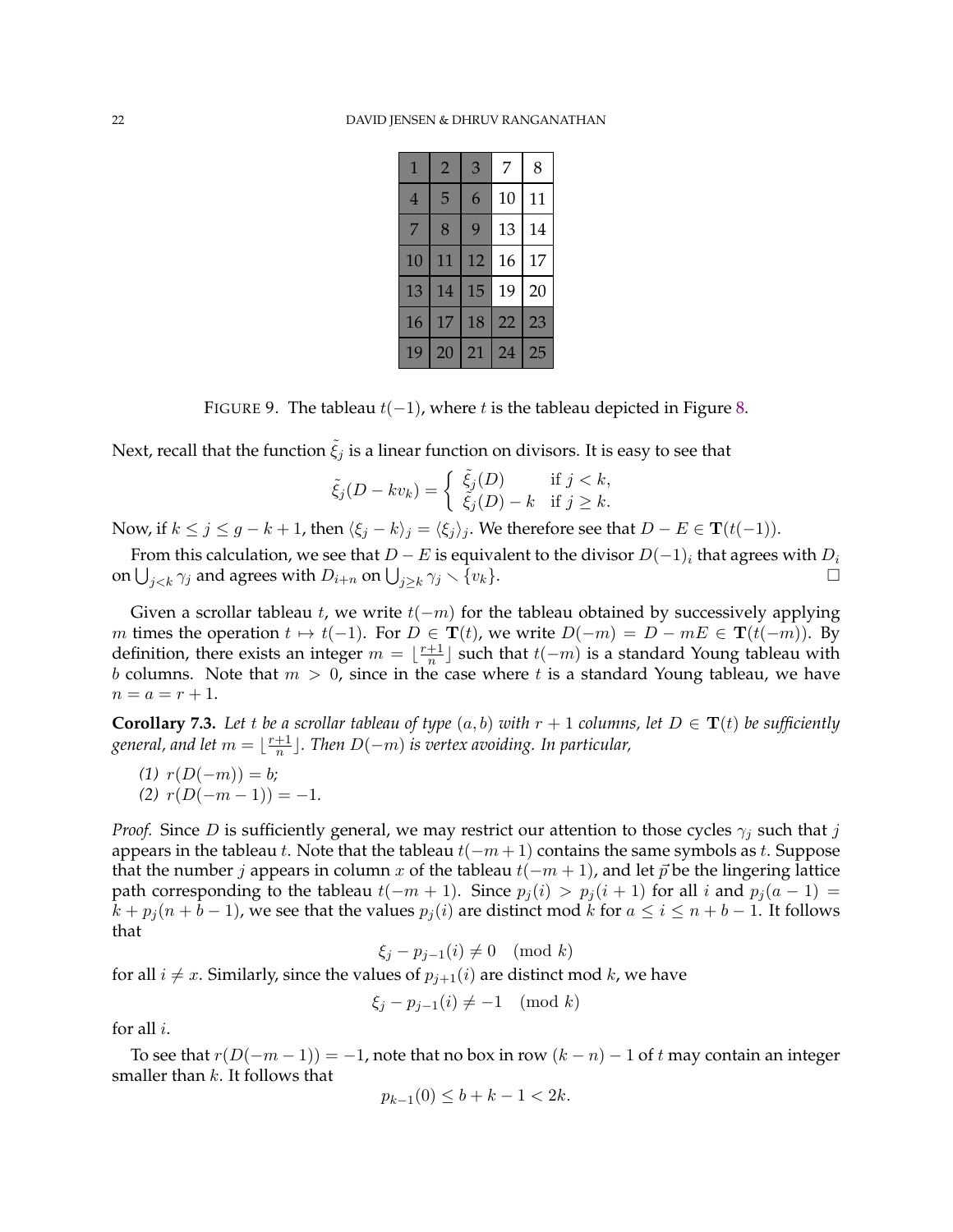From this, we see that the v<sub>k</sub>-reduced divisor equivalent to  $D(-m + 1)$  has  $\deg_{v_L} D < 2k$ . It follows that the  $v_k$ -reduced divisor equivalent to  $D - (m+1)kv_k$  has negative degree at  $v_k$ . Thus,  $D - (m+1)E$  has negative rank.

By [\[43,](#page-32-4) Lemma 3.4], scrollar tableaux t maximize the dimension of  $T(t)$ . We reproduce the argument below for completeness.

<span id="page-22-0"></span>**Proposition 7.4.** *Fix positive integers* r *and* d. Let t be a scrollar tableau of type  $(a, b)$  with  $r + 1$  columns *and*  $s = q - d + r$  *rows.* Let  $\ell = r + 1 - n$ . Then

$$
\dim \mathbf{T}(t) = \rho(g, r - \ell, d) - \ell k.
$$

*In particular, there exists a scrollar tableau* t *with* r + 1 *rows and* s *columns such that*

$$
\dim \mathbf{T}(t) = \overline{\rho}_k(g, r, d).
$$

*Proof.* It suffices to show that the number of distinct symbols in the tableau t is

$$
(r+1-\ell)(s-\ell) + \ell k = n(s-(r+1-n)) + (r+1-n)k.
$$

Note that each box in the first n columns of t contains a distinct symbol, as does each box in the last  $k - n$  rows. All other symbols appearing in the tableau t occur in one of the boxes in this L-shaped region. It follows that the number of distinct symbols in  $t$  is

$$
ns + (r + 1)(k - n) - n(k - n) = n(s - (r + 1 - n)) + (r + 1 - n)k.
$$

Let t be a scrollar tableau of type  $(a, b)$  with  $r + 1$  columns, and let  $D \in T(t)$  be sufficiently general. Let  $m = \lfloor \frac{r+1}{n} \rfloor$  $\frac{+1}{n}$ ]. As in Section [2,](#page-5-0) if  $b \neq 0$ , for  $0 \leq i < b$  we let  $D(-m)_i$  be the unique divisor equivalent to  $D - mE$  such that  $D(-m)<sub>i</sub> - iv<sub>1</sub> - (b - 1 - i)w<sub>g</sub>$  is effective, and let  $\psi<sub>i</sub>$  be a piecewise linear function such that div  $\psi_i = D(-m)_i - D(-m)_{i-1}$ . If  $b = 0$ , then  $D(-m) = 0$  and  $\psi$  is the constant function.

Similarly, for  $b \le i < n$ , we let  $D(-m+1)_i$  be the unique divisor equivalent to  $D - (m-1)E$ such that  $D(-m+1)_i - iv_1 - (n+b-1-i)w_q$  is effective, and let  $\psi_i$  be a piecewise linear function such that div  $\psi_i = D(-m+1)_i - (D(-m)_{b-1}+E_1)$ . Note that the poles of  $D(-m+1)_i$  are not along  $D(-m+1)<sub>n+b-1</sub>$  as in Section [2,](#page-5-0) but instead along  $D(-m)<sub>b-1</sub> + E<sub>1</sub>$ . The reason for this choice is that the functions  $ψ<sub>i</sub>$  will later be used to define a tropical  $\Sigma(a, b)$ -collection on Γ.

<span id="page-22-1"></span>**Lemma 7.5.** *The set of functions*

 $\{\varphi_0 + \psi_0, \ldots, \varphi_0 + \psi_{b-1}\} \cup \{\varphi_1 + \psi_0, \ldots, \varphi_1 + \psi_{b-1}\} \cup \{\psi_b, \ldots, \psi_{n-1}\}\$ 

*is tropically independent in the sense of* [\[30,](#page-32-24) Definition 3.1]*.*

*Proof.* It suffices to show that these functions have distinct slopes  $\sigma_{k-1}$  along the bridge  $\beta_{k-1}$ . If  $\vec{p}$ is the lingering lattice path corresponding to the tableau  $t(-m + 1)$ , then we have

$$
\sigma_{k-1}(\varphi_0 + \psi_i) = k + p_{k-1}(n+i) = p_{k-1}(i) \text{ for } i < b
$$

$$
\sigma_{k-1}(\varphi_1 + \psi_i) = p_{k-1}(n+i) \text{ for } i < b
$$

$$
\sigma_{k-1}(\psi_i) = p_{k-1}(i) \text{ for } i \ge b.
$$

Since  $p_{k-1}(i) > p_{k-1}(i+1)$  for all i, we see that all of these slopes are distinct.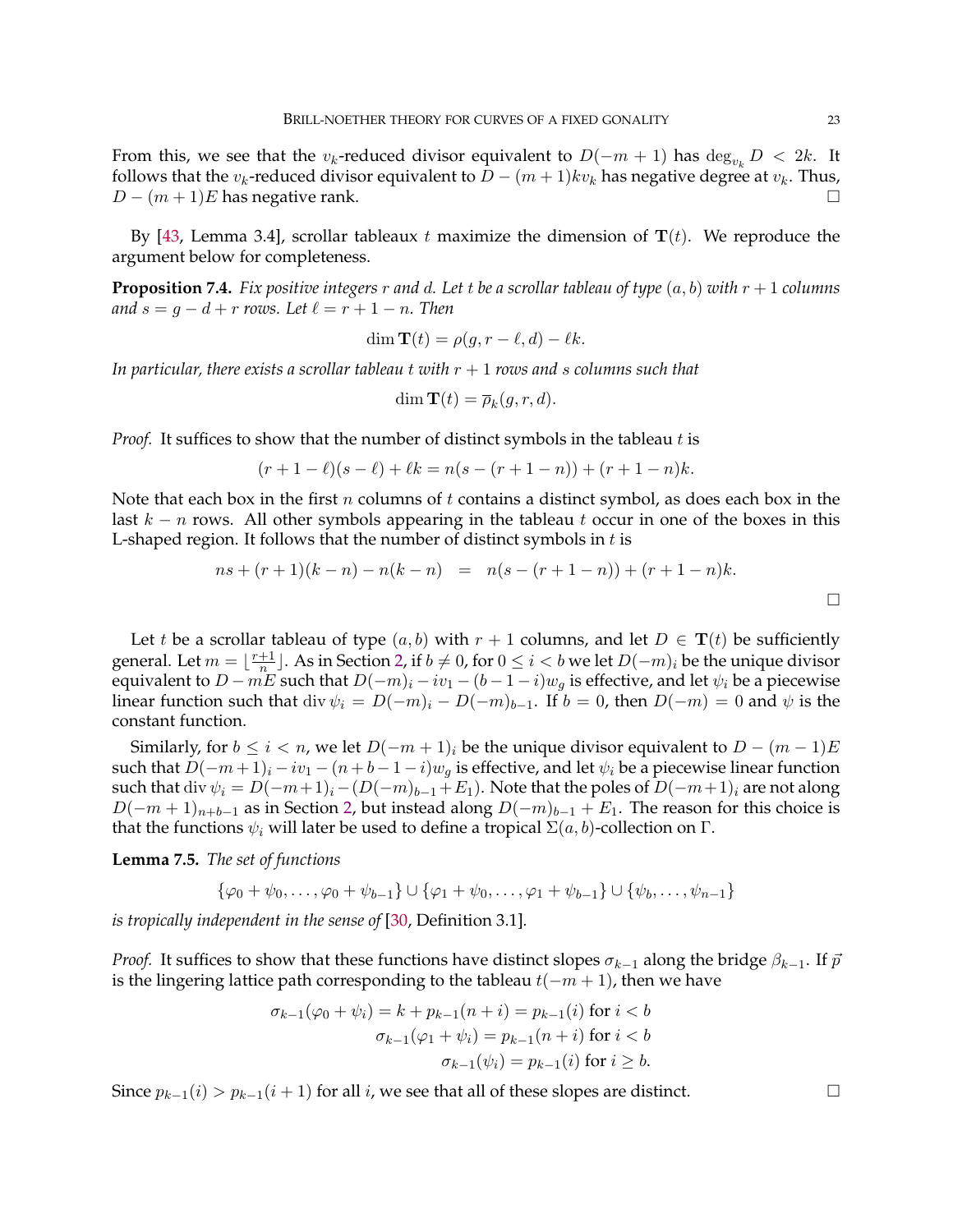#### <span id="page-23-0"></span>24 DAVID JENSEN & DHRUV RANGANATHAN

#### 8. A LIFTING RESULT FOR MAPS TO TORIC VARIETIES

In this section, we prove our main tropical lifting result, Theorem [B,](#page-1-0) for tropical stable maps from chains of cycles. Once the lifting result has been established, an analysis of piecewise linear functions in linear systems on special chains of cycles, in the spirit of [\[30,](#page-32-24) [32\]](#page-32-26), gives us the desired lifting for divisors. This is carried out in the next section.

<span id="page-23-3"></span>8.1. **Strategy.** As the proof will pass through several reductions, we begin with an outline of the general strategy. Given a tropical map  $\breve{\Gamma} \to \mathbb{R}^r$ , we choose a complete fan  $\Delta$  supported on  $\mathbb{R}^r$ . After a subdivision of Γ, we interpret the map  $\Gamma \to \Delta$  of polyhedral complexes as encoding logarithmic, or "zeroth" order, deformation data of a marked nodal curve  $C_0$  mapping to the toric variety Z defined by  $\Delta$ . As we have seen previously,  $\Gamma \to \Delta$  determines a single point in a moduli cone  $T_{\Theta}$  parametrizing tropical stable maps to  $\Delta$  with the given combinatorial type. Recall that on the algebraic side, there is a moduli space  $\mathscr L$  of deformations of the map  $C_0 \to Z$ , and the analytic formal fiber  $\mathscr{L}^{\perp}$  admits a continuous tropicalization map trop :  $\mathscr{L}^{\perp} \to T_{\Theta}$  by work of the second author [\[45\]](#page-32-18).

We must determine when the chosen moduli point  $\Gamma \to \Delta$  lies in the image of this tropicalization map. By the general machinery of perfect obstruction theories in the logarithmic setting, the deformation space  $\mathscr L$  is cut out of the formal toric variety defined by the cone  $T_{\Theta}$ , by equations corresponding to the obstructions<sup>[3](#page-23-1)</sup>. The strategy is to place sufficient hypotheses on  $\Gamma \to \mathbb{R}^r$  to detect the tropicalizations of these equations, thus characterizing the image of the tropicalization map above. For the chains of cycles, as previously discussed, obstructions appear when deforming characters that are orthogonal to the cycles. Our hypotheses ensure that these obstructions can be analyzed "cycle-by cycle" and "character-by-character", see Assumption [8.1.](#page-23-2)

Throughout, we use the birational invariance properties of logarithmic stable maps [\[5\]](#page-31-13), which ensures that we may perform toric modifications to the toric variety at various points in our analysis without changing the realizable locus in  $T_{\Theta}$ . Together with the combinatorial interpretation for the obstruction space, given by Cheung, Fantini, Park, and Ulirsch [\[18,](#page-32-14) Section 4], this allows us to present the space of maps to  $Z$  as a logarithmically smooth fibration over a space of maps to a product of projective lines. In turn, this can be studied as a fiber product of spaces of maps to  $\mathbb{P}^1$ . It is a special property of the chain of cycles, and in fact of our specific geometry, that the obstructions to tropical lifting all arise from lifting characters.

The spaces of maps to  $\mathbb{P}^1$  can be analyzed using Berkovich analytic techniques. Our hypotheses will be such that adjacent parts of the cycle can be lifted independently of each other via Speyer's results [\[47\]](#page-32-22), and these analytic lifts are pasted together using the gluing procedure of Amini, Baker, Brugallé, and Rabinoff [[6\]](#page-31-1). Via lifting theorems for tropical intersections, the analysis on each  $\mathbb{P}^1$ characterizes a set of tropical curves in  $T_{\Theta}$  for which all obstructions vanish, and we obtain the requisite realizability theorem.

8.2. **Statement of the lifting criterion.** Let T be an algebraic torus of dimension r with character lattice M and cocharacter lattice N. We write  $N_{\mathbb{R}}$  for  $\text{Hom}(M, \mathbb{R})$ . Our primary interest will be in curves of the following form.

<span id="page-23-2"></span>**Assumption 8.1.** *Let* [Γ → ∆] *be a trivalent, maximally degenerate combinatorial type for a tropical stable map.*

<span id="page-23-1"></span> $3$ We direct the reader to the MathOverflow post of Jonathan Wise for an illuminating explanation of this general fact [\[52\]](#page-32-34).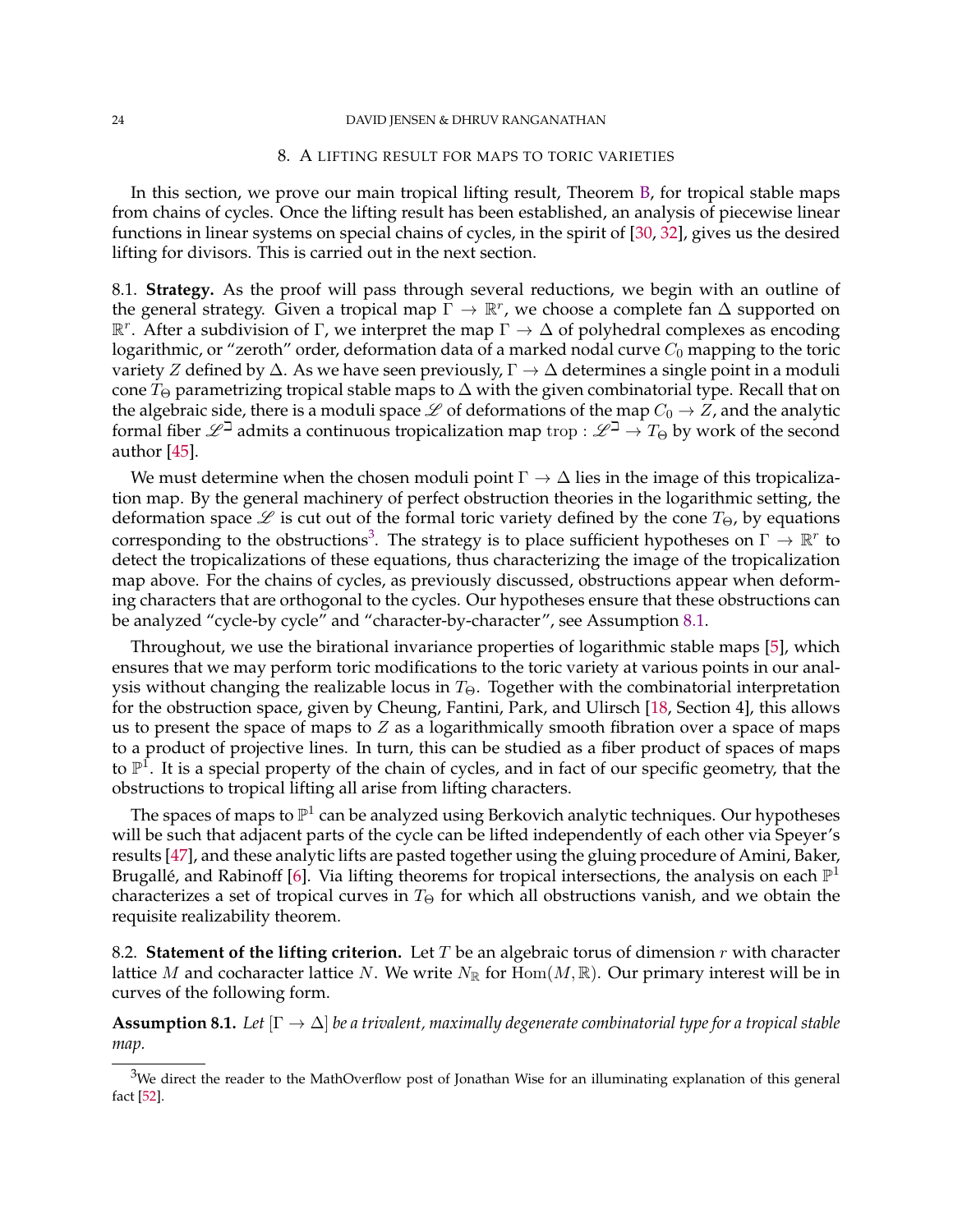- *(A) The image of*  $\Gamma$  *in*  $\mathcal{M}_g^{\text{trop}}$  *is a chain of cycles, see Figure [2.](#page-5-1)*
- *(B) The edge directions of each cycle of* Γ *spans a subspace in*  $N_{\mathbb{R}}$  *of codimension at most* 1*.*
- *(C)* Consecutive cycles are transverse, i.e. the edge directions of any two consecutive cycles span  $N_{\mathbb{R}}$ .

<span id="page-24-0"></span>**Definition 8.2.** Assume  $\Psi : \Gamma \to \Delta$  is a tropical stable map such that the image of  $\Gamma$  in  $\mathcal{M}_g^{\text{trop}}$  is a chain of  $g$  cycles. Let  $H\, \subset\, N_{\Bbb R}$  be a hyperplane containing a cycle of  $\Gamma.$  Let  $\Gamma_H^i$  be a connected component of  $\Psi^{-1}(H\cap f(\Gamma))$  containing the  $i^{\rm th}$  cycle  $\gamma_i$  of  $\Gamma.$  Denote the 1-valent vertices of  $\Gamma^i_H$  by  $v^i_1,\ldots,v^i_k$  and by  $\ell^i_j$ the distance from  $v^i_j$  to  $\gamma_i.$ 

- *(WS1) The map*  $\Psi$  *is well-spaced at*  $\gamma_i$  *with respect to* H *if the the minimum of the multiset of distances*  $\{\{\ell^i_1,\ldots,\ell^i_k\}\}\$  *occurs at least twice.*
- (WS2) The map  $\Psi$  is said to be  $w$ ell-spaced  $w$ ith respect to  $H$  if it is well-spaced at all cycles  $\gamma_i.$
- <span id="page-24-3"></span>*(WS3) The map* Ψ *is said to be naively well-spaced if it is well-spaced with respect to all hyperplanes.*

Well-spacedness in genus 1 is a sufficient condition for realizability by work of Speyer [\[47\]](#page-32-22). We refer to the above form of well-spacedness for the chain of cycles as "naive" because to expect realizability of such curves assumes that there are no further obstructions than the ones contributed by each cycle individually. Our main result of this section is that, if the map satisfies Assumption [8.1,](#page-23-2) then naive well-spacedness is a sufficient condition for lifting.

<span id="page-24-2"></span>**Theorem 8.3.** Let  $\Psi : \Gamma \to \Delta$  *be a tropical prestable map satisfying the conditions of Assumption [8.1.](#page-23-2)* If  $\Psi$ *is naively well-spaced, then there exists a smooth genus* g *algebraic curve* C *over a valued field* K *extending* C*, and a map*

 $F: C \to Z$ 

*such that the tropicalization of* F *is* Ψ*.*

Note that Theorem [B](#page-1-0) follows immediately from this result, by passing to the open subscheme of  $C$  that maps to the dense torus of  $Z$ .

8.3. **Maps to the projective line.** In this subsection, we establish the lifting theorem for the special case of maps to  $\mathbb{P}^1$ . The result is proved via a reduction to the genus 1 case, using semistable vertex decompositions for morphisms of analytic curves. The reader is encouraged to think of this as a non-archimedean analytic analogue of building a map to  $\mathbb{P}^1$  by cutting source and target along simple closed curves, building a collection of maps, and then gluing them together.

<span id="page-24-1"></span>**Theorem 8.4.** *Let*  $\varphi : \Gamma \to \mathbb{R}$  *be a tropical map satisfying Assumption [8.1.](#page-23-2) There exists a smooth proper*  $curve\ C$  of genus  $g$  over a non-archimedean extension of  $\bar{{\mathbb C}}$  and a map  $f:C\to {\mathbb P}^1$  with  $f^{\rm trop}=\varphi$  if and *only if*  $\varphi$  *is naively well-spaced.* 

*Proof.* By the transversality part of Assumption [8.1,](#page-23-2) if  $\varphi$  contracts the  $j^{\text{th}}$  cycle, the  $(j-1)^{\text{st}}$  and  $(j + 1)$ <sup>st</sup> cycles remain uncontracted. For efficiency of bookkeeping, assume that j is neither 1 nor  $g$ . In these edge cases, we leave the mild adjustments to the reader. Choose an open interval I in  $\mathbb R$  such that each connected component of  $\varphi^{-1}(I)$  contains at most one cycle. If this cycle is labeled  $\gamma_j$ , we can ensure that  $\varphi^{-1}(I)$  contains a nonempty open set in the cycles  $\gamma_{j-1}$  and  $\gamma_{j+1}.$ See Figure [10](#page-25-0) below.

Repeat this procedure as follows. Decompose R into open intervals  $I_0\cup I_1\cup\dots\cup I_s$ , where  $I_0$  and  $I_s$  are unbounded. By taking preimages via  $\varphi$ , we obtain a corresponding decomposition of Γ into possibly disconnected subgraphs  $\Gamma_i$  and maps  $\Gamma_i \to I_i$ . We may choose this decomposition such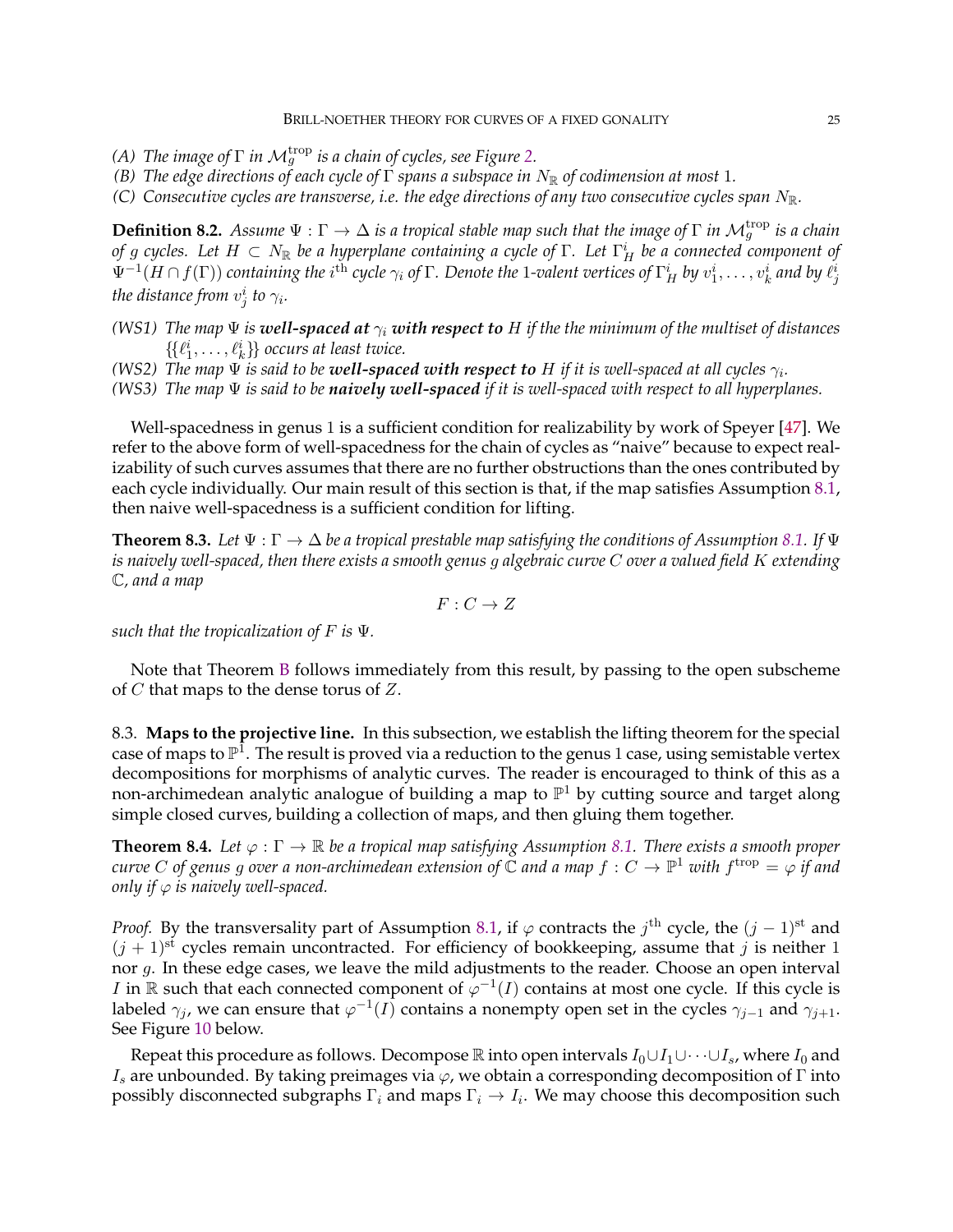

<span id="page-25-0"></span>FIGURE 10. The figure on the left shows a superabundant tropical curve. The map is given by projection onto the vertical axis. The center cycle has been made thin to indicate that it is contracted. The figure on the right shows a neighborhood of 0 in the target and a connected component of its preimage. We suppress the trees attached to the cycles for clarity.

that each connected component of  $\Gamma_i$  contains no contracted cycles, or contains a unique cycle that is contracted by the map to  $I_i$ . See Figure [10.](#page-25-0)

Fix  $\Gamma_i \to I_i$ . We claim that there exists a (non-proper) Berkovich analytic curve  $E_i$  over a nonarchimedean field  $K$  extending  $\mathbb C$ , with a map to a Berkovich analytic (generalized) annulus  $A_i$ , in the sense of [\[11\]](#page-31-15), whose tropicalization is  $\Gamma_i \to I_i$ . To see this, extend the bounded 1-valent vertices of  $\Gamma_i$  and  $I_i$  to infinite edges. This produces a tropical map  $\widehat{\Gamma}_i \to \mathbb{R}$ . By Speyer's well-spacedness condition [\[47,](#page-32-22) Theorem 3.4], there exists a punctured elliptic curve  $\widehat{E}_i$  and an invertible function  $\widehat{E}_i \to \mathbb{G}_m$  whose tropicalization is  $\widehat{\Gamma}_i \to \mathbb{R}$ . That is, we have a commutative diagram

$$
\begin{aligned}\n\widehat{E}^{\text{an}}_i &\xrightarrow{\text{trop}} \widehat{\Gamma}_i \\
&\downarrow \qquad \qquad \downarrow \qquad \qquad \downarrow \\
\mathbb{G}^{\text{an}}_m &\xrightarrow{\text{trop}} \mathbb{R},\n\end{aligned}
$$

where the horizontal arrows are projections to skeletons. The preimage of  $I_i \subset \mathbb{R}$  under the tropicalization map yields an annulus  $A_i$ , while the preimage of  $\Gamma_i \subset \widehat{\Gamma}_i$  in  $\widehat{E}_i^{\text{an}}$  yields the desired analytic curve  $E_i$ .

Repeat this process for all indices i corresponding to genus 1 graphs with a contracted cycle. For the remaining  $i$ , the maps are lifted in analogous fashion. Note that there are no obstructions to lifting these maps [\[6,](#page-31-1) [16\]](#page-32-35). This process produces a collection of maps from analytic curves to star shaped neighborhoods in  $\mathbb{G}_m^{\rm an}$ , in the sense of [\[6,](#page-31-1) Definition 6.2]. These local liftings can be pasted together along annuli trop<sup>-1</sup>( $I_j \cap I_{j+1}$ ) via the procedure of [\[6,](#page-31-1) Section 7.2]. After compactifying, this produces a map of proper analytic curves  $\tilde{C}^{an}\to \mathbb{P}^1_{\rm an}$  whose tropicalization is  $\Gamma\to\mathbb{R}$ . By nonarchimedean GAGA, this map algebraizes, and we conclude that  $[\Gamma \to \mathbb{R}]$  is realizable provided it is well-spaced. Since  $\Gamma$  is assumed to be trivalent, the converse follows from the necessity of well-spacedness in the genus 1 case [\[12,](#page-31-7) Theorem 6.9].

<span id="page-25-1"></span>8.4. Maps to toric targets. To extend the result from target  $\mathbb{P}^1$  to a general toric target  $Z$ , we express the locus of curves admitting the necessary map to Z as an intersection of loci of curves admitting maps to  $\mathbb{P}^1$  and then tropicalize this intersection. By a well-known tropical lifting theorem of Osserman and Payne, the tropicalization of the intersection can be computed as the intersection of the tropicalizations. We use the following fact throughout, which can be proved by hand, or alternatively follows immediately from [\[5,](#page-31-13) Section 4].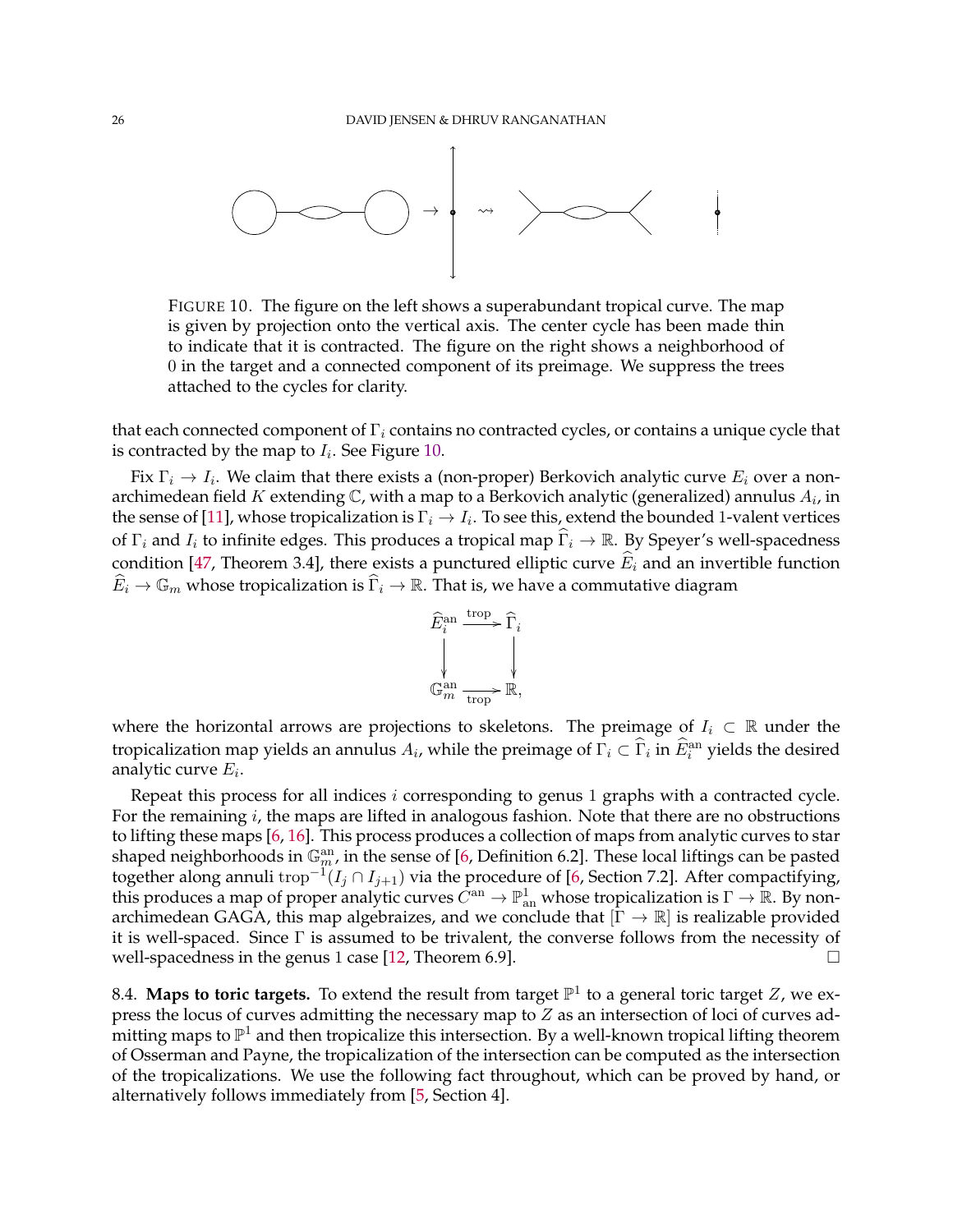<span id="page-26-0"></span>**Lemma 8.5.** Let  $\Delta$  and  $\Delta'$  be complete fans in  $N_{\mathbb{R}}$  and let  $[\varphi_1 : \Gamma \to \Delta]$  and  $[\varphi_2 : \Gamma' \to \Delta']$  be tropical *prestable maps, whose underlying maps to*  $N_{\mathbb{R}}$  *coincide. Then*  $\varphi_1$  *is realizable if and only if*  $\varphi_2$  *is realizable.* 

We now specialize to the chain of cycles geometry. Let  $\Theta = [\Gamma \to \Delta]$  be a combinatorial type for a tropical stable map satisfying Assumption [8.1](#page-23-2) and let  $T_{\Theta}$  be the associated moduli cone. Let  $\chi_j \in M$  be the primitive character orthogonal the cycle  $\gamma_j$ , noting that some of these  $\chi_j$  may coincide or be 0 if the cycle spans  $N_{\mathbb{R}}$ . Note that by the assumption, there is at most one such nonzero character for each cycle. Since we may replace  $Z$  with a modification, we assume that the characters induce a morphism

$$
(\chi_1,\ldots,\chi_g):Z\to(\mathbb{P}^1)^g.
$$

Interpreting a character as a map  $N_\mathbb{R}\to\mathbb{R}$ , this also induces a map  $\Delta\to\mathbb{R}^g.$  By composition, this produces from  $\Theta$  a new combinatorial type  $\Upsilon = [\Gamma \to \mathbb{R}^g]$ . Here  $\mathbb{R}^g$  is given the structure of the fan of  $(\mathbb{P}^1)^g$ .

<span id="page-26-1"></span>**Proposition 8.6.** Let  $\varphi : \Gamma \to \mathbb{R}^g$  be a tropical stable map of type  $\Upsilon$ , in the notation above. If  $\varphi$  is naively *well-spaced, then*  $\varphi$  *is realizable.* 

*Proof.* Fix a minimal logarithmic stable map  $[C_0 \to (\mathbb{P}^1)^g]$  whose combinatorial type is Y. Let  $\mathscr{L}(\mathscr{A}_{\mathbb{P}^1}^g, \chi_j)$  be the fiber product

$$
\mathcal{L}(\mathscr{A}_{\mathbb{P}^1}^g, \chi_j) \longrightarrow \mathscr{L}(\mathscr{A}_{\mathbb{P}^1}^g)
$$
  
\n
$$
\downarrow \qquad \qquad \downarrow
$$
  
\n
$$
\mathscr{L}(\mathbb{P}^1) \longrightarrow \mathscr{L}(\mathscr{A}_{\mathbb{P}^1}),
$$

where the right vertical is induced by  $\chi_i$ , and the bottom arrow is the induced map to the Artin fan. The moduli space  $\mathscr{L}(\mathscr{A}_{\mathbb{P}^1}^g, \chi_j)$  parametrizes families of maps to  $\mathscr{A}_{\mathbb{P}^1}^g$  together with a compatible lift of the  $j^{\text{th}}$  projection to  $\mathbb{P}^1$ . To simultaneously lift all the projections, observe that we have a natural morphism

$$
\mathscr{L}(\mathscr{A}_{\mathbb{P}^1}^g, \chi_1) \times_{\mathscr{L}(\mathscr{A}_{\mathbb{P}^1}^g)} \cdots \times_{\mathscr{L}(\mathscr{A}_{\mathbb{P}^1}^g)} \mathscr{L}(\mathscr{A}_{\mathbb{P}^1}^g, \chi_g) \to \mathscr{L}(\mathscr{A}_{\mathbb{P}^1}^g).
$$

The image of the formal fiber of this fiber product under the map

$$
\operatorname{trop}: \mathscr{L}(\mathscr{A}_{\mathbb{P}^1}^g)^\beth \to T_\Upsilon
$$

is the tropicalization of the intersection of the images of all  $\mathscr{L}(\mathscr{A}_{\mathbb{P}^1}^g,\chi_j)$  in  $\mathscr{L}(\mathscr{A}_{\mathbb{P}^1}^g)$ . By the discus-sion in Section [3.4,](#page-10-0) the tropicalization of this intersection is the locus of realizable curves in  $T_{\Upsilon}$ . On the other hand, by Theorem [8.4,](#page-24-1) the image of

$$
\operatorname{trop}: \mathscr{L}(\mathscr{A}_{\mathbb{P}^1}^g, \chi_j)^\beth \to \mathscr{L}(\mathscr{A}_{\mathbb{P}^1}^g)^\beth \to T_\Upsilon,
$$

is the locus of maps in  $T_{\Upsilon}$  such that all cycles orthogonal to the character  $\chi_i$  are naively wellspaced. Assume that  $\chi_j$  is nonzero. By the Riemann–Hurwitz formula for maps to  $\mathbb{P}^1$ , we see that the codimension of the locus of maps in  $\mathscr{L}(\mathscr{A}_{\mathbb{P}^1}^g)$  where the  $j^{\text{th}}$  projection lifts is equal to the number of cycles in  $\Upsilon$  that are contracted by  $\chi_j$ . For two non-zero characters. On the other hand, for nonzero  $\chi_{i1}$  and  $\chi_{i2}$ , the codimension of the intersection

$$
\operatorname{trop}(\mathscr{L}(\mathscr{A}_{\mathbb{P}^1}^g, \chi_{j1})) \cap \operatorname{trop}(\mathscr{L}(\mathscr{A}_{\mathbb{P}^1}^g, \chi_{j2})),
$$

is equal to the number of cycles that are contracted by either  $\chi_{i1}$  or  $\chi_{i2}$ . As a result, the tropicalizations of all  $\mathscr{L}(\mathscr{A}_{\mathbb{P}^1}^g, \chi_j)$  intersect properly in  $T_\Upsilon$ , i.e. in the expected codimension. We may apply [\[41,](#page-32-36) Theorem 1.1] to conclude that tropicalization commutes with intersection on the locus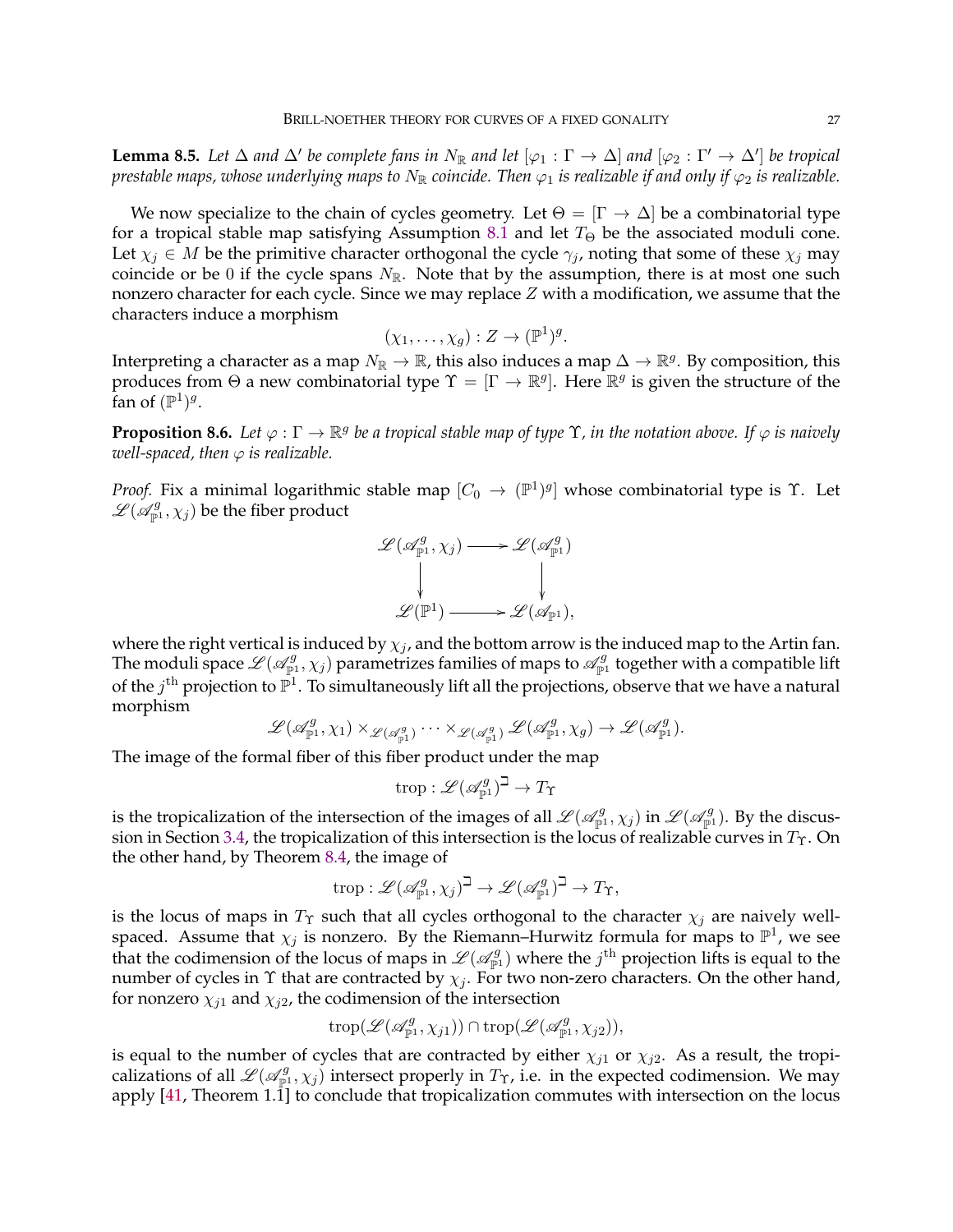where the vertices of  $\Gamma$  have valence at most 3. It follows that the realizable locus coincides with the naively well-spaced locus, as desired.  $\square$ 

Let  $\Theta$  continue to be the combinatorial type chosen at the beginning of this section, and  $\Upsilon$  =  $[\Gamma \to \mathbb{R}^g]$  the map induced by projections orthogonal to the characters. From the above proposition, we may lift each of the projections induced by the characters  $\chi_1, \ldots, \chi_q$  to the same curve. However, these characters need not span a rank  $g$  sublattice of  $M$ . The following proposition guarantees that the relations between these characters do not provide any further obstructions to lifting. The sublattice generated by  $\chi_1, \ldots, \chi_g$  determines a quotient  $N_{\mathbb{R}} \to L_{\mathbb{R}}$ . Choose a complete fan structure  $\Delta_L$  on  $L_\mathbb{R}$  such that  $\Delta\to\Delta_L$  is a morphism of fans, inducing a dominant equivariant map  $Z \rightarrow Z_L$  of toric varieties.

<span id="page-27-0"></span>**Proposition 8.7.** *Let* Γ → ∆ *be a tropical stable map of type* Θ *that is naively well-spaced. Then the induced map*  $\Gamma \rightarrow \Delta_L$  *is realizable.* 

*Proof.* The characters  $\chi_1, \ldots, \chi_q$  determine a short exact sequence of cocharacter lattices

$$
0 \to L_{\mathbb{R}} \to \mathbb{R}^g \to H_{\mathbb{R}} \to 0,
$$

where the dual lattice of L is generated by  $\chi_1, \ldots, \chi_g$  in M. By birational invariance, we may assume that the surjection above is induced by a dominant equivariant toric morphism

$$
(\mathbb{P}^1)^g \to Z_H,
$$

where  $Z_H$  is an equivariant compactification of the quotient torus of  $\mathbb{G}_m^g$  determined H. Choose minimal logarithmic map  $[f_0 : C_0 \to (\mathbb{P}^1)^g]$  whose combinatorial type is  $\Upsilon$ . The morphism above induces a map on local moduli spaces (i.e. of logarithmic deformation spaces)

$$
\mathscr{L}((\mathbb{P}^1)^g) \to \mathscr{L}(Z_H).
$$

Let  $\mathscr{C} \to (\mathbb{P}^1)^g$  be a flat family of minimal logarithmic stable maps over an irreducible base scheme S, containing  $[C_0 \to (\mathbb{P}^1)^g]$ . Every fiber in the induced family of maps  $\mathscr{C} \to (\mathbb{P}^1)^g \to Z_H$  contracts the source curve to a point. To see this, first observe that, by construction, the combinatorial type induced by composing  $\Upsilon$  with  $\mathbb{R}^g \to H_{\mathbb{R}}$  contracts the source graph. Thus, the contact orders of  $[C_0 \rightarrow Z_H]$  with the toric boundary are all trivial. Since  $Z_H$  is a proper toric variety,  $C_0$  must be contracted. Contact orders are locally constant in flat families, so the same is true for every map parametrized by S. It follows that we have a morphism

$$
\alpha: \mathscr{L}((\mathbb{P}^1)^g) \to Z_H,
$$

sending a family of maps to the family of points in  $Z_H$  to which the source curves are contracted. The moduli space of maps  $\mathscr L(Z_L)$  is the scheme theoretic fiber  $\alpha^{-1}(\underline{1})$  of the identity in the dense torus of  $Z_H$ . By functoriality of tropicalization for logarithmic schemes, the tropicalization of  $\alpha^{-1}(\underline{1})$ , is the locus of tropical maps in  $T_{\Upsilon}$  that lie in the fiber above zero of the induced map  $T_{\Upsilon} \to \Delta_H$ . By the proposition above, this in turn coincides with the locus of maps  $\Gamma \to \Delta_L$  that are naively well-spaced, and the result follows.  $\Box$ 

We now conclude the proof of the lifting theorem. It remains to show that we may lift the complementary characters to  $\chi_1, \ldots, \chi_g$  without further obstructions. Since the complementary characters are precisely those that are orthogonal to none of the cycles, this follows from the results of Section [4.](#page-11-1) The formal argument is given below.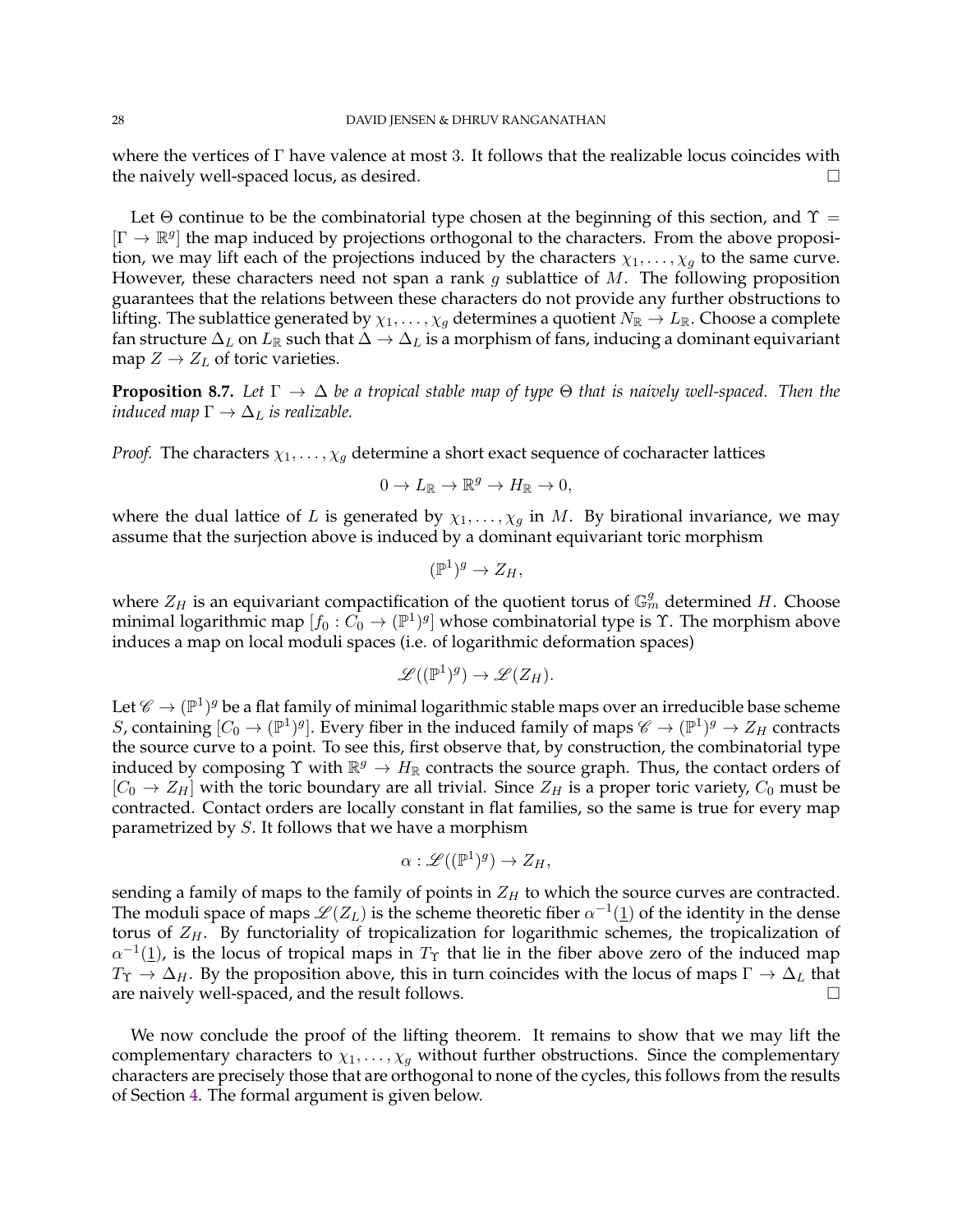8.4.1. *Proof of Theorem [8.3.](#page-24-2)* Let  $\Gamma \to \Delta$  be a naively well-spaced tropical stable map satisfying Assumption [8.1.](#page-23-2) Let  $[C_0 \rightarrow Z]$  be a minimal logarithmic stable map with combinatorial type the same as that of  $\Gamma \to \Delta$ . As in the preceding discussion, let  $L_{\mathbb{R}}$  be the quotient of  $N_{\mathbb{R}}$  dual to the subgroup generated by  $\chi_1,\ldots,\chi_g$ . Choose a splitting  $N \cong L \oplus L'$ . By the birational invariance of Lemma [8.5,](#page-26-0) we may assume that  $\Delta$  is of product type  $\Delta_L \times \Delta_{L'}$ , for complete fans in  $L_{\mathbb{R}}$  and  $L'_{\mathbb{R}}$ . Let  $Z = Z_L \times Z_{L'}$  be the corresponding product of toric varieties. The projection  $Z \to Z_{L'}$ determines a morphism of Artin fans  $\mathscr{A}_Z\to\mathscr{A}_{Z_L}.$  Define the moduli space  $\mathscr{L}(\mathscr{A}_Z,L)$  by the fiber product

$$
\mathcal{L}(\mathscr{A}_Z, L) \longrightarrow \mathcal{L}(\mathscr{A}_Z)
$$
  
\n
$$
\downarrow \qquad \qquad \downarrow
$$
  
\n
$$
\mathcal{L}(Z_L) \longrightarrow \mathcal{L}(\mathscr{A}_{Z_L}).
$$

The reader may think of this moduli space as parametrizing maps to the Artin fan,  $C \rightarrow \mathscr{A}_Z$ , together with a lift of the projection to  $\mathscr{A}_{Z_L}$  to the toric variety  $Z_L$ .

The logarithmic tangent bundle of  $Z_{L'}$  is naturally identified with the trivial vector bundle  $L' \otimes \mathbb{C}$ . The cycles of  $\overline{\Gamma}$  each span  $L'_{\mathbb{R}'}$  so the induced combinatorial type of  $\Gamma \to \Delta_{L'}$  is non-superabundant. It follows from the same arguments as Theorem [4.3,](#page-11-2) that the moduli space  $\mathcal{L}(Z_{L'})$ is logarithmically smooth at the moduli point  $[C_0 \to Z_{L'}]$ . Thus, it is smooth over  $\mathscr{L}(\mathscr{A}_{Z_{L'}})$ . By the infinitesimal lifting criterion, every one-parameter family of logarithmic maps to  $\mathscr{A}_Z$  that lifts to  $\mathcal{L}(\mathcal{A}_Z, L)$  also lifts to  $\mathcal{L}(Z)$ .

Since  $\Gamma \to \Delta$  is naively well-spaced, an application of Proposition [8.7](#page-27-0) guarantees the existence of a family of logarithmic maps  $\mathscr{C} \to Z_L$  whose tropicalization is  $\Gamma \to \Delta_L$ . By the paragraph above, this lifts to a family  $\mathscr{C} \to Z$  over a valuation ring whose tropicalization is  $\Gamma \to \Delta$ . The result follows.  $\Box$ 

## 9. LIFTING DIVISORS ON A  $k$ -GONAL CHAIN OF CYCLES

<span id="page-28-0"></span>We now return to the chain of cycles  $\Gamma$  with torsion profile as specified in Section [7.](#page-19-0) Throughout this section, we consider scrollar tableaux t with the additional property that they have no *vertical steps*. That is,

$$
t(x, y+1) \neq t(x, y) + 1 \text{ for all } x, y.
$$

Note that such tableaux exist as long as  $n > 1$ . When  $n = 1$ , the scroll  $\mathbb{S}(1,0)$  is just  $\mathbb{P}^1$  and the argument below will work without this assumption. We let  $D \in {\bf T}(t)$  be a sufficiently general divisor. We let  $m = \lfloor \frac{r+1}{n} \rfloor$  $\frac{+1}{n}$ ] and write  $\vec{p}$  for the lingering lattice path corresponding to the tableau  $t(-m+1).$ 

As in Section [4,](#page-11-1) we modify the graph  $\Gamma$  as follows. For every point in the support of div  $\varphi_i$  or  ${\rm div}\,\psi_i$ , we attach a tree, trivalent away from the attaching point, based at this point. The trees are based at the points  $\langle j \rangle_j$  and  $\langle -j \rangle_{g+2-j}$  for  $j < k$ , and  $\langle \xi_j - p_{j-1}(i) \rangle_j$  for every i and every j that does not appear in the  $i^{th}$  column of the tableau t. The number of leaves of each tree is equal to the number of divisors that contain that point in their support. Note that, since  $D(-m)$  is vertex avoiding, none of these trees are based at  $v_i$  or  $w_j$  for any j. Attach infinite rays based at  $v_1$  and  $w_q$ . In a mild abuse of notation, we continue to denote the modified graph by Γ.

We now construct a map  $\Psi : \Gamma \to \mathbb{R}^n$ . If  $b = 0$ , the map is defined by

$$
\Psi(p)=(\varphi_0(p),\psi_0(p),\ldots,\psi_{a-2}(p)).
$$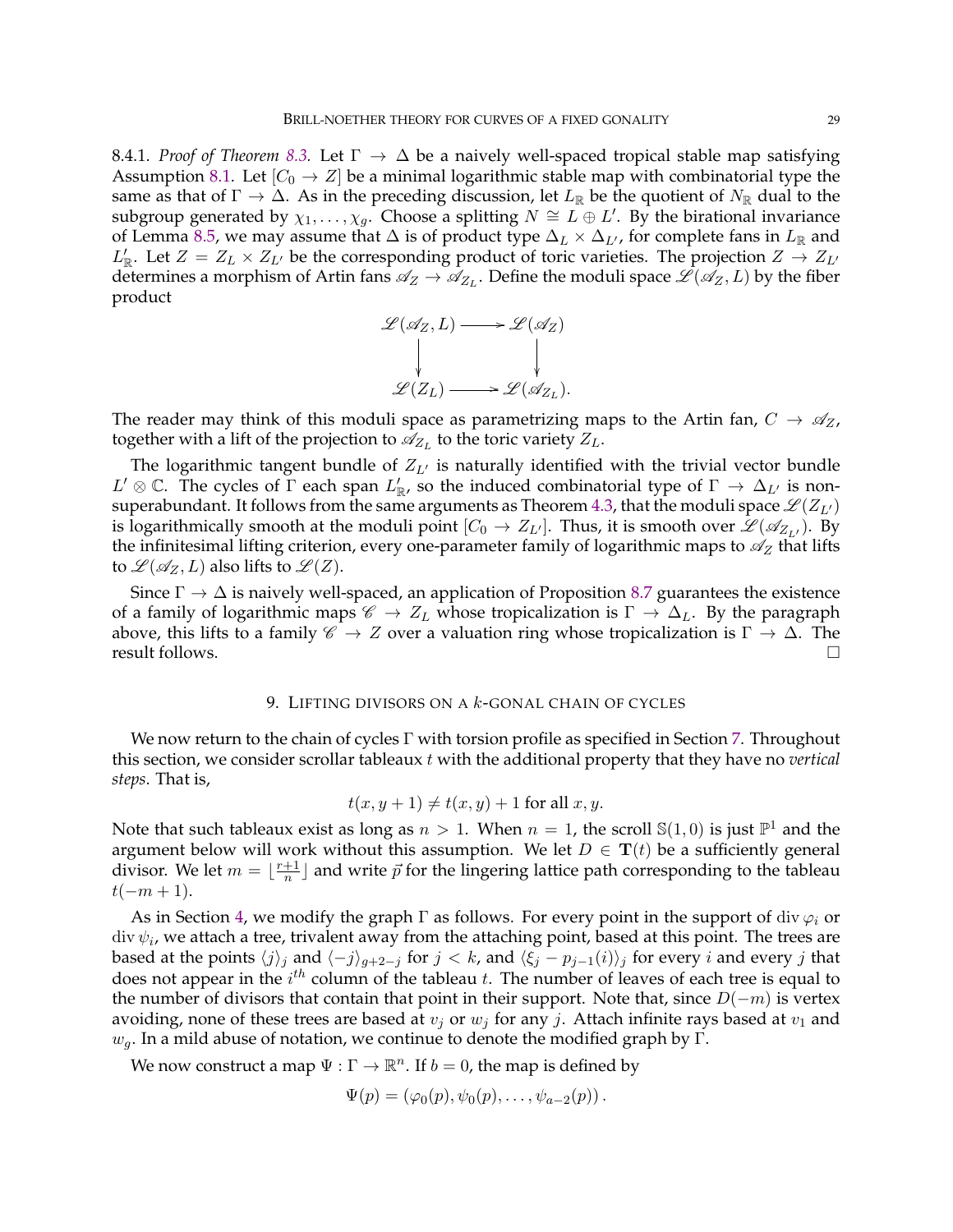Otherwise, the map is given by  $a + b$  piecewise linear functions

$$
\Psi(p) = (\varphi_0(p), \psi_0(p), \dots, \psi_{b-2}(p), \psi_b(p), \dots, \psi_{n-1}(p)).
$$

If  $b = 1$ , then the list of functions  $\psi_0, \dots, \psi_{b-2}$  should be taken as the empty collection. Note that, in the case  $a = 1$ ,  $b = 0$ , we have  $\Psi = \varphi_0$ . The function above has been defined on the chain of cycles itself. By enforcing the balancing condition, it is uniquely determined on the trees attached to each cycle. By construction the unbounded edges of  $\Gamma$  are parallel to the rays of the fan of  $\mathbb{S}(a, b)$ . We now consider the span of the edge directions in each cycle.

<span id="page-29-0"></span>**Proposition 9.1.** Let  $\gamma_j \subset \Gamma$  be the  $j^{\text{th}}$  cycle of  $\Gamma$ .

- (1) If  $k \leq j \leq g k + 1$ , then  $\Psi(\gamma_j)$  spans the vector space  $\mathbb{R}^n$ .
- *(2) Otherwise,*  $\Psi(\gamma_i)$  *spans a linear space of codimension at most 1.*
- (3) The span of any two consecutive cycles is the whole vector space  $\mathbb{R}^n$ .

*Proof.* By the balancing condition, the span of each cycle  $\Psi(\gamma_i)$  is equal to that of the roots of the trees based at that cycle, plus that of the two bridges emanating from that cycle. To match the notation of Section [6,](#page-17-0) we let  $u_1$  denote first coordinate vector in  $\mathbb{R}^n$ , and  $e_1,\ldots,e_{n-1}$  the remaining coordinate vectors. We will write  $e_0 = -\sum_{i=1}^{n-1} e_i$  and  $u_0 = -u_1 - \sum_{i=b}^{n-1} e_i$ .

First consider cycles  $\gamma_j$  where  $k \le j \le g-k+1$ . Since  $p_j(i) > p_j(i+1)$  for all i and  $p_j(a-1) = k+1$  $p_i(n+b-1)$ , the values  $p_i(i)$  are distinct mod k for  $a \le i \le n+b-1$ . It follows that there are at least  $n-1$  infinite rays attached to  $\gamma_i$  that are all based at distinct points. These infinite rays are translates of  $n-1$  of the vectors  $e_0, \ldots, e_{n-1}$ . Since any  $n-1$  of these vectors are linearly independent, we see that the span of  $\Psi(\gamma_i)$  contains the span of  $e_1, \ldots, e_{n-1}$ . The two bridges emanating from the cycle are translates of the vectors  $(k, p_{j-1}(n), \ldots, p_{j-1}(n+b-2), p_{j-1}(b), \ldots, p_{j-1}(n-1))$  and  $(k, p_j(n), \ldots, p_j(n+b-2), p_j(b), \ldots, p_j(n-1))$ . Since the first coordinate is  $k \neq 0$ , the span of  $\Psi(\gamma_j)$ is the whole space  $\mathbb{R}^n$ .

Next, consider the cycles  $\gamma_i$  where  $j \geq g - k + 2$ . If none of the divisors div  $\psi_i$  contain the point  $\langle j - (g + 2) \rangle_j$  in their support, then there are at least n infinite rays attached to  $\gamma_j$  that are all based at distinct points. One of these infinite rays is a translate of the vector  $u_1$ , and the remaining ones are translates of  $e_0, \ldots, e_{n-1}$ . Since any n of these vectors is linearly independent, the cycle spans the whole space.

On the other hand, at most one of the divisors div  $\psi_i$  may contain the point  $\langle j - (g + 2) \rangle_i$  in its support. In this case, there are at least  $n-2$  infinite rays attached to  $\gamma_i$  that are all based at distinct points, and one tree based at  $\langle j - (g + 2) \rangle_j$  with two leaves. The root of the tree is a translate of the vector  $e_y + u_1$  for some y. The remaining rays are translates of  $e_0, \ldots, \hat{e_y}, \ldots, e_{n-1}$ . Since these vectors are linearly independent, the span of  $\Psi(\gamma_i)$  has codimension at most one. In the case where it has codimension exactly one, we have  $p_j - p_{j-1} = e_x - u_1$  for some x, and the span does not contains a translate of the vector  $e_x$ , or of the vector  $e_x + u_1$ .

To see that any two consecutive cycles span the whole space, consider the span of  $\Psi(\gamma_{i-1})$ . By our assumption that there are no vertical steps, we have  $p_{j-1} - p_{j-2} \neq e_x - u_1$ . Thus, the span of  $\Psi(\gamma_{j-1})$  contains either a translate of  $e_x$  or of  $e_x + u_1$ . In either case, the span contains a vector that was not contained in the span of  $\Psi(\gamma_i)$ . It follows that any two consecutive cycles are transverse.

The stateement for cycles  $\gamma_j$  for  $j < k$  follow by a similar argument. At most one of the divisors div  $\psi_i$  may contain the point  $\langle j \rangle_j$  in its support. There are therefore at least  $n-2$  infinite rays attached to  $\gamma_j$  that are all based at distinct points, and if there are exactly  $n-2$ , then there is one tree based at  $\langle j \rangle_j$  with two leaves. The root of the tree is a translate of the vector  $e_y + u_0$  for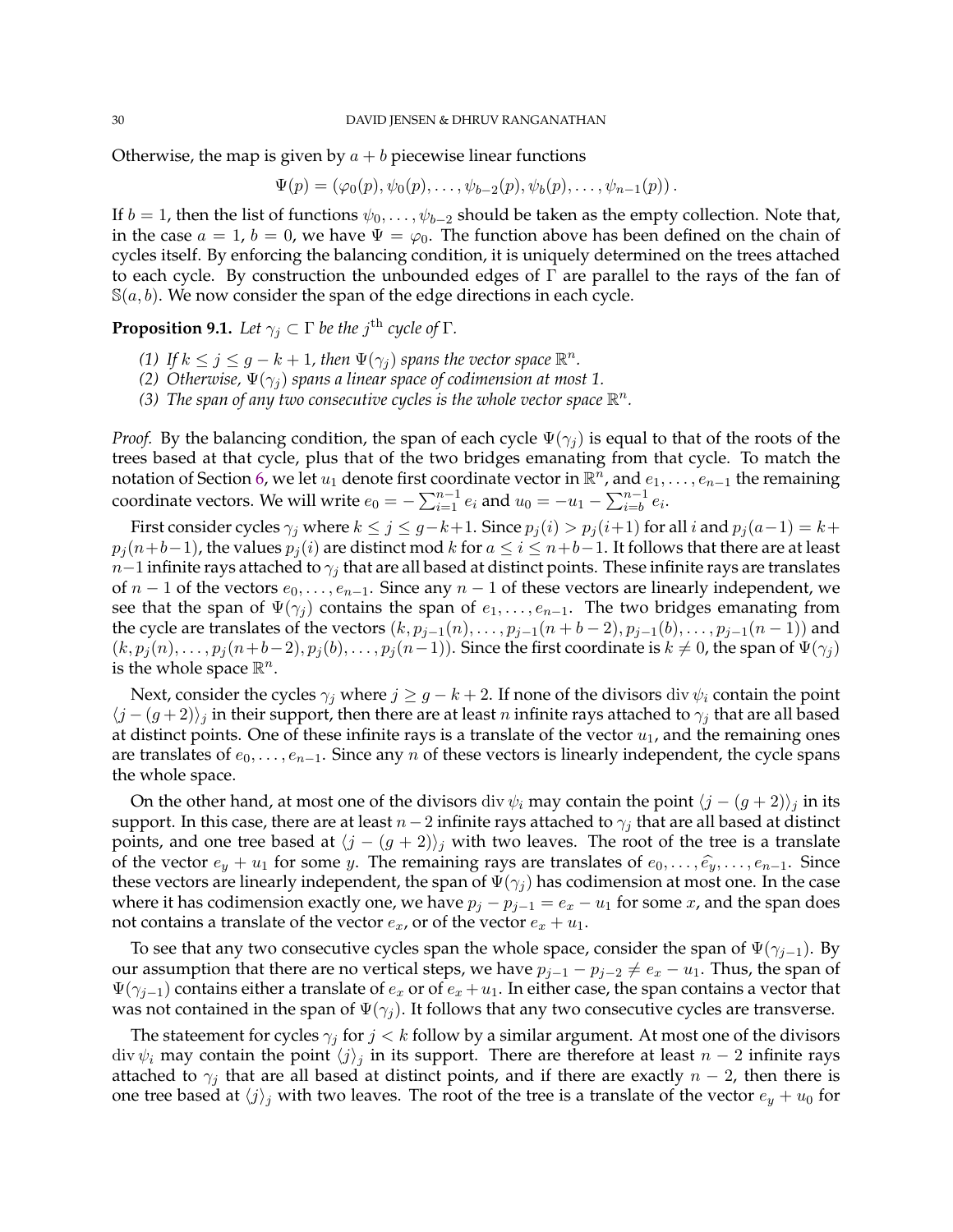some y. The remaining rays are translates of  $e_0, \ldots, \hat{e_y}, \ldots, e_{n-1}$ . Since these vectors are linearly independent, we see that the span of  $\Psi(\gamma_j)$  has codimension at most one. In the case where it has codimension exactly one, we have  $p_j - p_{j-1} = e_x - u_0$  for some x, and the span does not contains a translate of the vector  $e_x$ , or of the vector  $e_x + u_0$ . The fact that any two consecutive cycles span the whole space follows by the same argument as above.  $\Box$ 

We now show that we may choose the edge lengths of  $\Gamma$  so that the map  $\Psi$  is naively wellspaced. Moreover, this can be done in such a way that the dimension of the space of metric graphs with this combinatorial type is  $2g - 5 + 2k$ . Assume that if  $i \leq k - 1$ , then  $n_i \gg n_{i+1}$ . This guarantees that, if  $\gamma_i$  is contained in a hyperplane, then the closest point to  $\gamma_i$  at which  $\Gamma$  leaves the hyperplane is on  $\gamma_{i+1}$ . In this case, there is a single tree based at  $\gamma_i$  with two leaves, and Γ also leaves the hyperplane at the branch point of this tree. We are free to choose the distance from this branch point to  $\gamma_i.$  Define it to be the same distance from  $\gamma_i$  as the closest point to  $\gamma_i$  at which  $\Gamma$ leaves this hyperplane. In complementary fashion, if  $i \geq g - k + 2$ , we assume that  $n_i \gg n_{i-1}$ , and define edge lengths in the analogous way.

<span id="page-30-0"></span>**Proposition 9.2.** Let t be a scrollar tableau with no vertical steps, let  $D \in \mathbf{T}(t)$  be a sufficiently general *divisor class, and* Ψ *the corresponding map. Then there exists a curve* C *of genus* g *and gonality* k *over a*  $\mathit{valued}$  field  $K$  and a divisor  $\mathcal{D} \in W^r_d(C)$ , specializing to  $D$  on  $\Gamma.$ 

*Proof.* By Proposition [9.1,](#page-29-0) the map Ψ satisfies Assumption [8.1,](#page-23-2) and thus by Theorem [8.3](#page-24-2) there exists a smooth curve C of genus g over a valued field K and a map  $F: C \to \mathbb{S}(a, b)$  such that the tropicalization of F is  $\Psi$ . The map F is given coordinatewise by

$$
F(p) = (s_0(p), f_0(p), \ldots, f_{b-2}(p), f_b(p), \ldots, f_{n-1}(p)),
$$

where  $\operatorname{trop}(s_0) = \varphi_0$  and  $\operatorname{trop}(f_i) = \psi_i$ . By Lemma [7.5,](#page-22-1) the functions

$$
\varphi_0 + \psi_0, \ldots, \varphi_0 + \psi_{b-1}, \varphi_1 + \psi_0, \ldots, \varphi_1 + \psi_{b-1}, \psi_b, \ldots, \psi_{n-1}
$$

are tropically independent. Thus, the functions

 $s_0f_0, \ldots, s_0f_{b-1}, s_1f_0, \ldots, s_1f_{b-1}, f_b, \ldots, f_{n-1}$ 

are linearly independent, and the map F is nondegenerate. We let  $m = \lfloor \frac{r+1}{n} \rfloor$  $\frac{+1}{n}\rfloor$  and  $\mathcal{D}=F^{\star}(\mathcal{O}_{\mathbb{S}(a,b)}(1)\otimes$  $\mathcal{O}_{\mathbb{P}^1}(m)$ .

By Proposition [6.2,](#page-18-1)  $r(\mathcal{D} - (m-1)g_k^1) \ge n+b-1$  and  $r(\mathcal{D} - m g_k^1) \ge b$ . To obtain equality, we note that by Corollary [7.3](#page-21-1) and Baker's specialization lemma, we have

- (1)  $r(D mg_k^1) \le r(D(-m)) = b 1$ , and
- (2)  $r(D (m+1)g_k^1) \le r(D(-m-1)) = -1.$

The result follows from Corollary [6.4.](#page-19-1)

We conclude the proof of Theorem [A](#page-0-0) in analogous fashion to Theorem [4.6.](#page-14-0) By the result above, its proof is nearly identical to that of Theorem [4.6.](#page-14-0)

<span id="page-30-1"></span>**Theorem 9.3.** *Let* C *be a general curve of genus* g *and gonality* k*. Then*

$$
\dim W_d^r(C) = \overline{\rho}_k(g, r, d).
$$

*Proof.* By [\[43\]](#page-32-4), we have  $\dim W_d^r(C) \le \overline{\rho}_k(g, r, d)$ , so it suffices to prove the reverse inequality. Let  $\mathcal{M}_g^k$  be the moduli space of curves of genus g and that admit a degree k map to  $\mathbb{P}^1$ . A general member in this space is a curve of gonality k. Let  $\mathscr{C}_k$  be the universal curve, and let  $\mathcal{W}_d^r$  be the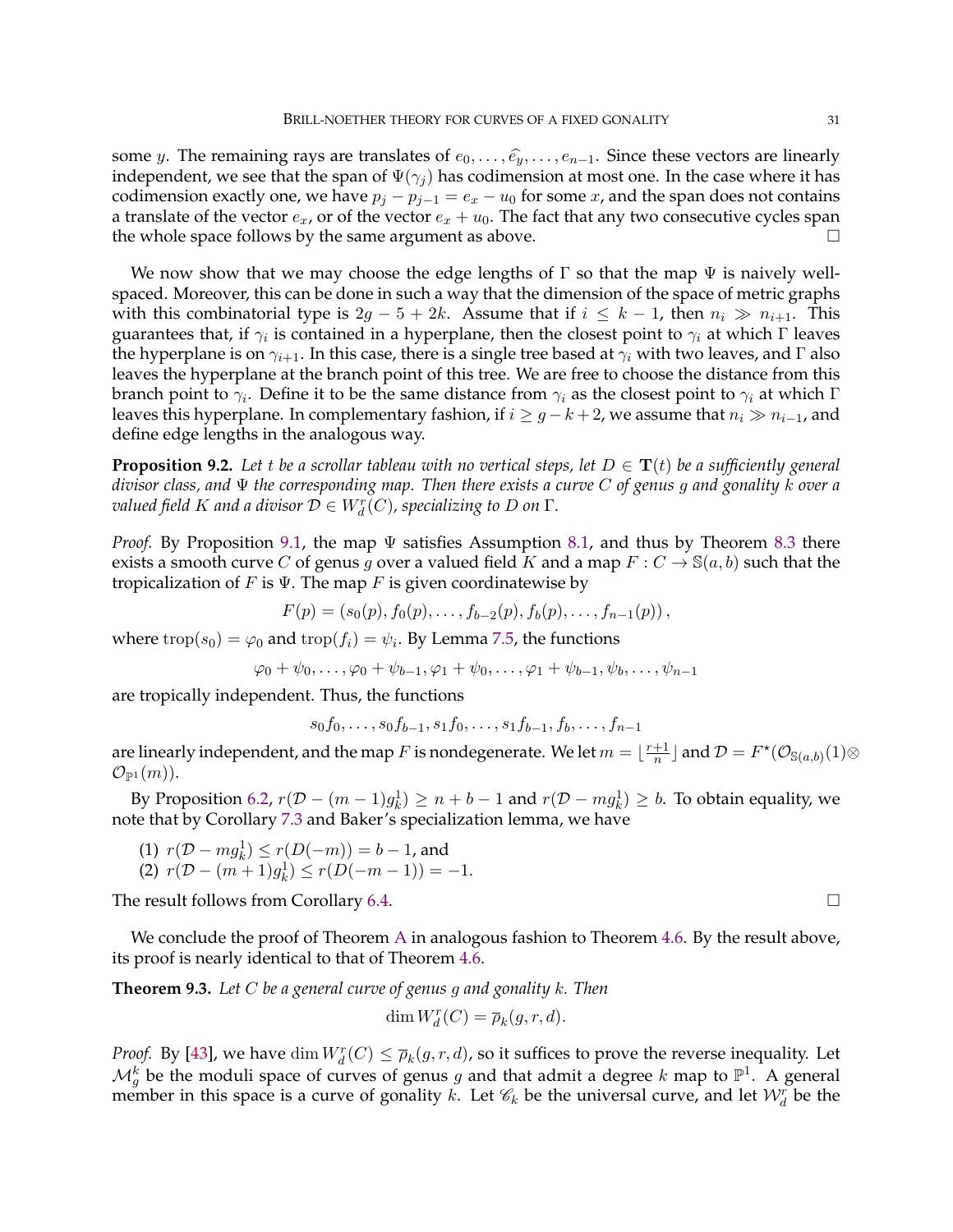universal  $W_d^r$  over  $\mathcal{M}_g^k$ . As in the proof of Theorem [4.6,](#page-14-0) let  $\widetilde{\mathcal{W}}_d^r$  be locus in the symmetric  $d^{\text{th}}$  fibered power of  $\mathcal{C}_k$  parametrizing divisors of degree d and rank at least r. From the results of [\[16\]](#page-32-35), the tropicalization of  ${\cal M}_g^k$  coincides with the image of the tropical Hurwitz space of simply ramified degree  $k$  covers of  $\mathbb{P}^1$  in  $\overline{\mathcal{M}}^{\text{trop}}_g.$  As previously discussed, in the chain of cycles combinatorial type, this is seen to have dimension  $2g - 5 + 2k$ .

We work in the Berkovich analytic domain of  $k$ -gonal curves whose skeleton is the chain of cycles with torsion profile as specified in Section [7.](#page-19-0) In the notation of Theorem [4.6,](#page-14-0) have a continuous tropicalization map

$$
\operatorname{trop}: [\operatorname{Sym}^{d,\operatorname{an}}(\overline{\mathscr{C}},\Gamma)] \to \operatorname{Sym}^{d,\operatorname{trop}}(\Gamma).
$$

We can apply Proposition [9.2](#page-30-0) to conclude that the tropicalization of  $\widetilde{W}_{d}^{r,an}$  has dimension  $2g-5+$  $2k+\overline{\rho}_k(g,r,d)+r.$  To see that  $\mathcal{W}^r_d$  has a component of dimension at least  $2g-5+2k+\overline{\rho}_k(g,r,d)+r.$ it suffices to show that, for a general pair  $(C, D) \in \widetilde{\mathcal{W}}_d^r$ , the divisor D has rank exactly r. To see this, note that if D has rank strictly greater than r, then for general points  $p, q \in C$ ,  $D - p - q$  has rank at least r. If every divisor of rank at least r has rank strictly greater than r, then by iterating this procedure we see that every divisor in  $\mathrm{Pic}^d(C)$  has rank at least  $r$ , but this is impossible. Therefore,  $\mathcal{W}^r_d$  has a component of dimension at least  $2g-5+2k+\overline{\rho}_k(g,r,d)$ . By another application of Proposition [9.2,](#page-30-0) the image of this component in  ${\cal M}_g^{k,\text{trop}}$  has dimension  $2g-5+2k.$  It follows that this component dominates  $\mathcal{M}_{g}^k$ , and the fibers have dimension  $\overline{\rho}_k(g,r,d)$ .

#### <span id="page-31-8"></span>**REFERENCES**

- <span id="page-31-14"></span>[1] D. ABRAMOVICH, L. CAPORASO, AND S. PAYNE, *The tropicalization of the moduli space of curves*, Ann. Sci. Ec. Norm. ´ Supér., [4](#page-14-0)8 (2015), pp. 765-809. 4
- <span id="page-31-10"></span>[2] D. ABRAMOVICH AND Q. CHEN, *Stable logarithmic maps to Deligne-Faltings pairs II*, Asian J. Math., 18 (2014), pp. 465–488. [3,](#page-8-0) [3.3](#page-9-0)
- <span id="page-31-11"></span>[3] D. ABRAMOVICH, Q. CHEN, D. GILLAM, Y. HUANG, M. OLSSON, M. SATRIANO, AND S. SUN, *Logarithmic geometry and moduli*, in Handbook of moduli, G. Farkas and I. Morrison, eds., 2013. [3](#page-8-0)
- <span id="page-31-12"></span>[4] D. ABRAMOVICH, Q. CHEN, S. MARCUS, M. ULIRSCH, AND J. WISE, *Skeletons and fans of logarithmic structures.*, in Nonarchimedean and tropical geometry. Proceedings of the Simons Symposium, M. Baker and S. Payne, eds., Springer, 2016, pp. 287–336. [3,](#page-8-0) [3.1](#page-8-2)
- <span id="page-31-13"></span>[5] D. ABRAMOVICH AND J. WISE, *Invariance in logarithmic Gromov-Witten theory*, arXiv:1306.1222, (2013). [3.1,](#page-8-2) [3.3,](#page-9-0) [3.4,](#page-10-0) [8.1,](#page-23-3) [8.4](#page-25-1)
- <span id="page-31-1"></span>[6] O. AMINI, M. BAKER, E. BRUGALLE´, AND J. RABINOFF, *Lifting harmonic morphisms. I: Metrized complexes and Berkovich skeleta*, Res. Math. Sci., 2 (2015), p. 67. [1.2,](#page-3-0) [7,](#page-19-0) [8.1,](#page-23-3) [8.3](#page-25-0)
- <span id="page-31-3"></span>[7] , *Lifting harmonic morphisms. II: Tropical curves and metrized complexes*, Algebra & Number Theory, 9 (2015), pp. 267–315. [1.2](#page-3-0)
- <span id="page-31-2"></span>[8] M. BAKER, *Specialization of linear systems from curves to graphs*, Algebra & Number Theory, 2 (2008), pp. 613–653. [1.2,](#page-3-0) [2,](#page-5-0) [4](#page-13-0)
- <span id="page-31-5"></span>[9] M. BAKER AND D. JENSEN, *Degeneration of linear series from the tropical point of view and applications.*, in Nonarchimedean and tropical geometry. Proceedings of the Simons Symposium, Springer, 2016, pp. 365–433. [1.2,](#page-3-0) [2](#page-5-0)
- <span id="page-31-9"></span>[10] M. BAKER AND S. NORINE, *Riemann–Roch and Abel–Jacobi theory on a finite graph*, Adv. Math., 215 (2007), pp. 766– 788. [2.2](#page-6-1)
- <span id="page-31-15"></span>[11] M. BAKER, S. PAYNE, AND J. RABINOFF, *On the structure of non-Archimedean analytic curves*, in Tropical and non-Archimedean geometry, vol. 605 of Contemp. Math., Amer. Math. Soc., Providence, RI, 2013, pp. 93–121. [8.3](#page-25-0)
- <span id="page-31-7"></span>[12] , *Nonarchimedean geometry, tropicalization, and metrics on curves*, Algebr. Geom., 3 (2016), pp. 63–105. [1.2,](#page-3-0) [8.3](#page-25-0)
- <span id="page-31-0"></span>[13] E. BALLICO AND C. KEEM, *On linear series on general* k*-gonal projective curves*, Proc. Amer. Math. Soc., 124 (1996), pp. 7–9. [1.1](#page-1-1)
- <span id="page-31-4"></span>[14] D. CARTWRIGHT, *Lifting matroid divisors on tropical curves*, Res. Math. Sci., 2 (2015), pp. 1–24. [1.2](#page-3-0)
- <span id="page-31-6"></span>[15] D. CARTWRIGHT, D. JENSEN, AND S. PAYNE, *Lifting divisors on a generic chain of loops*, Can. Math. Bull., 58 (2015), pp. 250–262. [1.2,](#page-3-0) [2.1,](#page-6-2) [4,](#page-11-1) [4](#page-11-0)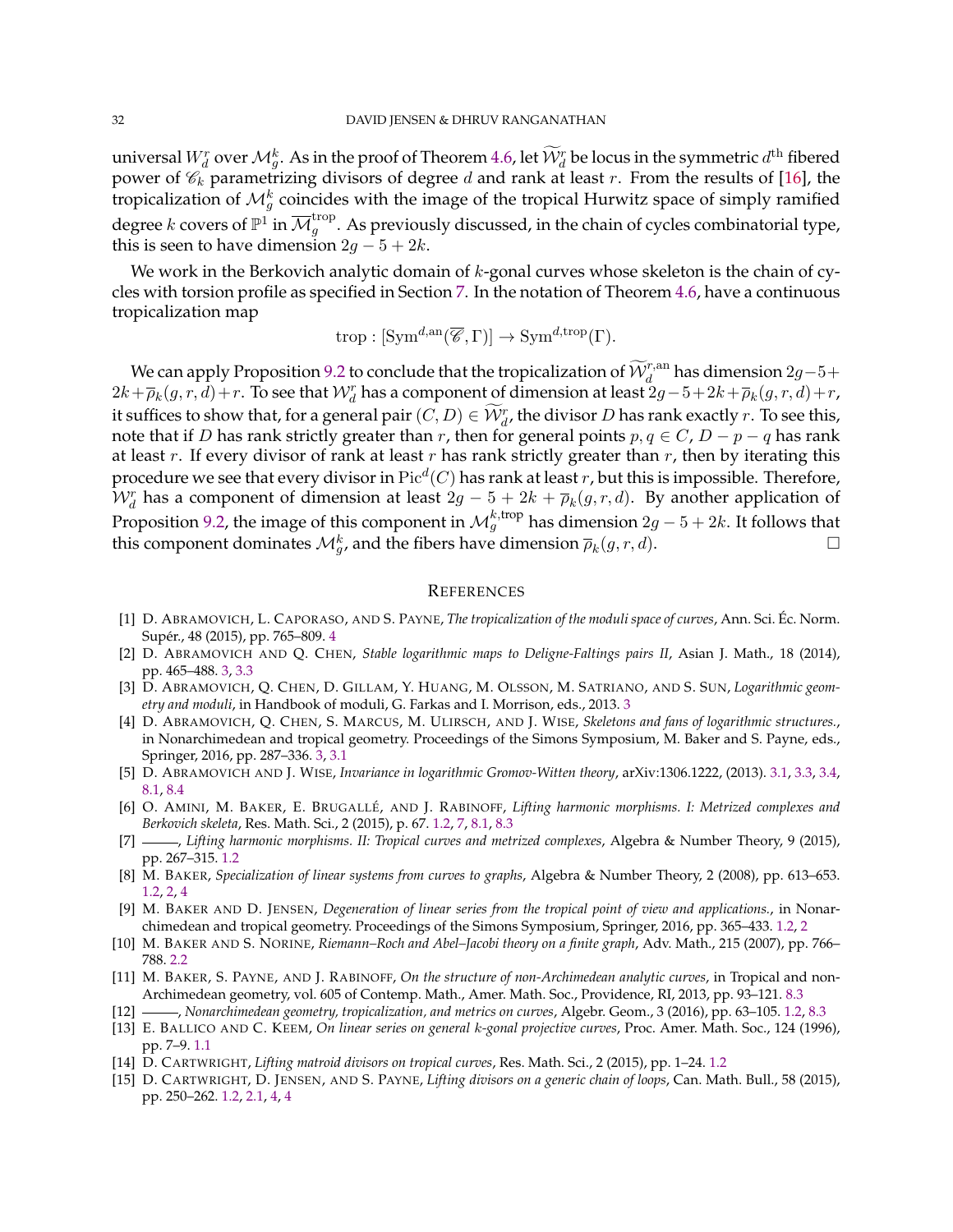- <span id="page-32-35"></span>[16] R. CAVALIERI, H. MARKWIG, AND D. RANGANATHAN, *Tropicalizing the space of admissible covers*, Math. Ann., 364 (2016), pp. 1275–1313. [8.3,](#page-25-0) [9](#page-30-1)
- <span id="page-32-27"></span>[17] Q. CHEN, *Stable logarithmic maps to Deligne-Faltings pairs I*, Ann. of Math., 180 (2014), pp. 341–392. [3](#page-8-0)
- <span id="page-32-14"></span>[18] M.-W. CHEUNG, L. FANTINI, J. PARK, AND M. ULIRSCH, *Faithful realizability of tropical curves*, Int. Math. Res. Not., (2015), p. rnv269. [1.2,](#page-3-0) [4,](#page-11-0) [4,](#page-11-3) [4,](#page-11-2) [4.4,](#page-12-0) [8.1](#page-23-3)
- <span id="page-32-5"></span>[19] W. K. CLIFFORD, *On the classification of loci*, Philosophical Transactions of the Royal Society of London, 169 (1878), pp. 663–681. [1.1](#page-1-1)
- <span id="page-32-1"></span>[20] F. COOLS, J. DRAISMA, S. PAYNE, AND E. ROBEVA, *A tropical proof of the Brill-Noether theorem.*, Adv. Math., 230 (2012), pp. 759–776. [1,](#page-0-1) [1.2,](#page-3-0) [2,](#page-5-0) [2.1,](#page-6-2) [1,](#page-6-0) [2.3,](#page-7-1) [2.3,](#page-7-2) [4,](#page-11-1) [4,](#page-11-0) [4](#page-13-0)
- <span id="page-32-6"></span>[21] M. COPPENS AND G. MARTENS, *Linear series on a general k-gonal curve*, in Abhandlungen aus dem mathematischen Seminar der Universität Hamburg, vol. 69, Springer, 1999, pp. 347–371. [1.1](#page-1-1)
- <span id="page-32-7"></span>[22] , *On the varieties of special divisors*, Indagationes Mathematicae, 13 (2002), pp. 29–45. [1.1](#page-1-1)
- <span id="page-32-33"></span>[23] D. A. COX, J. B. LITTLE, AND H. K. SCHENCK, *Toric varieties*, Graduate Studies in Mathematics, 124 (2011), p. 575. [6,](#page-17-0) [2](#page-18-0)
- <span id="page-32-9"></span>[24] D. EDIDIN, *Brill-Noether theory in codimension-two*, J. Algebraic Geom., 2 (1993), pp. 25–67. [1.1](#page-1-1)
- <span id="page-32-2"></span>[25] D. EISENBUD AND J. HARRIS, *Limit linear series: basic theory*, Invent. Math., 85 (1986), pp. 337–371. [1,](#page-0-1) [1.1](#page-1-1)
- <span id="page-32-8"></span>[26] G. FARKAS, *Regular components of moduli spaces of stable maps*, Proc. Amer. Math. Soc., 131 (2003), pp. 2027–2036. [1.1](#page-1-1)
- <span id="page-32-0"></span>[27] P. GRIFFITHS AND J. HARRIS, *On the variety of special linear systems on a general algebraic curve*, Duke Math. J, 47 (1980), pp. 233–272. [1](#page-0-1)
- <span id="page-32-28"></span>[28] M. GROSS AND B. SIEBERT, *Logarithmic Gromov-Witten invariants*, J. Amer. Math. Soc., 26 (2013), pp. 451–510. [3,](#page-8-0) [3.2,](#page-9-1) [3.3](#page-9-0)
- <span id="page-32-31"></span>[29] W. GUBLER, *Tropical varieties for non-Archimedean analytic spaces*, Invent. Math., 169 (2007), pp. 321–376. [4](#page-13-0)
- <span id="page-32-24"></span>[30] D. JENSEN AND S. PAYNE, *Tropical independence I: shapes of divisors and a proof of the Gieseker–Petri theorem*, Algebra & Number Theory, 8 (2014), pp. 2043–2066. [2,](#page-5-0) [2.1,](#page-6-2) [4,](#page-11-1) [7.5,](#page-22-1) [8](#page-23-0)
- <span id="page-32-25"></span>[31] , Combinatorial and inductive methods for the tropical maximal rank conjecture, arXiv:1609.01602, (2016). [2.1,](#page-6-2) [4](#page-11-1)
- <span id="page-32-26"></span>[32] - *Tropical independence, II: The maximal rank conjecture for quadrics*, Algebra & Number Theory, 10 (2016), pp. 1601–1640. [2.1,](#page-6-2) [4,](#page-11-1) [4,](#page-13-0) [8](#page-23-0)
- <span id="page-32-15"></span>[33] E. KATZ, *Lifting tropical curves in space and linear systems on graphs*, Adv. Math., 230 (2012), pp. 853–875. [1.2](#page-3-0)
- <span id="page-32-12"></span>[34] G. KEMPF, *Schubert methods with an application to algebraic curves*, Stichting Mathematisch Centrum. Zuivere Wiskunde, (1971), pp. 1–18. [1.2,](#page-3-0) [4](#page-13-0)
- <span id="page-32-13"></span>[35] S. L. KLEIMAN AND D. LAKSOV, *On the existence of special divisors*, Amer. J. Math., 94 (1972), pp. 431–436. [1.2,](#page-3-0) [4](#page-13-0)
- <span id="page-32-3"></span>[36] R. LAZARSFELD, *Brill-Noether-Petri without degenerations*, J. Diff. Geom., 23 (1986), pp. 299–307. [1](#page-0-1)
- <span id="page-32-11"></span>[37] Y. LUO AND M. MANJUNATH, *Smoothing of limit linear series of rank one on saturated metrized complexes of algebraic curves*, arXiv:1411.2325, (2014). [1.2](#page-3-0)
- <span id="page-32-16"></span>[38] G. MIKHALKIN, *Enumerative tropical geometry in* R 2 , J. Amer. Math. Soc, 18 (2005), pp. 313–377. [1.2](#page-3-0)
- <span id="page-32-19"></span>[39] T. NISHINOU, *Describing tropical curves via algebraic geometry*, arXiv:1503.06435, (2015). [1.2](#page-3-0)
- <span id="page-32-20"></span>[40] T. NISHINOU AND B. SIEBERT, *Toric degenerations of toric varieties and tropical curves*, Duke Math. J., 135 (2006), pp. 1–51. [1.2,](#page-3-0) [4](#page-11-2)
- <span id="page-32-36"></span>[41] B. OSSERMAN AND S. PAYNE, *Lifting tropical intersections*, Doc. Math., 18 (2013), pp. 121–175. [8.4](#page-26-1)
- <span id="page-32-10"></span>[42] N. PFLUEGER, *On linear series with negative Brill-Noether number*, (2013). [1.1](#page-1-1)
- <span id="page-32-4"></span>[43] , *Brill-Noether varieties of k-gonal curves*, arXiv:1603.08856, (2016). [1,](#page-0-1) [1.1,](#page-1-1) [1.2,](#page-3-0) [2,](#page-5-0) [2.2,](#page-6-1) [1,](#page-6-0) [2.3,](#page-7-0) [2.4,](#page-8-1) [7,](#page-19-0) [7,](#page-21-2) [9](#page-30-1)
- <span id="page-32-23"></span>[44] , *Special divisors on marked chains of cycles*, J. Combin. Theory Ser. A (To appear) arXiv:1603.07364, (2016). [2,](#page-5-0) [2.1,](#page-5-1) [2.1,](#page-5-2) [1](#page-6-0)
- <span id="page-32-18"></span>[45] D. RANGANATHAN, *Skeletons of stable maps II: Superabundant geometries*, arXiv:1609.07090, (2016). [1.2,](#page-3-0) [3,](#page-8-0) [3.2,](#page-9-1) [3.3,](#page-9-0) [3.4,](#page-10-1) [8.1](#page-23-3)
- <span id="page-32-21"></span>[46] , *Superabundant curves and the Artin fan*, Int. Math. Res. Not., (2016). [1.2,](#page-3-0) [3,](#page-8-0) [3.3,](#page-9-0) [3.4](#page-10-1)
- <span id="page-32-22"></span>[47] D. E. SPEYER, *Parameterizing tropical curves. I: Curves of genus zero and one.*, Algebra Number Theory, 8 (2014), pp. 963–998. [1.2,](#page-3-0) [8.1,](#page-23-3) [8.2,](#page-24-3) [8.3](#page-25-0)
- <span id="page-32-30"></span>[48] A. THUILLIER, Géométrie toroïdale et géométrie analytique non archimédienne. Application au type d'homotopie de certains *sch´emas formels*, Manuscripta Math., 123 (2007), pp. 381–451. [3.1](#page-8-2)
- <span id="page-32-32"></span>[49] M. ULIRSCH, *Tropical compactification in log-regular varieties*, Math. Z., 280 (2015), pp. 195–210. [4](#page-14-0)
- <span id="page-32-29"></span>[50] , *Non-archimedean geometry of artin fans*, arXiv preprint arXiv:1603.07589, (2016). [3,](#page-8-0) [3.1,](#page-8-2) [3.4](#page-10-1)
- <span id="page-32-17"></span>[51] R. VAKIL, *Murphy's law in algebraic geometry: badly-behaved deformation spaces*, Invent. Math., 164 (2006), pp. 569–590. [1.2](#page-3-0)
- <span id="page-32-34"></span>[52] J. WISE, *Local model of virtual fundamental cycle*. MathOverflow. URL:http://mathoverflow.net/q/122086 (version: 2013-02-18). [3](#page-23-1)